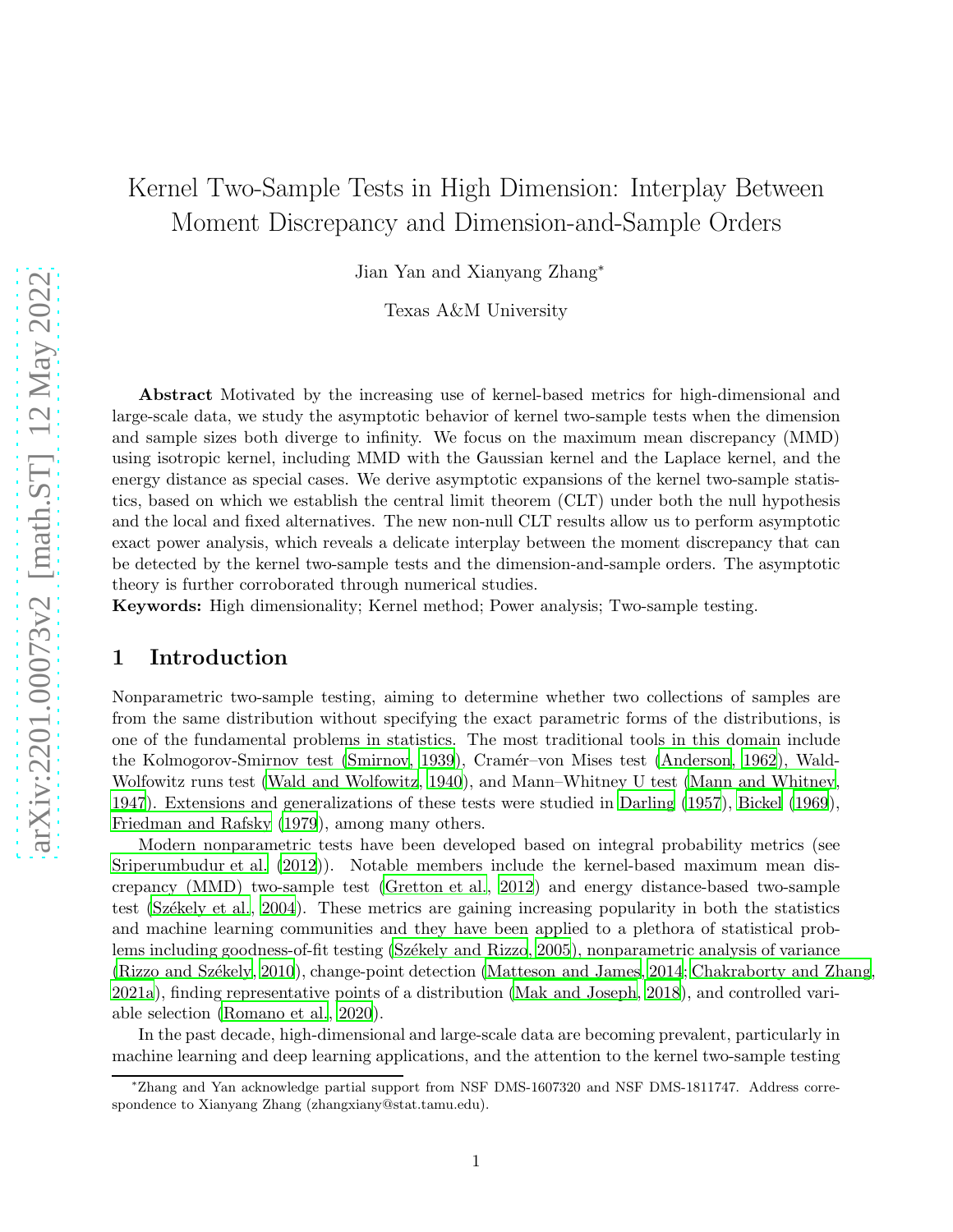for high-dimensional and large-scale data is also naturally increasing. Examples include training and evaluating deep generative networks [\(Li et al.](#page-40-7), [2015](#page-40-7)), deep transfer learning [\(Long et al.](#page-40-8), [2017\)](#page-40-8), and variational auto-encoder [\(Louizos et al., 2015](#page-40-9)).

Motivated by the increasing use of kernel and distance-based metrics for high-dimensional and large-scale data, we propose to investigate the behaviors of these metrics when the dimension and sample sizes both diverge to infinity. Through numerical studies, [Ramdas et al. \(2015b](#page-40-10)) showed that the power of MMD-based two-sample tests drops polynomially with increasing dimension against the alternatives, where the Kullback-Leibler divergence between the pairs of distributions remains constant. When the sample sizes are fixed and the dimension diverges to infinity, [Chakraborty and Zhang \(2021b](#page-39-6)) showed that the energy distance and MMD only detect the equality of means and the traces of covariance matrices; see [Zhu and Shao \(2021](#page-41-3)) for similar findings on the permutation-based tests. Under the null hypothesis, a recent arXiv paper by [Gao and Shao](#page-39-7) [\(2021](#page-39-7)) obtained the central limit theorem for the studentized sample MMD as both the dimension and sample sizes diverge to infinity. Other related works include Székely and Rizzo (2013), [Zhu et al. \(2020](#page-41-5)), [Gao et al. \(2021](#page-39-8)) and [Han and Shen \(2021](#page-40-11)) which study the kernel and distancebased dependence metrics in high dimensions.

Despite the recent advances in understanding the behaviors of the kernel and distance-based metrics in high dimension, a complete picture of the power behavior of the kernel two-sample tests under different dimension-and-sample orders is still lacking. To address the issue, we utilize asymptotic expansions of the kernel two-sample statistics, based on which we establish the central limit theorem (CLT) under both the null hypothesis and the local and fixed alternatives. Built on the null CLT and a new variance estimator, we develop a MMD-based two-sample test in high dimension. The new non-null CLT results facilitate the asymptotic exact power analysis, which reveals an interesting interplay between the moment discrepancy that can be detected by the kernel two-sample tests and the dimension-and-sample orders. Specifically, the findings are as follows. First, when N grows slower than  $\sqrt{p}$ , MMD detects the discrepancy lying on the means and the traces of covariance matrices. When N grows slower than  $p^{2r-5/2}$  for  $r \ge 2$ , MMD mainly detects the discrepancy lying on the first  $2(r - 1)$  $2(r - 1)$  $2(r - 1)$  moments. Table 1 summarizes the features and explicit quantities captured by MMD for different dimension-and-sample orders. The features characterized by MMD are encoded in the quantities  $\Delta_0$  and  $T_s$  ( $s \ge 1$ ). In particular,  $\Delta_0$  captures the discrepancy between the means and the traces of covariance matrices, while  $T_s$  quantifies the differences between the tensors formed by higher-order moments, see Section [3.4.](#page-8-0) Second, we summarize several scenarios in Tables [2](#page-11-0)[–3,](#page-12-0) where the MMD-based test will have trivial or nontrivial power depending on the moment discrepancy and the dimension-and-sample orders. Third, as a byproduct, we also discover the impact of the kernel and bandwidth on the asymptotic power; see Section [6](#page-14-0) for a detailed discussion. Lastly, our asymptotic theory is applicable to a large class of kernels of the type  $k(x, y) = f(||x - y||_2^2/\gamma)$  for  $x, y \in \mathbb{R}^p$  and the bandwidth  $\gamma > 0$ , where f is a sufficiently smooth function. Examples include the MMD with the Gaussian kernel, Laplace kernel and rational quadratic kernel, and the energy distance.

Among the existing literature, the most closely related paper to ours is the one by [Gao and Shao](#page-39-7) [\(2021](#page-39-7)). Yet, our results differ significantly from theirs in four crucial aspects: (i) [Gao and Shao](#page-39-7) [\(2021](#page-39-7)) proved the null CLT under a set of abstract moment conditions, which could be challenging to verify (see also Theorem B.1 of [Chakraborty and Zhang \(2021b](#page-39-6))), while our results are obtained under a general multivariate model specified in [\(2\)](#page-3-0) below and do not impose any restriction on the dimension-and-sample orders for the null CLT; (ii) the non-null CLTs are new and have not been obtained previously in the literature; (iii) [Gao and Shao \(2021](#page-39-7)) showed that when the dimension grows much slower than the sample sizes, the MMD-based two-sample test has asymptotic power approaching one under some specific alternatives, whereas we study the asymptotic power under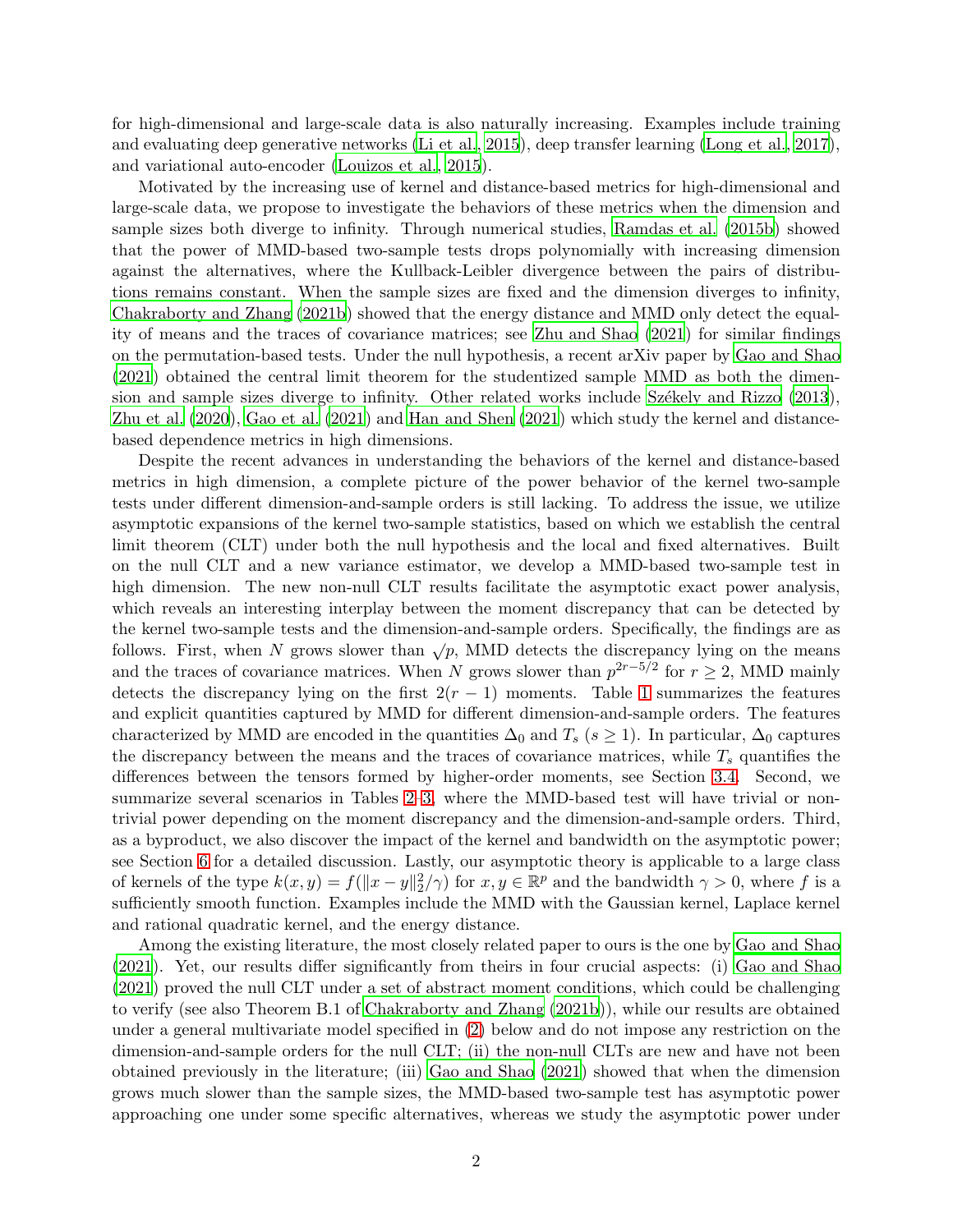Table 1: Dimension and sample size orders, main features captured by MMD as well as the explicit quantities affecting the asymptotic power.

<span id="page-2-0"></span>

| Dimension and sample size orders | Main features captured       | Explicit quantities               |
|----------------------------------|------------------------------|-----------------------------------|
| $N = o(\sqrt{p})$                | mean and trace of covariance | $\Delta_0$                        |
| $N = o(p^{3/2})$                 | mean and covariance          | $\Delta_0, T_1$                   |
| $N = o(p^{2r-5/2})$              | the first $2(r-1)$ moments   | $\Delta_0, T_1, \ldots, T_{2r-3}$ |
| fixed $p$ , growing $N$          | total homogeneity            | $MMD2(P_X, P_Y)$                  |
|                                  |                              |                                   |

The quantities  $\Delta_0$  and  $T_s$  (s = 1, ..., l - 1) are defined in [\(4\)](#page-4-0), [\(5\)](#page-5-0) and [\(6\)](#page-9-0) respectively.

a broader range of dimension-and-sample orders. We discuss cases when the asymptotic power is trivial or non-trivial; (iv) the techniques employed in our proofs are also very different from those in [Gao and Shao \(2021\)](#page-39-7). Therefore, our findings complement those in the recent literature and shed new light on kernel two-sample tests for high-dimensional and large-scale data.

The take-home message of this work is that the faster the sample sizes grow relative to the dimension, the higher-order moment discrepancy the kernel tests are capable of detecting. Or, put differently, the faster the dimension grows relative to the sample sizes, the stronger linearization effect the kernel and distance-based metrics exhibit. In a broader sense, our discovery is reminiscent of the phenomenon that nonlinear kernel gets linearized as the dimension grows with the sample size [\(El Karoui, 2010](#page-39-9)). We expect similar phenomenon to hold for other kernel methods in the high-dimensional setting.

To end the introduction, we introduce some notation that will be used throughout the paper. For two real-valued sequences  $\{x_p\}$  and  $\{a_p\}$ , we write  $x_p = O(a_p)$  if and only if  $|x_p/a_p| \leq C$ for  $p \geq p_0$  and some constant  $C > 0$ ;  $x_p = o(a_p)$  if and only if  $\lim_{p\to\infty} |x_p/a_p| = 0$ . Denote by  $x_p = \Omega(a_p)$  if and only if  $|x_p/a_p| \ge C > 0$  for  $p \ge p_0$  and some constant  $C; x_p = \omega(a_p)$  if and only if  $\lim_{p\to\infty} |x_p/a_p| = \infty$ ;  $x_p = \Theta(a_p)$  if and only if  $0 < C_2 \leq |x_p/a_p| \leq C_1$  for  $p \geq p_0$  and some constants  $C_1, C_2 > 0$ . For a real-valued function f that is L-times differentiable, we denote its lth derivative at x by  $f^{(l)}(x)$  for  $l = 1, ..., L$ . The function f is said to be of (differentiability) class  $C^L$  if the derivatives  $\{f^{(l)}: l = 1, \ldots, L\}$  exist and are continuous. For a matrix or tensor  $\mathcal{T}$ , we let  $\|\mathcal{T}\|_{\text{op}}$  be its operator norm, and  $\|\mathcal{T}\|_{\text{F}}$  be its Frobenius norm.

### 2 Preliminaries

Let  $X, Y \in \mathbb{R}^p$  be two random vectors, with respective probability measures  $P_X$  and  $P_Y$ . Given the observations  $\{X_i\}_{i=1}^n$  and  $\{Y_j\}_{j=1}^m$  independently and identically distributed (i.i.d.) from  $P_X$  and  $P_Y$ , respectively, we aim to test the following hypothesis

$$
H_0: P_X = P_Y \quad \text{versus} \quad H_a: P_X \neq P_Y.
$$

A broad class of metrics for quantifying the discrepancy between  $P_X$  and  $P_Y$  is the integral probability metric (IPM) defined as

$$
\mathcal{M}(P_X, P_Y) = \sup_{f \in \mathcal{F}} |E\{f(X)\} - E\{f(Y)\}\|,
$$

where  $\mathcal F$  is a class of real-valued bounded measurable functions on  $\mathbb R^p$  [\(Sriperumbudur et al., 2012\)](#page-40-2). Notable examples include the Dudley metric, the Wasserstein distance, the total variation distance and maximum mean discrepancy (MMD). When  $\mathcal F$  is a unit ball in the reproducing kernel Hilbert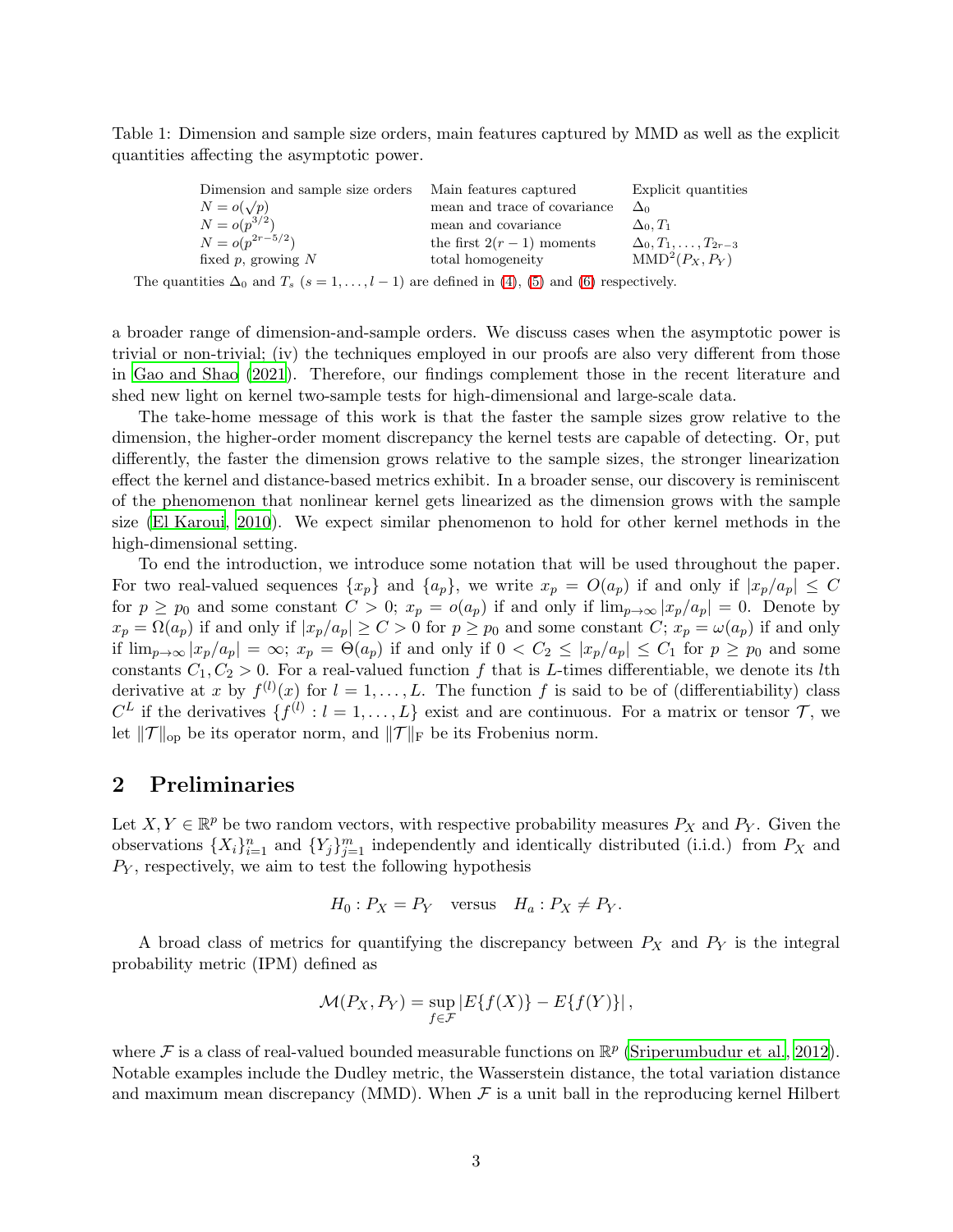space  $\mathcal{H}_k$  with associated kernel  $k(\cdot, \cdot)$ , the IPM becomes the MMD which admits a closed-form given by [\(Gretton et al.](#page-39-4), [2012\)](#page-39-4)

$$
\text{MMD}^{2}(P_{X}, P_{Y}) = \|\mu_{P_{X}} - \mu_{P_{Y}}\|_{\mathcal{H}_{k}}^{2} = E\{k(X, X')\} + E\{k(Y, Y')\} - 2E\{k(X, Y)\},
$$

where  $\mu_P$  is the kernel mean embedding defined as  $\mu_P = \int k(\cdot, x) dP(x)$ , and  $(X', Y')$  is an i.i.d. copy of  $(X, Y)$ . The kernel k is said to be characteristic if the mapping  $P \to \mu_P$  is injective. If the kernel k is characteristic, then  $MMD(P_X, P_Y) = 0$  if and only if  $P_X = P_Y$ . An unbiased estimator of MMD [\(Gretton et al.](#page-39-4), [2012](#page-39-4)) is given by

<span id="page-3-2"></span>
$$
\text{MMD}_{n,m}^2 = \frac{1}{n(n-1)} \sum_{i_1 \neq i_2} k(X_{i_1}, X_{i_2}) + \frac{1}{m(m-1)} \sum_{j_1 \neq j_2} k(Y_{j_1}, Y_{j_2}) - \frac{2}{nm} \sum_{i,j} k(X_i, Y_j), \quad (1)
$$

which is a two-sample U-statistic. Under  $H_0$ ,  $\text{MMD}_{n,m}^2$  is degenerate, and when p is fixed,

$$
\frac{nm}{n+m} \text{MMD}_{n,m}^2 \to \sum_{l=1}^{\infty} \lambda_l (z_l^2 - 1) \text{ in distribution, as } n, m \to \infty,
$$

where  $\{z_l\}$  is a sequence of independent  $N(0, 1)$  random variables, and  $\lambda_l$ 's depend on the distribution  $P_X = P_Y$  and the kernel k.

Here we consider the isotropic kernel. A kernel is said to be isotropic if it is only a function of distance between its arguments, i.e,  $k(x, y) = f(||x - y||_2^2/\gamma)$ , where f is a real-valued function on  $[0, +\infty)$  and  $\gamma$  is a bandwidth parameter. Examples include the widely-used Gaussian kernel  $f(x) = \exp(-x)$ , the Laplace kernel  $f(x) = \exp(-\sqrt{x})$ , and the rational quadratic kernel  $f(x) =$  $(1+x)^{-\alpha}$  for  $\alpha > 0$ . On top of that, we want to emphasize that our analysis does not require  $k(x, y)$  to be even a valid kernel function. Indeed, our arguments are applicable to any two-sample metrics with  $k(x, y) = f(||x - y||_2^2/\gamma)$ , where f satisfies Assumption [5](#page-4-1) below. In particular, up to a scaling factor  $1/\sqrt{\gamma}$ , the energy distance corresponds to  $f(x) = -\sqrt{x}$ , which can also be viewed as a special case. Besides, one can easily verify that, when  $f(x) = -x$ , MMD<sub>n,m</sub> reduces to the two-sample statistic for testing the equality of high-dimensional means [\(Chen and Qin, 2010](#page-39-10)), up to a scaling factor  $2/\gamma$ .

### 3 Null and non-null central limit theorems

#### 3.1 Assumptions and asymptotic expansions

We cope with MMD using the kernel of the type  $k_p(x, y) = f(||x - y||_2^2 / \gamma_p)$ , where  $\gamma_p = \Theta(p)$ . Suppose  $\lim_{p\to\infty} \gamma_p/p = c_0$ , then  $k_p(x, y)$  is asymptotically equivalent to  $\tilde{f}(\|x-y\|_2^2/p)$  with  $\tilde{f}(\cdot) =$  $f(\cdot/c_0)$ . Thus, without loss of generality, we shall assume below that  $\gamma_p = p$  and suppress the dependence of k on  $p$  when there is no confusion. We remark that the order of the bandwidth chosen by the commonly used median heuristic is indeed  $\Theta(p)$  [\(Reddi et al.](#page-40-12), [2015\)](#page-40-12).

Throughout the analysis, we shall make the following assumptions.

<span id="page-3-1"></span>*Assumption* 1*.* Assume that

<span id="page-3-0"></span>
$$
X_i = \Gamma_1 U_i + \mu_1 \ (i = 1, \dots, n), \quad Y_j = \Gamma_2 V_j + \mu_2 \ (j = 1, \dots, m), \tag{2}
$$

where  $\Gamma_i \in \mathbb{R}^{p \times q}$  with  $\Gamma_1 \Gamma_1^{\top} = \Sigma_1$ ,  $\Gamma_2 \Gamma_2^{\top} = \Sigma_2$ , and q could be bigger, equal to or smaller than p. Also,  $\{U_i\}_{i=1}^n$  and  $\{V_j\}_{j=1}^m$  are both q-variate i.i.d. random vectors satisfying that  $E(U_i)$  =  $E(V_i) = 0$  and  $var(U_i) = var(V_j) = I_q$ . Furthermore, if we write  $U_i = (U_i(1), \ldots, U_i(q))$  and  $V_j = (V_j(1), \ldots, V_j(q)),$  we assume that the entries  $\{U_i(k)\}_k$  and  $\{V_j(k)\}_k$  are independent (not necessarily identically distributed) and  $\max_{1 \leq k \leq q} \{E(U_1(k)^8), E(V_1(k)^8)\} < \infty$ .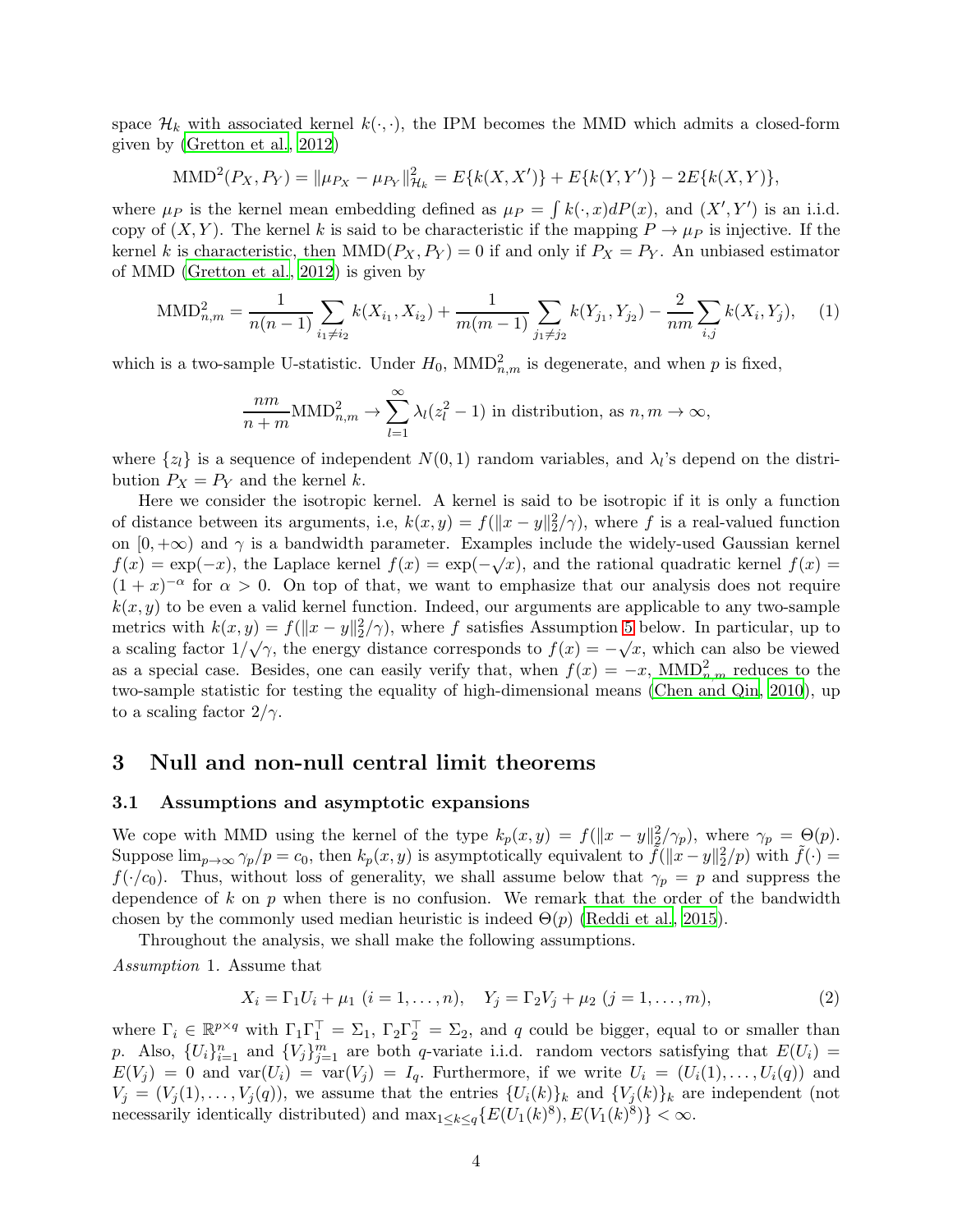<span id="page-4-2"></span>*Assumption* 2. Under the model in Assumption [1,](#page-3-1) suppose the operator norms of  $\Sigma_1$  and  $\Sigma_2$  remain bounded in p, i.e., there exists  $K > 0$ , such that  $\max\{\|\Sigma_1\|_{op}, \|\Sigma_2\|_{op}\} \leq K$ , for all p. Besides, we assume that  $tr(\Sigma_i) = \Theta(p)$ , for  $i = 1, 2$ .

<span id="page-4-3"></span>Assumption 3.  $\|\mu_i\|_2^2 = O(p)$  for  $i = 1, 2$ . Under Assumption [2,](#page-4-2) we further have  $\mu_i^T \Sigma_j \mu_i \leq$  $\|\Sigma_j\|_{\text{op}} \|\mu_i\|_2^2 = O(p) \text{ for } i, j = 1 \text{ or } 2.$ 

<span id="page-4-5"></span>*Assumption* 4*.*  $\lim_{N\to\infty} n/N = \kappa \in (0,1)$ , where  $N = n + m$ .

<span id="page-4-1"></span>*Assumption* 5. Let  $g(x) = f(x^2)$ , then  $k(x, y) = g(||x - y||_2 / \sqrt{p})$ . We assume that g is a  $C^3$  function on  $[0, +\infty)$ , and  $\sup_{1 \le s \le 3} \sup_{x \ge 0} |g^{(s)}(x)| < \infty$ .

Assumption [1](#page-3-1) is common in the random matrix theory literature, and it has been used in the analysis of the spectrum of kernel random matrix [\(El Karoui](#page-39-9), [2010\)](#page-39-9), kernel ridgeless regression [\(Liang and Rakhlin](#page-40-13), [2020](#page-40-13)), and high-dimensional two-sample tests [\(Bai and Saranadasa](#page-39-11), [1996](#page-39-11); [Chen and Qin](#page-39-10), [2010\)](#page-39-10). Assumption [2](#page-4-2) requires the eigenvalues of  $\Sigma_1$  and  $\Sigma_2$  to be uniformly bounded from above, and the number of nonzero eigenvalues to be of the order  $\Theta(p)$ . However, we do not require the eigenvalues to be bounded away from zero. The assumption is trivially satisfied for data with independent entries and bounded variance. It also holds for data with, for example,  $AR(1)$ structure or banded covariance, but not the compound symmetry structure as its largest eigenvalue is of order  $\Theta(p)$ . Assumption [3](#page-4-3) ensures that the Taylor expansions below are around points that are asymptotically bounded. Assumption [5](#page-4-1) covers the aforementioned Gaussian kernel, Laplace kernel, rational quadratic kernel, and the energy distance.

Define

$$
\tau_i = 2 \frac{\text{tr}(\Sigma_i)}{p}
$$
 for  $i = 1, 2$ ,  $\tau_3 = \frac{\text{tr}(\Sigma_1) + \text{tr}(\Sigma_2) + ||\mu_1 - \mu_2||_2^2}{p}$ .

As shown in Section B.1 in the Appendix, we have the following second-order Taylor expansions under Assumption [5:](#page-4-1)

$$
f(p^{-1}||X_{i_1} - X_{i_2}||_2^2) = f(\tau_1) + f^{(1)}(\tau_1)\tilde{X}_{i_1, i_2} + c_{2, \tau_1}(\tilde{X}_{i_1, i_2})\tilde{X}_{i_1, i_2}^2,
$$
  

$$
f(p^{-1}||Y_{j_1} - Y_{j_2}||_2^2) = f(\tau_2) + f^{(1)}(\tau_2)\tilde{Y}_{j_1, j_2} + c_{2, \tau_2}(\tilde{Y}_{j_1, j_2})\tilde{Y}_{j_1, j_2}^2,
$$
  

$$
f(p^{-1}||X_i - Y_j||_2^2) = f(\tau_3) + f^{(1)}(\tau_3)\tilde{Z}_{i, j} + c_{2, \tau_3}(\tilde{Z}_{i, j})\tilde{Z}_{i, j}^2,
$$

with  $\widetilde{X}_{i_1,i_2} = p^{-1} \|X_{i_1} - X_{i_2}\|_2^2 - \tau_1$ ,  $\widetilde{Y}_{j_1,j_2} = p^{-1} \|Y_{j_1} - Y_{j_2}\|_2^2 - \tau_2$  and  $\widetilde{Z}_{i,j} = p^{-1} \|X_i - Y_j\|_2^2 - \tau_3$ , where  $c_{2,\tau_1}(\cdot)$ ,  $c_{2,\tau_2}(\cdot)$  and  $c_{2,\tau_3}(\cdot)$  are some bounded functions regardless of the underlying distributions  $P_X$  and  $P_Y$ . These expansions are built on Lemma [A.1](#page-17-0) in the Appendix which generalizes Lemma 7 in [Gao et al. \(2021\)](#page-39-8).

Plugging the above expansions into the unbiased MMD estimator [\(1\)](#page-3-2), we obtain the following

<span id="page-4-4"></span><span id="page-4-0"></span>
$$
\text{MMD}_{n,m}^2 = \Delta_0 + \Delta_1 + \widetilde{\Delta}_2,\tag{3}
$$

where

$$
\Delta_0 = f(\tau_1) + f(\tau_2) - 2f(\tau_3),
$$
\n
$$
\Delta_1 = \Delta_{1,1} + \Delta_{1,2} + \Delta_{1,3},
$$
\n
$$
\tilde{\Delta}_2 = \frac{1}{n(n-1)} \sum_{i_1 \neq i_2} c_{2,\tau_1}(\tilde{X}_{i_1,i_2}) \tilde{X}_{i_1,i_2}^2 + \frac{1}{m(m-1)} \sum_{j_1 \neq j_2} c_{2,\tau_2}(\tilde{Y}_{j_1,j_2}) \tilde{Y}_{j_1,j_2}^2 - \frac{2}{nm} \sum_{i,j} c_{2,\tau_3}(\tilde{Z}_{i,j}) \tilde{Z}_{i,j}^2,
$$
\n(4)

As can be seen from the decomposition of  $\Delta_1$ ,  $\Delta_{1,2}$  only captures the mean differences, and  $\Delta_{1,3}$ quantifies the discrepancy between both the means and traces of the covariance matrices after the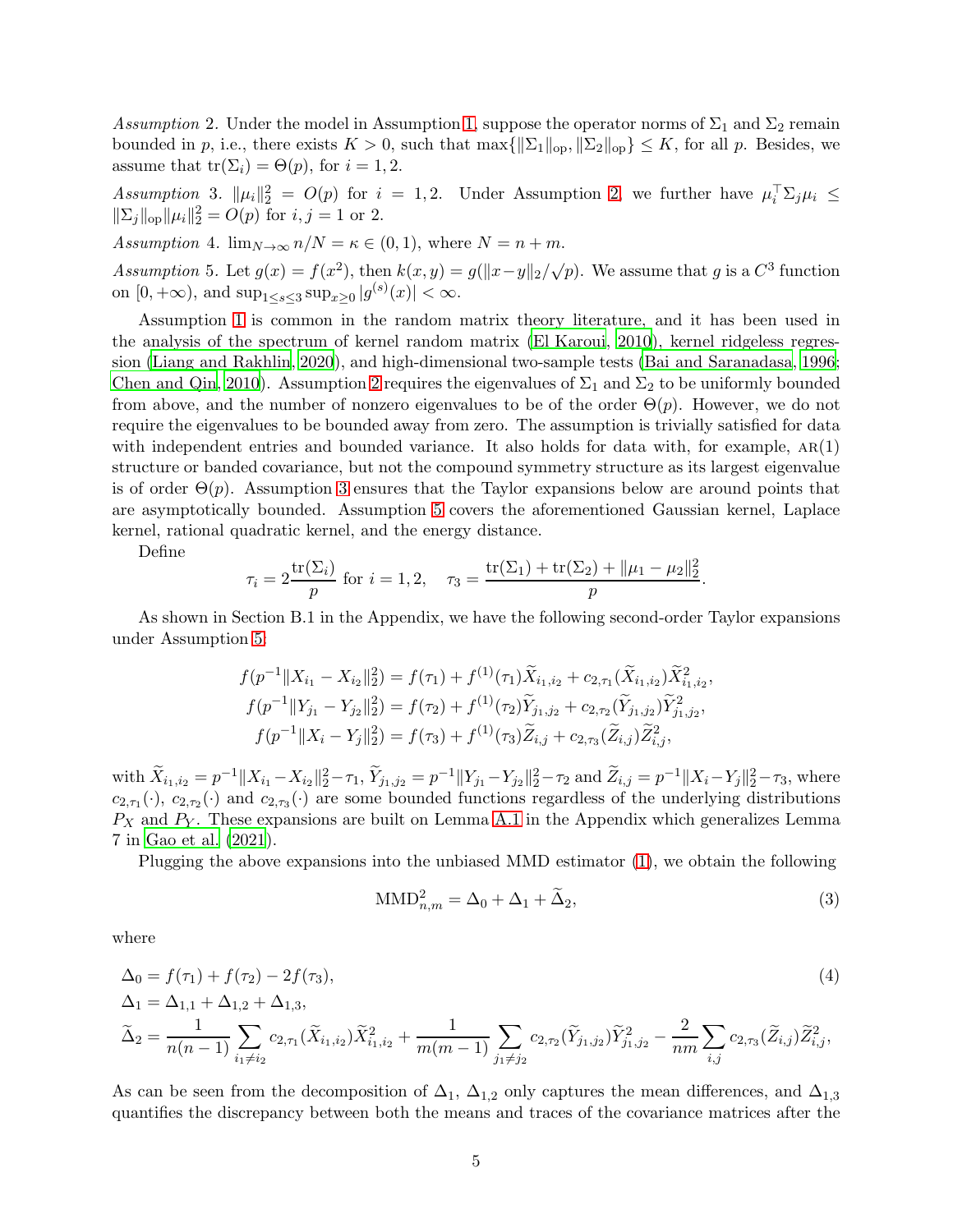nonlinear transformation  $f^{(1)}$ . Similar to  $\Delta_{1,3}$ ,  $\Delta_0$  quantifies the differences between the means and traces of the covariance matrices after the nonlinear transformation  $f$ . These three quantities vanish under the null hypothesis, while  $\Delta_{1,1}$  does not. The remainder term  $\Delta_2$  encodes information of higher-order moment discrepancies.

$$
\Delta_{1,1} = -\frac{2}{p} \Biggl\{ \frac{f^{(1)}(\tau_1)}{n(n-1)} \sum_{i_1 \neq i_2} (X_{i_1} - \mu_1)^{\top} (X_{i_2} - \mu_1) + \frac{f^{(1)}(\tau_2)}{m(m-1)} \sum_{j_1 \neq j_2} (Y_{j_1} - \mu_2)^{\top} (Y_{j_2} - \mu_2) - \frac{2}{nm} f^{(1)}(\tau_3) \sum_{i,j} (X_i - \mu_1)^{\top} (Y_j - \mu_2) \Biggr\},\
$$
  
\n
$$
\Delta_{1,2} = -\frac{4}{p} f^{(1)}(\tau_3) \Biggl\{ \frac{1}{n} \sum_i (X_i - \mu_1)^{\top} (\mu_1 - \mu_2) + \frac{1}{m} \sum_j (Y_j - \mu_2)^{\top} (\mu_2 - \mu_1) \Biggr\},\
$$
  
\n
$$
\Delta_{1,3} = \frac{2}{p} \Biggl[ \{ f^{(1)}(\tau_1) - f^{(1)}(\tau_3) \} \frac{1}{n} \sum_i ||X_i - \mu_1||_2^2 + \{ f^{(1)}(\tau_2) - f^{(1)}(\tau_3) \} \frac{1}{m} \sum_j ||Y_j - \mu_2||_2^2 \Biggr] - 2p^{-1} \biggl[ \{ f^{(1)}(\tau_1) - f^{(1)}(\tau_3) \} \text{tr}(\Sigma_1) + \{ f^{(1)}(\tau_2) - f^{(1)}(\tau_3) \} \text{tr}(\Sigma_2) \biggr].
$$

Our analysis in Sections [3.2](#page-5-1)[–3.3](#page-6-0) below involves two major steps: 1) showing the asymptotic normality of  $\Delta_1/\sqrt{\text{var}(\Delta_1)}$  under the null, local and fixed alternatives; 2) proving that  $(\widetilde{\Delta}_2 (T_1)/\sqrt{\text{var}(\Delta_1)} = o_p(1)$  for some nonrandom quantity  $T_1$  defined in [\(5\)](#page-5-0) below. For the result in the second step to hold, we require  $N$  to grow slower than certain polynomial order of  $p$ . When  $N$ grows at a faster rate, we need to look into the higher-order terms of  $\text{MMD}_{n,m}^2$ . To this end, we shall consider the *l*th order Taylor expansions of  $\text{MMD}_{n,m}^2$  for any  $l \geq 3$  in Section [3.4.](#page-8-0)

#### <span id="page-5-1"></span>3.2 Non-null CLTs based on second-order Taylor series

The goal here is to derive the CLTs under the local and fixed alternatives based on the second-order Taylor expansion in [\(3\)](#page-4-4). To begin with, we deal with the first-order term  $\Delta_1$ . Assume one of the following two conditions holds

<span id="page-5-2"></span>*Assumption* 6*.*  $(\mu_1 - \mu_2)^{\top} \Sigma_i (\mu_1 - \mu_2) = o(N^{-1}p)$  and  $|f^{(1)}(\tau_i) - f^{(1)}(\tau_3)| = o(N^{-1/2})$  for  $i = 1$  and 2,

*Assumption* 7*.*  $(\mu_1 - \mu_2)^{\top} \Sigma_i (\mu_1 - \mu_2) = \omega(N^{-1}p)$  or  $|f^{(1)}(\tau_i) - f^{(1)}(\tau_3)| = \omega(N^{-1/2})$  for  $i = 1$  or 2, Then the asymptotic normality of the first-order term  $\Delta_1$  can be established.

<span id="page-5-3"></span>Lemma 1. *Under Assumptions [1–](#page-3-1)[4,](#page-4-5) and either [6](#page-5-2) or [7,](#page-8-1)*

$$
\frac{\Delta_1}{\sqrt{\text{var}(\Delta_1)}} \to N(0, 1) \text{ in distribution, as } N \to \infty \text{ and } p \to \infty.
$$

As shown in the proof, under Assumption [6,](#page-5-2) we have  $\text{var}(\Delta_{1,2}) = o(\text{var}(\Delta_{1,1}))$  and  $\text{var}(\Delta_{1,3}) =$  $o(\text{var}(\Delta_{1,1}))$ , which implies that  $(\Delta_{1,2} + \Delta_{1,3})/\sqrt{\text{var}(\Delta_1)} = o_p(1)$ . In this case, the discrepancies between  $\mu_1$  and  $\mu_2$  and  $tr(\Sigma_1)$  and  $tr(\Sigma_2)$  are small enough so that  $\Delta_{1,1}$  dominates the other two terms. Thus, we view Assumption [6](#page-5-2) as a local alternative. On the contrary, Assumption [7](#page-8-1) requires  $\mu_1$  and  $\mu_2$  and tr( $\Sigma_1$ ) and tr( $\Sigma_2$ ) to be far apart so as either  $\Delta_{1,2}$  or  $\Delta_{1,3}$  dominates  $\Delta_{1,1}$ , which can be regarded as the fixed alternative.

<span id="page-5-0"></span>Next we analyze the second-order term  $\tilde{\Delta}_2$ . We work with the variance and the mean of  $\tilde{\Delta}_2$ separately. If we define

$$
T_1 = (2p^2)^{-1} [f^{(2)}(\tau_1) E\{ (\|X_1 - X_2\|_2^2 - p\tau_1)^2 \} + f^{(2)}(\tau_2) E\{ (\|Y_1 - Y_2\|_2^2 - p\tau_2)^2 \} - 2f^{(2)}(\tau_3) E\{ (\|X_1 - Y_1\|_2^2 - p\tau_3)^2 \} ]
$$
\n
$$
(5)
$$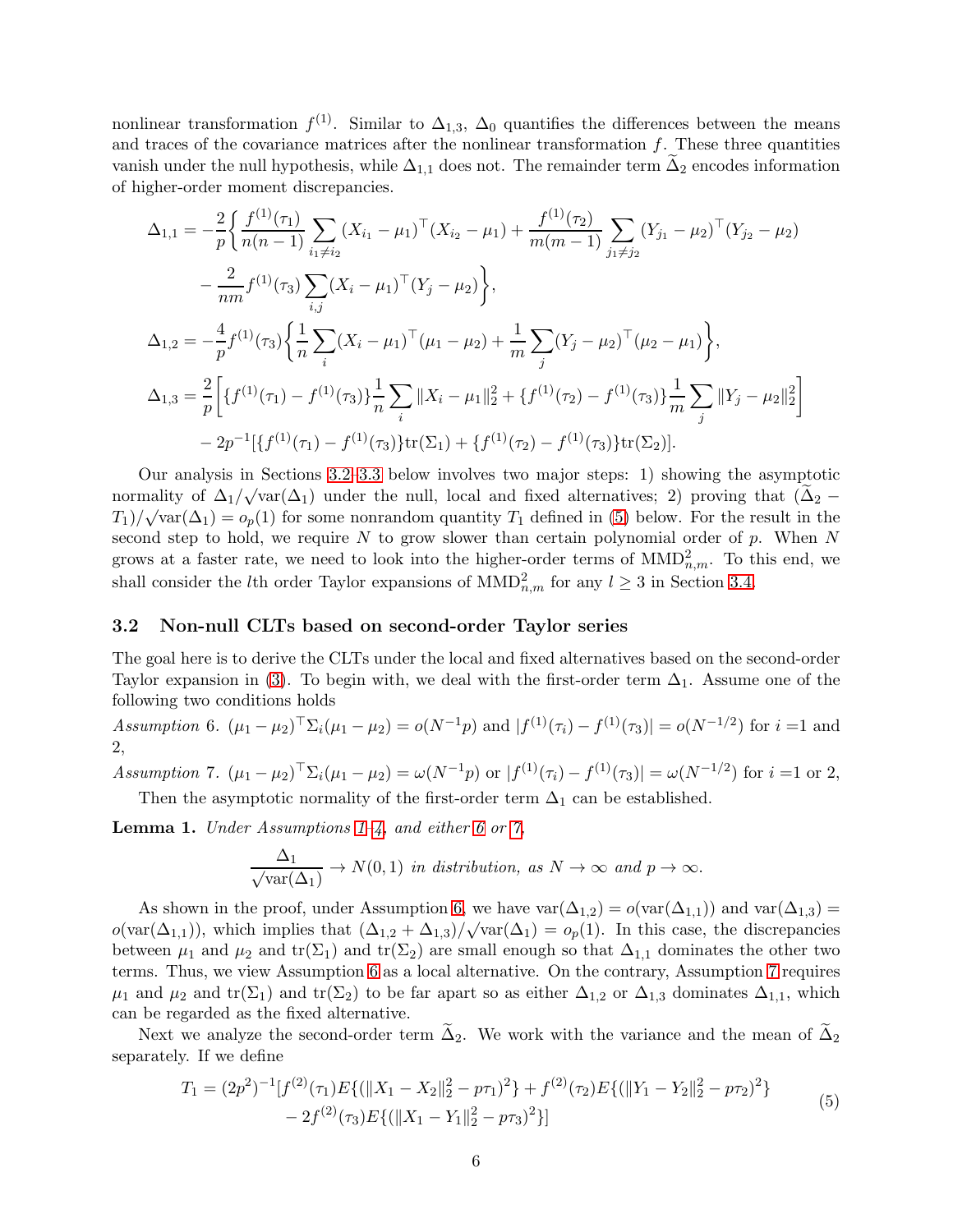then under Assumptions [1](#page-3-1)[–5,](#page-4-1) we can show that

$$
var(\tilde{\Delta}_2) = O(N^{-1}p^{-2}), \quad E(\tilde{\Delta}_2) - T_1 = O(p^{-3/2}).
$$

We refer the readers to Section B.2 in the Appendix for the details of the calculations of the variance and the mean of  $\Delta_2$ . Utilizing the above results, we have the following theorem which establishes the asymptotic normality of  $\text{MMD}_{n,m}^2$  under the local alternative.

<span id="page-6-3"></span>**Theorem [1](#page-3-1).** *Under Assumptions*  $1-6$ *, and*  $N = o(p)$ 

$$
\frac{\text{MMD}_{n,m}^2 - \Delta_0 - T_1}{\sqrt{\text{var}(\Delta_1)}} \to N(0,1) \text{ in distribution, as } N \to \infty \text{ and } p \to \infty.
$$

One can show that  $T_1 = 0$  if  $\mu_1 = \mu_2$  and  $\Sigma_1 = \Sigma_2$  (see Section B.5 in the Appendix for the proof of a more general result). Hence,  $T_1$  characterizes the discrepancy between the means and the covariance matrices, not only the traces. Since  $T_1 = O(p^{-1})$  under Assumptions [1–](#page-3-1)[3,](#page-4-3) we immediately have the following corollary.

<span id="page-6-4"></span>Corollary 1. *Under Assumptions*  $1-6$ *, and*  $N = o(\sqrt{p})$ *,* 

$$
\frac{\text{MMD}_{n,m}^2 - \Delta_0}{\sqrt{\text{var}(\Delta_1)}} \to N(0,1) \text{ in distribution, as } N \to \infty \text{ and } p \to \infty.
$$

Similarly, under the fixed alternative, we have the following theorem and corollary.

<span id="page-6-1"></span>**Theorem 2.** *Under Assumptions*  $1-5$ *, and for*  $i = 1$  $i = 1$  *or* 2*, either*  $(\mu_1 - \mu_2)^{\top} \Sigma_i (\mu_1 - \mu_2) =$  $\omega(\max\{Np^{-1}, N^{-1}p\})$  or  $|f^{(1)}(\tau_i) - f^{(1)}(\tau_3)| = \omega(\max\{N^{1/2}p^{-1}, N^{-1/2}\}),$ 

$$
\frac{\text{MMD}_{n,m}^2 - \Delta_0 - T_1}{\sqrt{\text{var}(\Delta_1)}} \to N(0,1) \text{ in distribution, as } N \to \infty \text{ and } p \to \infty.
$$

<span id="page-6-2"></span>**Corollary 2.** *Under Assumptions* [1](#page-3-1)[–5,](#page-4-1) and for  $i = 1$  or 2, either  $(\mu_1 - \mu_2)^{\top} \Sigma_i (\mu_1 - \mu_2) =$  $\omega(\max\{N, N^{-1}p\})$  *or*  $|f^{(1)}(\tau_i) - f^{(1)}(\tau_3)| = \omega(\max\{N^{1/2}p^{-1/2}, N^{-1/2}\}),$ 

$$
\frac{\text{MMD}_{n,m}^2 - \Delta_0}{\sqrt{\text{var}(\Delta_1)}} \to N(0,1) \text{ in distribution, as } N \to \infty \text{ and } p \to \infty.
$$

Assumption [7](#page-8-1) is already included in Theorem [2](#page-6-1) and Corollary [2.](#page-6-2) If we further assume either  $(\mu_1 - \mu_2)^\top \Sigma_i (\mu_1 - \mu_2) = \Theta(N^{-1}p^a)$  for some  $a > 1$  or  $|f^{(1)}(\tau_i) - f^{(1)}(\tau_3)| = \Theta(N^{-1/2}p^b)$  for some  $b > 0$ , then the condition in Theorem [2](#page-6-1) becomes either  $N = o(p^{(a+1)/2})$  or  $N = o(p^{b+1})$ , and the condition in Corollary [2](#page-6-2) becomes either  $N = o(p^{a/2})$  or  $N = o(p^{b+1/2})$ .

### <span id="page-6-0"></span>3.3 Null CLT and the test statistic

Although the asymptotic normality of  $MMD_{n,m}^2$  under the null  $H_0: P_X = P_Y$  can be seen as a special case of Theorem [1,](#page-6-3) the analysis under the null can indeed be refined to obtain a sharper rate of the remainder term  $\Delta_2$ . As a consequence, the restriction between the sample size N and the data dimension  $p$  can be dropped. To be specific, under  $H_0$ , we have

$$
\Delta_0 = 0, \quad \Delta_{1,2} = \Delta_{1,3} = 0 \implies \Delta_1 = \Delta_{1,1}.
$$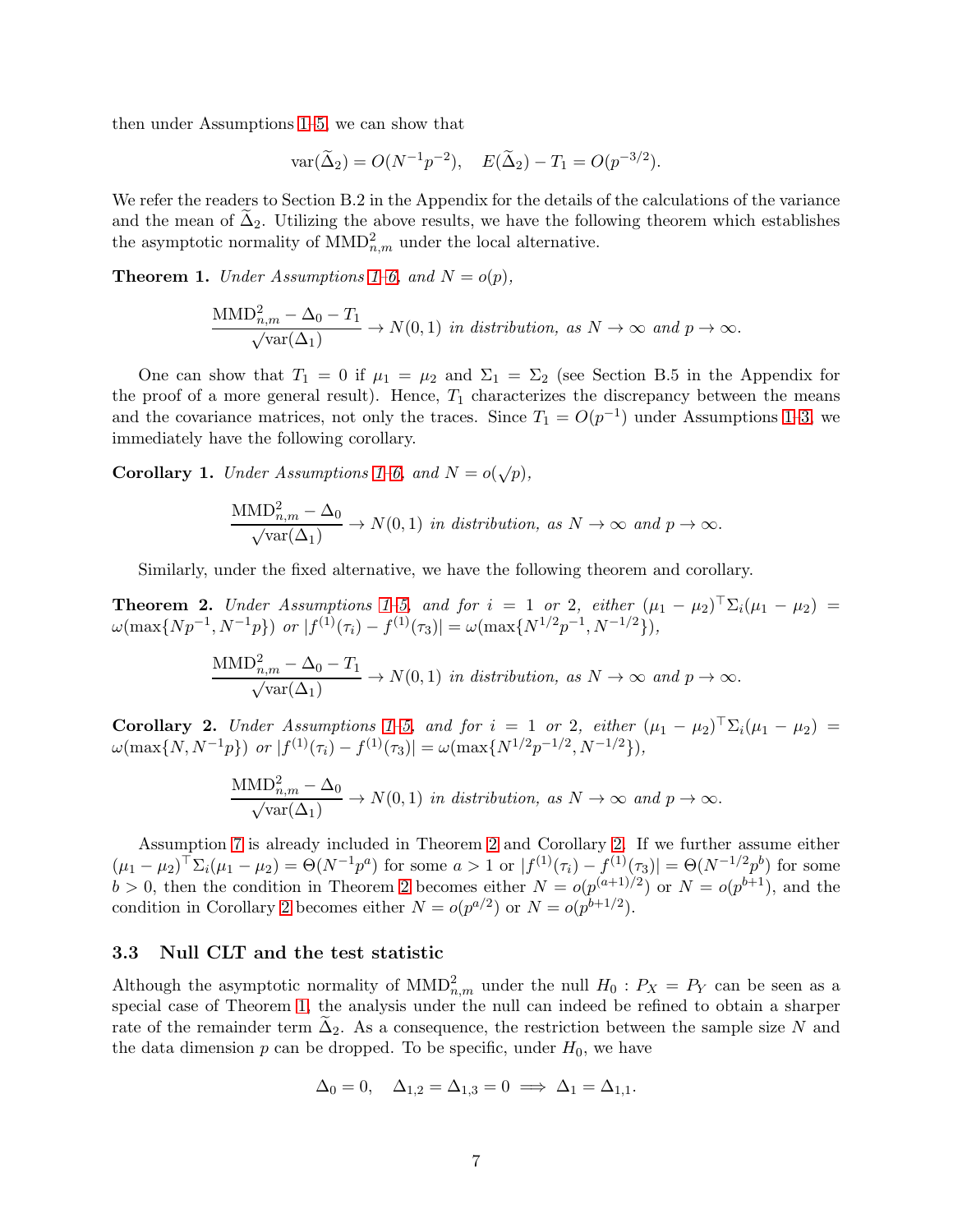Assumption [6](#page-5-2) is trivially satisfied, and Lemma [1](#page-5-3) holds under Assumptions [1](#page-3-1)[–4.](#page-4-5) As shown in Section [3.2,](#page-5-1) the restriction between N and p in Theorem [1](#page-6-3) arises from the variance and the mean of  $\Delta_2$ . However, as X and Y have the same distribution under  $H_0$ ,

$$
E(\widetilde{\Delta}_2) = E(\text{MMD}_{n,m}^2) - \Delta_0 - E(\Delta_1) = 0,
$$

where we have used the fact that  $E(\text{MMD}_{n,m}^2) = \text{MMD}^2(P_X, P_Y) = 0$ . Moreover, under  $H_0$ , it can be proved that

$$
\text{var}(\widetilde{\Delta}_2) = O(N^{-2}p^{-2}),
$$

the order of which is smaller than that in the non-null setting. See Section B.3 in the Appendix. Combining these observations, we obtain the following theorem under  $H_0$ .

<span id="page-7-0"></span>**Theorem 3.** *Under*  $H_0: P_X = P_Y$ *, and Assumptions [1–](#page-3-1)[5,](#page-4-1)* 

$$
\frac{\text{MMD}_{n,m}^2}{\sqrt{\text{var}(\Delta_1)}} \to N(0,1) \text{ in distribution, as } N \to \infty \text{ and } p \to \infty.
$$

In order to formulate a testing procedure based on Theorem [3,](#page-7-0)  $var(\Delta_{1,1})$  needs to be estimated, as  $\text{var}(\Delta_1) = \text{var}(\Delta_{1,1})$  under the null. As shown in the proof of Lemma [1,](#page-5-3)

$$
\text{var}(\Delta_{1,1}) = \frac{8}{p^2} \left[ \frac{1}{n(n-1)} \{ f^{(1)}(\tau_1) \}^2 \text{tr}(\Sigma_1^2) + \frac{1}{m(m-1)} \{ f^{(1)}(\tau_2) \}^2 \text{tr}(\Sigma_2^2) + \frac{2}{nm} \{ f^{(1)}(\tau_3) \}^2 \text{tr}(\Sigma_1 \Sigma_2) \right]
$$

which motivates the following plug-in estimator

$$
\widehat{\text{var}(\Delta_1)} = \frac{8}{p^2} \left[ \frac{1}{n(n-1)} \{ f^{(1)}(\hat{\tau}_1) \}^2 \widehat{\text{tr}(\Sigma_1^2)} + \frac{1}{m(m-1)} \{ f^{(1)}(\hat{\tau}_2) \}^2 \widehat{\text{tr}(\Sigma_2^2)} + \frac{2}{nm} \{ f^{(1)}(\hat{\tau}_3) \}^2 \widehat{\text{tr}(\Sigma_1 \Sigma_2)} \right],
$$

where

$$
\hat{\tau}_1 = \frac{2}{p} \times \frac{1}{n} \sum_i X_i^{\top} (X_i - \bar{X}_{-i}), \quad \hat{\tau}_2 = \frac{2}{p} \times \frac{1}{m} \sum_j Y_j^{\top} (Y_j - \bar{Y}_{-j}),
$$
  

$$
\hat{\tau}_3 = \frac{1}{p} \times \left\{ \frac{1}{n} \sum_i X_i^{\top} (X_i - \bar{X}_{-i}) + \frac{1}{m} \sum_j Y_j^{\top} (Y_j - \bar{Y}_{-j}) + \frac{1}{n(n-1)} \sum_{i_1 \neq i_2} X_{i_1}^{\top} X_{i_2} + \frac{1}{m(m-1)} \sum_{j_1 \neq j_2} Y_{j_1}' Y_{j_2} - \frac{2}{nm} \sum_{i,j} X_i^{\top} Y_j \right\},
$$

with  $\bar{X}_{-i}$  ( $\bar{Y}_{-j}$ ) being the sample mean excluding  $X_i$  ( $Y_j$ ). The definitions of  $\widehat{\text{tr}(\Sigma_1^2)}$ ,  $\widehat{\text{tr}(\Sigma_2^2)}$  and  $tr(\Sigma_1\overline{\Sigma_2})$  can be found on page 7 of [Chen and Qin \(2010](#page-39-10)). The above variance estimator is designed to estimate the leading term of the variance of the sample MMD under the local alternative. It appears to be new and is different from the ones recently proposed in the literature, see, e.g., [Chakraborty and Zhang \(2021b\)](#page-39-6) and [Gao and Shao \(2021](#page-39-7)).

The next theorem establishes the ratio consistency of var $(\Delta_1)$  under the local alternative.

<span id="page-7-1"></span>Theorem 4. *Under Assumptions [1](#page-3-1)[–6,](#page-5-2)*

$$
\frac{\widehat{\text{var}(\Delta_1)}}{\text{var}(\Delta_1)} \to 1 \text{ in probability, as } N \to \infty \text{ and } p \to \infty.
$$

Based on Theorems [3](#page-7-0)[–4,](#page-7-1) we propose a test for  $H_0$  as follows: at level  $\alpha \in (0,1)$ , reject  $H_0$  if

$$
\text{MMD}_{n,m}^2/\sqrt{\text{var}(\Delta_1)} > z_{1-\alpha},
$$

and fail to reject H<sub>0</sub> otherwise, where  $z_{1-\alpha}$  is the  $100(1-\alpha)$ th quantile of  $N(0, 1)$ .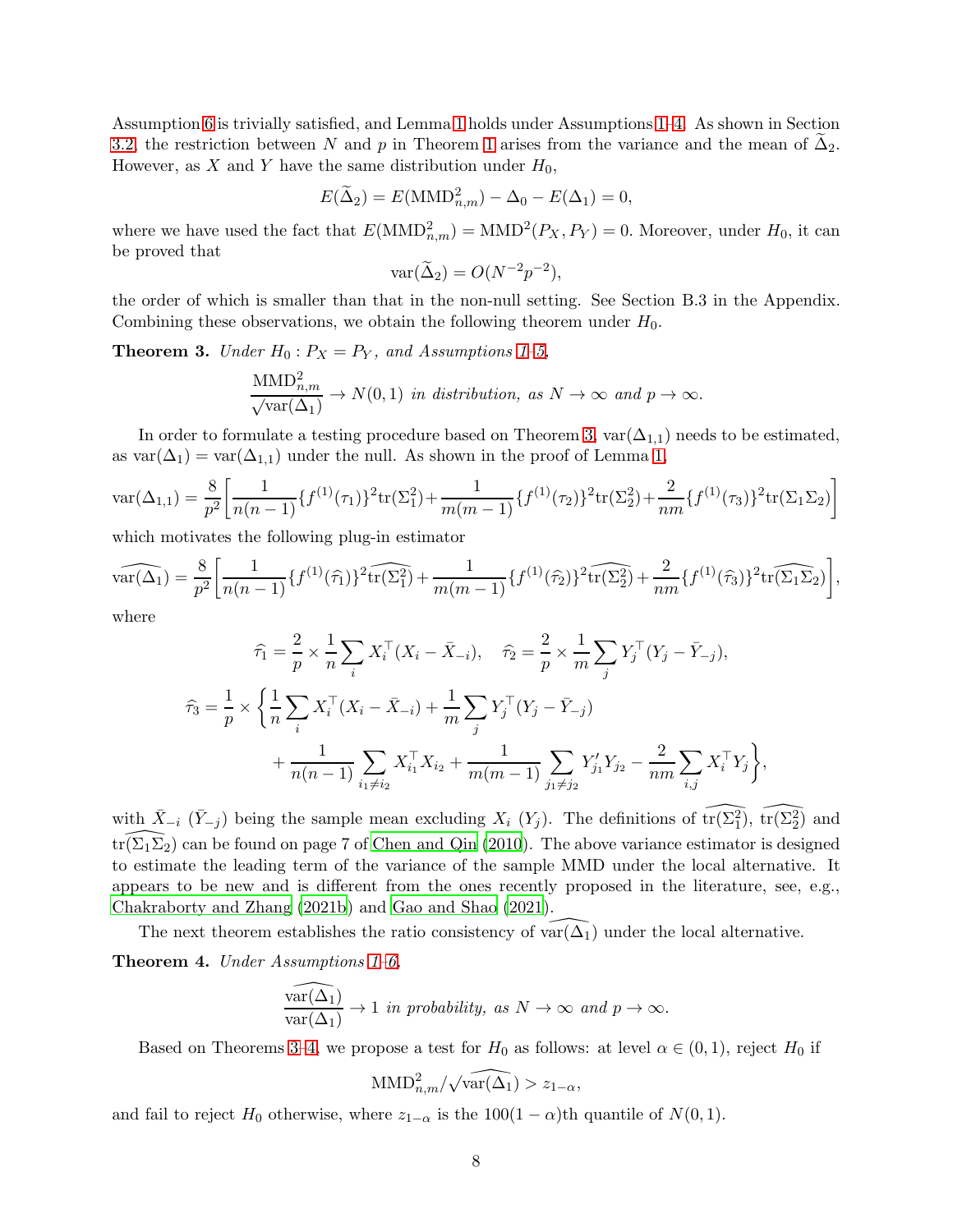### <span id="page-8-0"></span>3.4 Non-null CLTs based on higher-order Taylor series

Theorems  $1-2$  indicate that when N grows slower than certain order of p, the kernel two-sample test is capable of detecting the discrepancy between the mean vectors and the covariance matrices through the quantities  $\Delta_0$  and  $T_1$ . A natural question to ask is what high-order features are captured by the MMD if  $N$  grows faster than the rates specified in Theorems [1](#page-6-3)[–2.](#page-6-1) To answer this question, we perform a more in-depth analysis based on the high-order Taylor series. We need to strengthen the moment assumption in Assumptions [1](#page-3-1) and [5](#page-4-1) as follows: for some  $l \geq 3$ ,

*Assumption* [1](#page-3-1) ′ *.* The other parts in Assumption [1](#page-3-1) remain the same. We additionally require that  $\max_{1 \leq k \leq q} \{ E(U_1(k)^{4l}), E(V_1(k)^{4l}) \} < \infty;$ 

<span id="page-8-1"></span>Assumption [5](#page-4-1)'. Assume g is a  $C^l$  function on  $[0, +\infty)$ , and  $\sup_{1 \le s \le l} \sup_{x \ge 0} |g^{(s)}(x)| < \infty$ .

Consider the lth order Taylor expansion (see Section B.1 in the Appendix):

$$
f(p^{-1}||X_{i_1} - X_{i_2}||_2^2) = f(\tau_1) + \sum_{s=1}^{l-1} \frac{f^{(s)}(\tau_1)}{s!} \tilde{X}_{i_1, i_2}^s + c_{l, \tau_1}(\tilde{X}_{i_1, i_2}) \tilde{X}_{i_1, i_2}^l,
$$

where  $c_{l,\tau_1}(\cdot)$  is some bounded function. Analogous expansions hold for  $f(p^{-1}||Y_{j_1} - Y_{j_2}||_2^2)$  and  $f(p^{-1}||X_i - Y_j||_2^2)$ . Then the unbiased MMD estimator [\(1\)](#page-3-2) can be decomposed as

$$
\text{MMD}_{n,m}^2 = \Delta_0 + \sum_{s=1}^{l-1} \Delta_s + \widetilde{\Delta}_l,
$$

where

$$
\Delta_{s} = \frac{1}{s!} \left\{ \frac{f^{(s)}(\tau_{1})}{n(n-1)} \sum_{i_{1} \neq i_{2}} \tilde{X}_{i_{1},i_{2}}^{s} + \frac{f^{(s)}(\tau_{2})}{m(m-1)} \sum_{j_{1} \neq j_{2}} \tilde{Y}_{j_{1},j_{2}}^{s} - \frac{2}{nm} f^{(s)}(\tau_{3}) \sum_{i,j} \tilde{Z}_{i,j}^{s} \right\} \text{ for } s = 1, \ldots, l-1,
$$
  

$$
\tilde{\Delta}_{l} = \frac{1}{n(n-1)} \sum_{i_{1} \neq i_{2}} c_{l,\tau_{1}} (\tilde{X}_{i_{1},i_{2}}) \tilde{X}_{i_{1},i_{2}}^{l} + \frac{1}{m(m-1)} \sum_{j_{1} \neq j_{2}} c_{l,\tau_{2}} (\tilde{Y}_{j_{1},j_{2}}) \tilde{Y}_{j_{1},j_{2}}^{l} - \frac{2}{nm} \sum_{i,j} c_{l,\tau_{3}} (\tilde{Z}_{i,j}) \tilde{Z}_{i,j}^{l}.
$$

Following similar arguments as in the calculation of var( $\tilde{\Delta}_2$ ), one can show

$$
\text{var}(\widetilde{\Delta}_l) = O(N^{-1}p^{-l}).
$$

In addition, we assume that

<span id="page-8-2"></span>*Assumption* 8. for  $s = 1, ..., l - 1$ ,  $var{f^{(s)}(\tau_1)E(\tilde{X}_{1,2}^s | X_1)} - f^{(s)}(\tau_3)E(\tilde{Z}_{1,1}^s | X_1)} = o(N^{-1}p^{-1})$ and  $\text{var}\{f^{(s)}(\tau_2)E(\tilde{Y}_{1,2}^s | Y_1) - f^{(s)}(\tau_3)E(\tilde{Z}_{1,1}^s | Y_1)\} = o(N^{-1}p^{-1}),$ 

Then we have

$$
var(\Delta_s) = o(N^{-2}p^{-1})
$$
 for  $s = 2, ..., l - 1$ .

See more details for the analysis of the variances of  $\Delta_s$  with  $s = 2, \ldots, l-1$  and  $\Delta_l$  in Section B.4 in the Appendix.

Assumption [8](#page-8-2) imposes a type of local alternative ensuring that  $var(\Delta_1)$  (or more precisely  $var(\Delta_{1,1})$  is the dominant term of the variance of the sample MMD, which can be viewed as a generalization of Assumption [6.](#page-5-2) To illustrate Assumption [8,](#page-8-2) we present the following two results.

<span id="page-8-3"></span>**Proposition 1.** For  $s = 1$ , Assumption [8](#page-8-2) is equivalent to Assumption [6.](#page-5-2)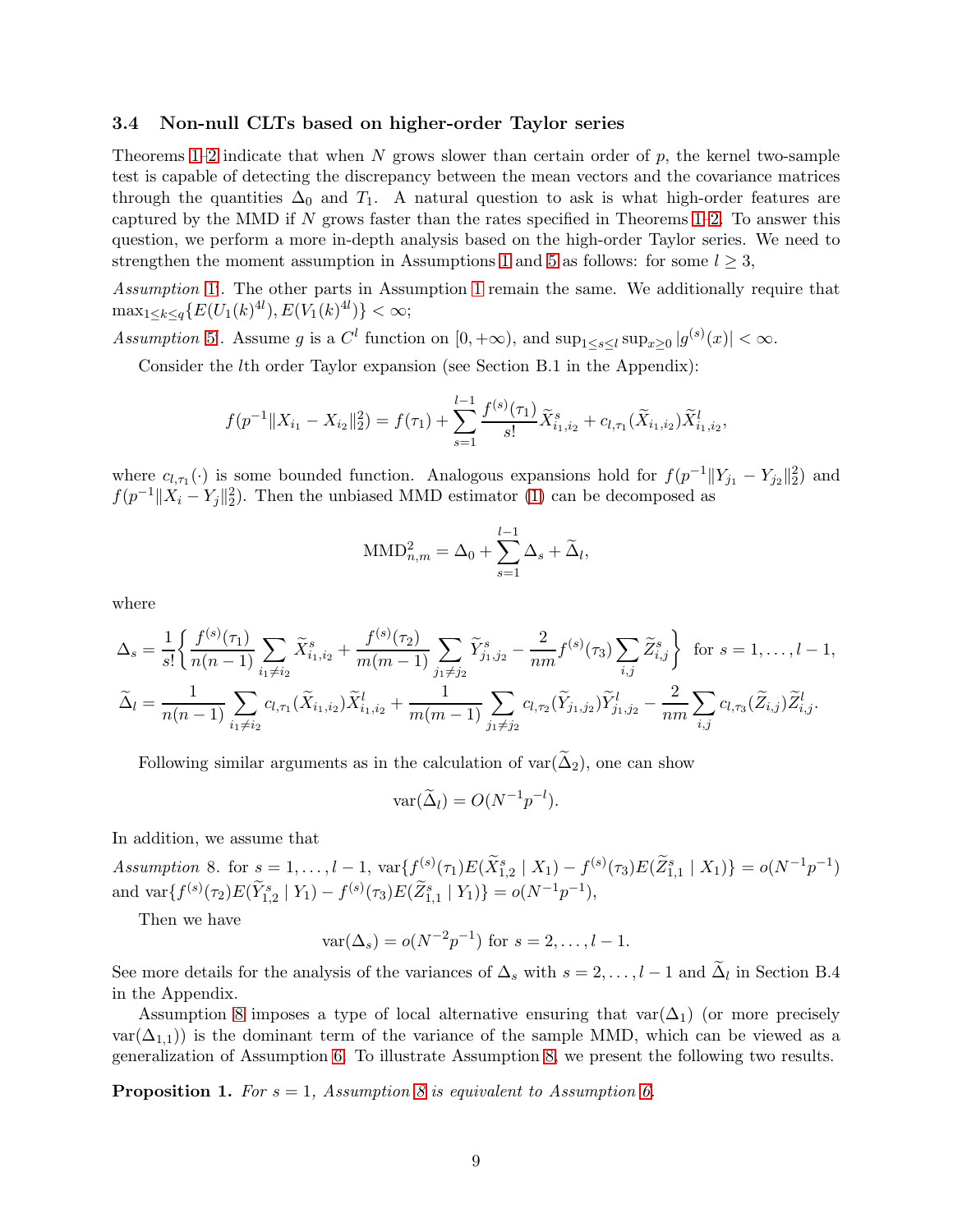<span id="page-9-1"></span>**Proposition 2.** For  $s = 2$ , suppose  $\mu_1 = \mu_2 = \mu$  and  $\Sigma_1 = \Sigma_2$ . Under Assumptions [1–](#page-3-1)[2,](#page-4-2)

$$
|\text{var}\{f^{(2)}(\tau_1)E(\tilde{X}_{1,2}^2 \mid X_1) - f^{(2)}(\tau_3)E(\tilde{Z}_{1,1}^2 \mid X_1)\}| = O\bigg(p^{-4}\sum_{k=1}^q \{s_{kk}(\mu_{k,3}^{(1)} - \mu_{k,3}^{(2)})\}^2\bigg),
$$

 $where \mu_{k,3}^{(1)} = E(U_1(k)^3), \mu_{k,3}^{(2)} = E(V_1(k)^3) \text{ and } \Gamma^{\top} \Gamma = (s_{kl})_{q \times q}.$ 

As a result of Proposition [2,](#page-9-1) Assumption [8](#page-8-2) holds for  $s = 2$  provided that  $\sum_{k=1}^{q} \{s_{kk}(\mu_{k,3}^{(1)} \mu_{k\,\,3}^{(2)}$  $\{\mu_{k,3}^{(2)}\}^2 = o(N^{-1}p^3)$ , which holds if  $\max_k |\mu_{k,3}^{(1)} - \mu_{k,3}^{(2)}|$  $|k_{k,3}^{(2)}| \leq C$  and  $N = o(p^2)$  for some constant  $C > 0$ .

<span id="page-9-3"></span>**Theorem [5](#page-8-1).** *Under Assumptions*  $1'$ ,  $2-4$ ,  $5'$ ,  $8$  and  $N = o(p^{l-1})$ ,

$$
\frac{\text{MMD}_{n,m}^2 - \text{MMD}^2(P_X, P_Y)}{\sqrt{\text{var}(\Delta_1)}} \to N(0, 1) \text{ in distribution, as } N \to \infty \text{ and } p \to \infty.
$$

Below we study the effects from the higher-order moments. To disentangle the higher-order effects, we assume throughout the following discussions that X and Y share the first  $(l-1)$  moments, i.e.,  $\mu_1 = \mu_2$ ,  $\Sigma_1 = \Sigma_2$ ,  $E(U_1(k)^s) = E(V_1(k)^s)$  for  $s = 1, ..., l-1$  and  $k = 1, ..., q$ . We begin by analyzing the higher-order effects on the population MMD. Define

<span id="page-9-0"></span>
$$
T_{s-1} = \frac{f^{(s)}(\tau)}{s!p^s} \left[ E\{ (\|X_1 - X_2\|_2^2 - p\tau)^s \} + E\{ (\|Y_1 - Y_2\|_2^2 - p\tau)^s \} - 2E\{ (\|X_1 - Y_1\|_2^2 - p\tau)^s \} \right] \tag{6}
$$

for  $s \geq 2$ , where  $\tau = \tau_1 = \tau_2 = \tau_3$ .

<span id="page-9-2"></span>*Remark* 1. Suppose all the moments of  $U_i$  and  $V_j$  exist. Applying the Taylor series expansion to the population MMD, we get  $MMD^2(P_X, P_Y) = \Delta_0 + \sum_{s=1}^{\infty} T_s$ , as  $p \to \infty$ . It suggests that the combined effect from  $\Delta_0$  and all  $T_s$ 's is equivalent to that of the population MMD. When the first  $(l-1)$  moments of X and Y coincide,  $\Delta_0 = 0$  and  $T_s = 0$  for  $s = 1, \ldots, l-2$ , which is shown in Section B.5 in the Appendix. Therefore,  $MMD^{2}(P_{X}, P_{Y}) = \sum_{s=l-1}^{\infty} T_{s}$ , which indicates that MMD detects the discrepancy lying on the higher-order moments through the quantity  $\sum_{s=l-1}^{\infty} T_s$ .

The expansion in Remark [1](#page-9-2) motivates us to study the properties of  $T_s$  for  $s \geq l - 1$ . For any  $a_1 \geq 0, a_2 \geq 0, a_1 + a_2 \leq a$ , define two tensors

$$
\mathcal{T}_{1,a}^{(a_1,a_2)} = (\mu_{i_1,\ldots,i_{a-a_1-a_2}}^{(1)})_{1 \leq i_1,\ldots,i_{a-a_1-a_2} \leq p}, \quad \mathcal{T}_{2,a}^{(a_1,a_2)} = (\mu_{i_1,\ldots,i_{a-a_1-a_2}}^{(2)})_{1 \leq i_1,\ldots,i_{a-a_1-a_2} \leq p},
$$

where

$$
\mu_{i_1,\dots,i_{a-a_1-a_2}}^{(1)} = \sum_{j_1,\dots,j_{a_1}} E\left[\prod_{s=1}^{a-a_1-a_2} \{x_{i_s} - E(x_{i_s})\}\prod_{s=1}^{a_1} \{x_{j_s} - E(x_{j_s})\}^2\right],
$$

and  $\mu_{i_1}^{(2)}$  $\sum_{i_1,\ldots,i_{a-a_1-a_2}}^{(2)}$  is defined in a similar fashion with respect to Y.

<span id="page-9-4"></span>Lemma 2. *Under*  $\mu_1 = \mu_2$ ,  $\Sigma_1 = \Sigma_2$ ,  $E(U_1(k)^s) = E(V_1(k)^s)$  for  $s = 1, ..., l-1$  and  $k = 1, ..., q$ , *we have for any*  $l \geq 3$ ,

$$
T_{l-1} = \frac{f^{(l)}(\tau)}{p^l} \sum_{\substack{0 \le a_1 + a_2 \le l \\ a_1 = a_2}} (-2)^{l-a_1-a_2} \frac{1}{a_1! a_2! (l - a_1 - a_2)!} ||\mathcal{T}_{1,l}^{(a_1, a_2)} - \mathcal{T}_{2,l}^{(a_1, a_2)}||_{\mathcal{F}}^2.
$$

*Besides,*  $T_{l-1} = O(p^{-2r+2})$  when  $l = 2r - 1$  *or*  $l = 2r$  *for*  $r \geq 2$ *. Assume additionally that*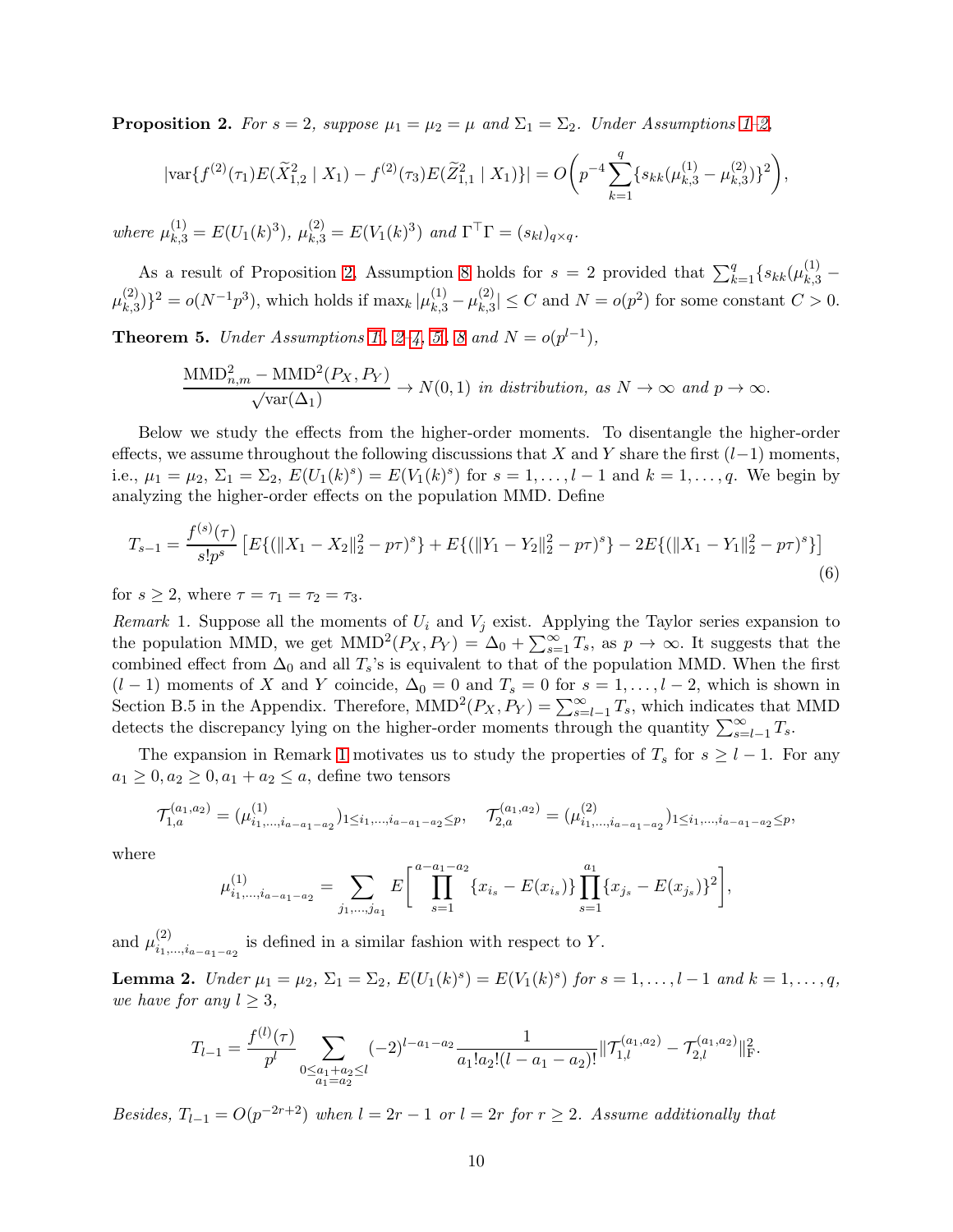<span id="page-10-0"></span> $Assumption 9. \|\mathcal{T}_{1,a}^{(a_1,a_2)} - \mathcal{T}_{2,a}^{(a_1,a_2)}\|_{\mathrm{F}}^2 = O(p^{a+a_1-a_2-2r+2})$  when  $l = 2r - 1$  or  $l = 2r$  for  $r \geq 2$ ,  $a_1 \geq 0$ ,  $a_2 \geq 0$ ,  $a_1 + a_2 \leq a$ ,  $|a_1 - a_2| \leq a - l$ , and  $l + 1 \leq a \leq s \leq 2(l - 1) - 1$ , which holds automatically when  $X_i = U_i + \mu$  and  $Y_j = V_j + \mu$ .

*Then for any*  $l + 1 \leq s \leq 2(l - 1) - 1$  *and*  $r \geq 2$ ,  $T_{s-1} = O(p^{-2r+2})$  *when*  $l = 2r - 1$  *or*  $l = 2r$ *. Consequently, for*  $l = 2r - 1$  *or*  $l = 2r$  *with*  $r > 2$ *,* 

$$
\text{MMD}^{2}(P_X, P_Y) = O(p^{-2r+2}).
$$

The term  $\mathcal{T}_{1,a}^{(a_1,a_2)} - \mathcal{T}_{2,a}^{(a_1,a_2)}$  quantifies the discrepancy in the  $(a + a_1 - a_2)$ th moment. The Frobenius norm in Assumption [9](#page-10-0) is the cumulative effects from these discrepancies measured by  $T_{s-1}$  for  $l+1 \leq s \leq 2(l-1)-1$ . In short, Assumption [9](#page-10-0) ensures that the discrepancy in the sth order moments with  $s \geq l + 1$  will have the same effect size or smaller effect size than that in the lth order moment.

<span id="page-10-1"></span>**Corollary 3.** Suppose the assumptions in Theorem [5](#page-9-3) and Lemma [2](#page-9-4) hold. For  $r \geq 2$ , if  $N =$  $o(p^{l-3/2})$  when  $l = 2r - 1$ , or  $N = o(p^{l-5/2})$  when  $l = 2r$ ,

$$
\frac{\text{MMD}_{n,m}^2}{\sqrt{\text{var}(\Delta_1)}} \to N(0,1) \text{ in distribution, as } N \to \infty \text{ and } p \to \infty.
$$

*Remark* 2. From Corollary [3,](#page-10-1) when  $N = o(p^{2r-5/2})$  and the first  $2(r-1)$  moments of X and Y are equal for  $r > 2$ , the MMD-based test has trivial power. Put differently, the MMD-based test can only detect the discrepancy lying on the first  $2(r-1)$  moments when  $N = o(p^{2r-5/2})$ .

### 4 Power analysis

#### 4.1 When is the power trivial?

Based on the CLT results, we study the power behavior of the test under the local alternative. We focus on two scenarios:

S1. There is a discrepancy among the first two moments which satisfies Assumption [6.](#page-5-2)

S2. The first  $(l-1)$  moments are equal and Assumptions [8–](#page-8-2)[9](#page-10-0) hold, while there is a discrepancy between the *l*th moments for  $l \geq 3$ .

Under S1, in view of Theorem [1,](#page-6-3) the asymptotic power function of the test is

<span id="page-10-2"></span>
$$
\Phi\bigg(-z_{1-\alpha} + \frac{\Delta_0 + T_1}{\sqrt{\text{var}(\Delta_1)}}\bigg). \tag{7}
$$

where  $\Phi$  is the cdf of  $N(0, 1)$ . We observe that:

O1-S1. When  $N = o(\sqrt{p})$  and  $\Delta_0 = o(p^{-1/2}N^{-1})$ , or  $N = o(p)$  and  $\Delta_0 + T_1 = o(p^{-1/2}N^{-1})$ , the test has trivial power;

O2-S1. When  $N = o(\sqrt{p})$  and  $\Delta_0 = \Theta(p^{-1/2}N^{-1})$ , or  $N = o(p)$  and  $\Delta_0 + T_1 = \Theta(p^{-1/2}N^{-1})$ , the test has nontrivial power between  $(0, 1)$ ;

O3-S1. When  $N = o(\sqrt{p})$  and  $\Delta_0 = \omega(p^{-1/2}N^{-1})$ , or  $N = o(p)$  and  $\Delta_0 + T_1 = \omega(p^{-1/2}N^{-1})$ , the test has power approaching one asymptotically.

Under S2, by Theorem [5,](#page-9-3) the corresponding power function is equal to

<span id="page-10-3"></span>
$$
\Phi\left(-z_{1-\alpha} + \frac{\text{MMD}^2(P_X, P_Y)}{\sqrt{\text{var}(\Delta_1)}}\right), \quad l \ge 3. \tag{8}
$$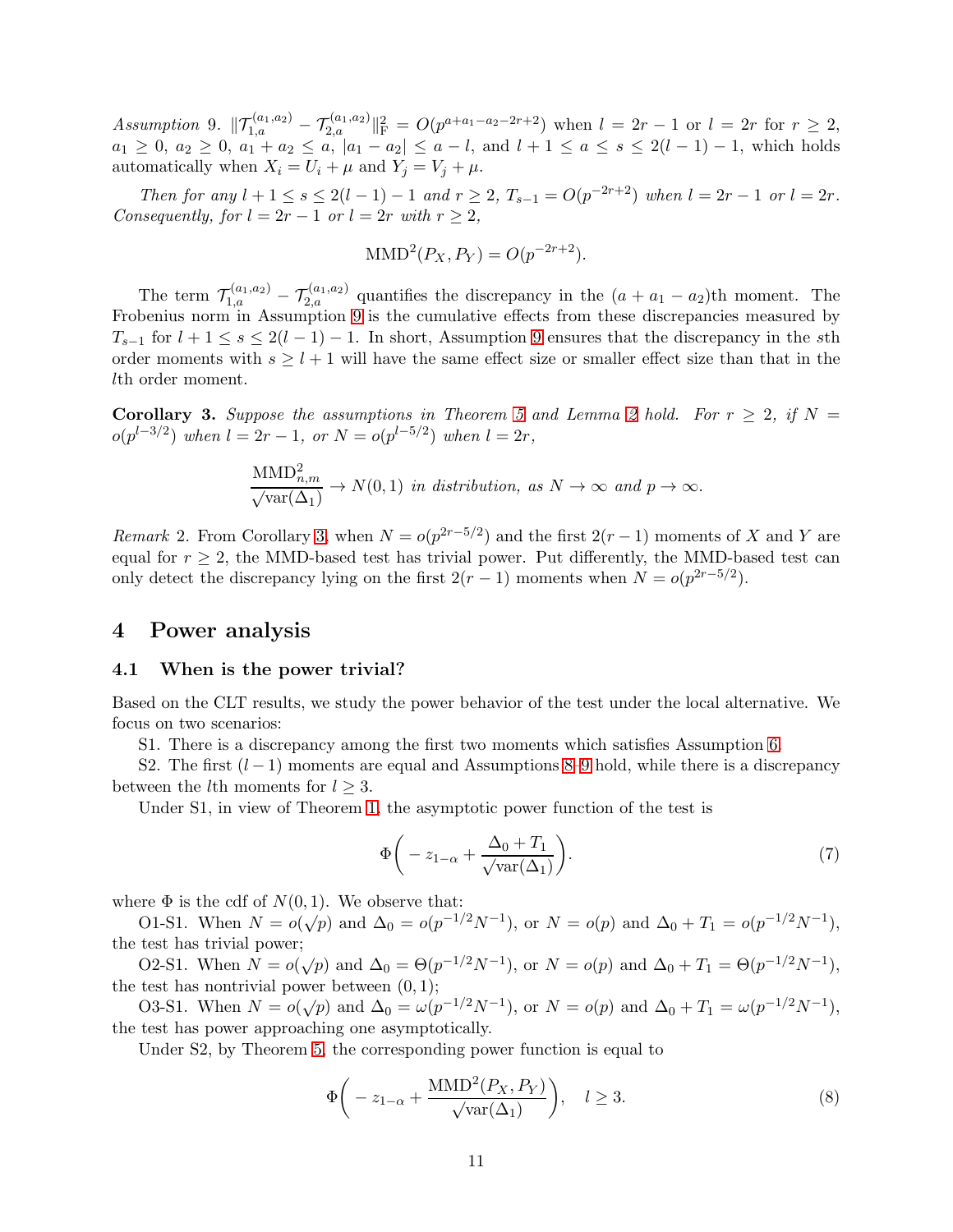#### <span id="page-11-0"></span>Table 2: When do the MMD-based tests have trivial power?

| Dimension and sample size orders Common features              |
|---------------------------------------------------------------|
| $\mu_1 = \mu_2, \text{tr}(\Sigma_1) = \text{tr}(\Sigma_2)$    |
| $\mu_1 = \mu_2, \text{tr}(\Sigma_1) = \text{tr}(\Sigma_2)$    |
| $\mu_1 = \mu_2, \Sigma_1 = \Sigma_2$ and Assumption 8 holds   |
| the first $2(r-1)$ moments are equal and Assumptions 8–9 hold |
| $\Delta_0 + T_1 = o(p^{-1/2}N^{-1})$ and Assumption 6 holds   |
| $MMD2(PX, PY) = o(p-1/2N-1)$ and Assumption 8 holds           |
|                                                               |

We have the following observations:

O1-S2. When  $N = o(p^{l-1})$  and  $MMD<sup>2</sup>(P_X, P_Y) = o(p^{-1/2}N^{-1})$ , the test has trivial power;

O2-S2. When  $N = o(p^{l-1})$  and  $MMD<sup>2</sup>(P_X, P_Y) = \Theta(p^{-1/2}N^{-1})$ , the test has nontrivial power between  $(0, 1)$ ;

O3-S2. When  $N = o(p^{l-1})$  and  $MMD^2(P_X, P_Y) = \omega(p^{-1/2}N^{-1})$ , the test has power approaching one asymptotically.

As shown in Section B.5 in the Appendix, the equality of the first s moments is a sufficient condition for  $T_{s-1} = 0$ . Regarding  $\Delta_0$ , we have the following necessary and sufficient condition for  $\Delta_0 = 0.$ 

<span id="page-11-1"></span>**Lemma 3.** *Suppose* f *is strictly decreasing and strictly convex on*  $[0, +\infty)$ *. Then* 

 $\Delta_0 = 0$  *if and only if*  $\mu_1 = \mu_2$  *and*  $\text{tr}(\Sigma_1) = \text{tr}(\Sigma_2)$ .

As one can verify, the strict monotonicity and convexity assumption on  $f$  is satisfied for the Gaussian/Laplace/rational quadratic kernels and the energy distance.

The result in O1 complements the finding in Lemma 4.1 and Theorem 4.2 of [Chakraborty and Zhang](#page-39-6) [\(2021b](#page-39-6)) which state that with  $n, m$  fixed and  $p \to +\infty$ , the test based on energy distance has trivial power whenever  $\mu_1 = \mu_2$  and  $tr(\Sigma_1) = tr(\Sigma_2)$ . As seen from O1-S1, the MMD-based test with the kernel satisfying the condition in Lemma [3](#page-11-1) remains to have trivial power under  $\mu_1 = \mu_2$  and  $\text{tr}(\Sigma_1) = \text{tr}(\Sigma_2)$  as long as  $N = o(\sqrt{p})$ . Moreover, some algebra shows that under  $\mu_1 = \mu_2$  and  $\text{tr}(\Sigma_1) = \text{tr}(\Sigma_2)$ ,

<span id="page-11-2"></span>
$$
T_1 = 2p^{-2}f^{(2)}(\tau)\|\Sigma_1 - \Sigma_2\|_{\mathcal{F}}^2.
$$
\n(9)

When N grows faster than  $o(\sqrt{p})$  but slower than p, our result suggests that the power of the MMD-based test could be either trivial or non-trivial depending on the magnitude of the Frobenius norm of the difference between the two covariance matrices.

Under  $\mu_1 = \mu_2$  and  $\Sigma_1 = \Sigma_2$ , we note that  $\Delta_0 = 0$ ,  $E(\Delta_2) = T_1 = 0$ ,  $E(\tilde{\Delta}_3) - T_2 = O(p^{-2})$ ,  $var(\Delta_2) = o(N^{-2}p^{-1}),$  and  $var(\Delta_3) = O(N^{-1}p^{-3}).$  In the regime  $N = o(p^{3/2}),$  the asymptotic power function of the MMD-based test is thus  $\Phi(-z_{1-\alpha} + T_2/\sqrt{\text{var}(\Delta_1)})$ . By Lemma [2,](#page-9-4) we have  $T_2 = O(p^{-2})$ . Thus when Assumption [8](#page-8-2) holds and  $N = o(p^{3/2})$ ,  $\mu_1 = \mu_2$ ,  $\Sigma_1 = \Sigma_2$ , the MMD-based test has trivial power. In other words, when the discrepancy is lying on the third order or higher order moments, it is necessary for N to grow at least as fast as  $p^{3/2}$  for the test to have non-trivial power.

More generally, by Corollary [3,](#page-10-1) when Assumptions [8](#page-8-2)[–9](#page-10-0) hold,  $N = o(p^{2r-5/2})$ , and the first  $2(r-1)$  moments of X and Y are equal for  $r \geq 2$ , the MMD-based test has trivial power.

### 4.2 When is the power approaching one?

It may seem counter-intuitive to have an upper bound on the growth rate of N (i.e.,  $N = o(p)$ ) and  $N = o(p^{l-1})$  for the test to have nontrivial power in O2 and O3. These restrictions are from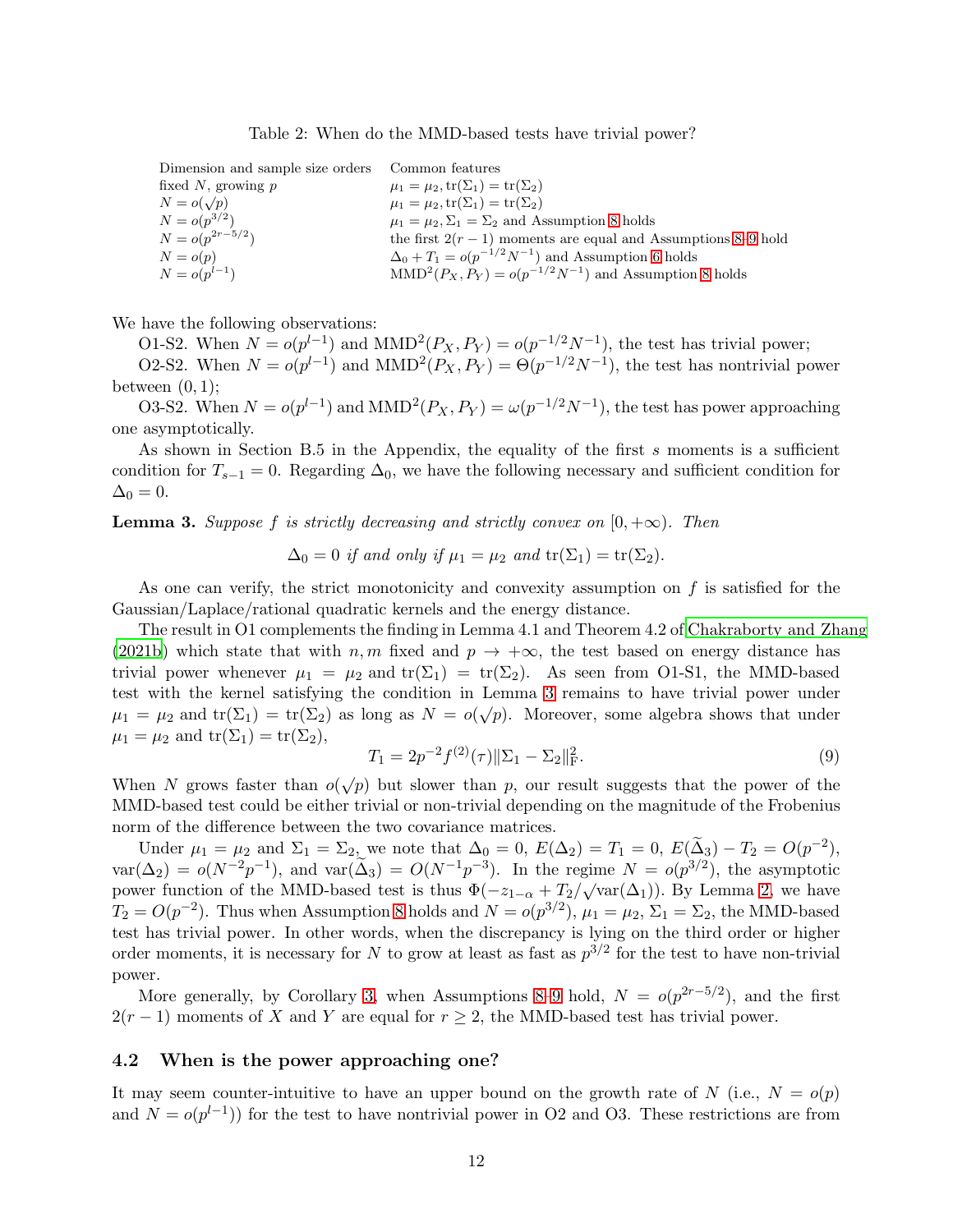<span id="page-12-0"></span>

|  |  |  |  | Table 3: When do the MMD-based tests have non-trivial power? |  |  |  |  |
|--|--|--|--|--------------------------------------------------------------|--|--|--|--|
|--|--|--|--|--------------------------------------------------------------|--|--|--|--|

| Dimension-and-sample orders | Discrepancy between $P_X$ and $P_Y$                                                                |
|-----------------------------|----------------------------------------------------------------------------------------------------|
| $N = o(\sqrt{p})$           | $\Delta_0 = \Omega(p^{-1/2}N^{-1})$ and Assumption 6 holds                                         |
| $N = o(p)$                  | $\Delta_0 + T_1 = \Omega(p^{-1/2}N^{-1})$ and Assumption 6 holds                                   |
| no restriction              | $\Delta_0 + T_1 = \omega(\max\{p^{-1/2}N^{-1}, p^{-1}N^{-1/2}, p^{-3/2}\})$ and Assumption 6 holds |
| $N = o(p^{l-1})$            | $MMD2(PX, PY) = \Omega(p^{-1/2}N^{-1})$ and Assumption 8 holds                                     |
| no restriction              | $MMD^{2}(P_{X}, P_{Y}) = \omega(\max\{p^{-1/2}N^{-1}, N^{-1/2}p^{-l/2}\})$ and Assumption 8 holds  |

Theorems [1](#page-6-3) and [5,](#page-9-3) which enable us to get the asymptotic exact forms of the power functions under these two scenarios. The restrictions are certainly unnecessary for the test to have nontrivial power provided that the discrepancy between the two distributions is large enough. To see this, suppose there is a discrepancy between the first two moments that satisfies Assumption [6.](#page-5-2) Consider the expansion

$$
\frac{\text{MMD}_{n,m}^2}{\sqrt{\text{var}(\Delta_1)}} = \frac{\Delta_0 + T_1 + \Delta_1 + {\{\widetilde{\Delta}_2 - E(\widetilde{\Delta}_2)\} + \{E(\widetilde{\Delta}_2) - T_1\}}}{\sqrt{\text{var}(\Delta_1)}}.
$$
  
Recall that  $\text{var}(\Delta_1) = O(p^{-1}N^{-2})$ ,  $\text{var}(\widetilde{\Delta}_2) = O(p^{-2}N^{-1})$ , and  $E(\widetilde{\Delta}_2) - T_1 = O(p^{-3/2})$ . If

<span id="page-12-1"></span>
$$
\Delta_0 + T_1 = \omega(\max\{p^{-1/2}N^{-1}, p^{-1}N^{-1/2}, p^{-3/2}\}),\tag{10}
$$

then the asymptotic power converges to one. In particular, when  $p$  and  $N$  are of the same order and the difference lies on the means, the above rate is not only sufficient but also necessary in view of equation (3.11) of [Chen and Qin \(2010](#page-39-10)) which suggests that under the local alternatives, the power will approach one only if  $\|\mu_1 - \mu_2\|^2 = \omega(p^{1/2}N^{-1})$ . Note that for linear kernel (i.e.,  $f(x) = -x$ ),  $\Delta_0 = 2\|\mu_1 - \mu_2\|^2/p$ ,  $T_1 = 0$  and the condition in [\(10\)](#page-12-1) is consistent with theirs. As the order of  $\Delta_0$ can be as larger as  $\Theta(1)$ , we do not need additional restriction on the dimension-and-sample orders for [\(10\)](#page-12-1) to be satisfied.

More generally, as  $\text{MMD}^2(P_X, P_Y) = E(\text{MMD}_{n,m}^2) = \Delta_0 + \sum_{s=2}^{l-1} E(\Delta_s) + E(\tilde{\Delta}_l)$ , we have the expansion

$$
\frac{\text{MMD}_{n,m}^2}{\sqrt{\text{var}(\Delta_1)}} = \frac{\Delta_1 + \sum_{s=2}^{l-1} \{ \Delta_s - E(\Delta_s) \} + \{ \widetilde{\Delta}_l - E(\widetilde{\Delta}_l) \} + \text{MMD}^2(P_X, P_Y)}{\sqrt{\text{var}(\Delta_1)}}.
$$

Then under Assumption [8,](#page-8-2) the power approaches one asymptotically whenever

$$
\text{MMD}^{2}(P_X, P_Y) = \omega(\max\{p^{-1/2}N^{-1}, p^{-l/2}N^{-1/2}\}).
$$

### 5 Simulations

### 5.1 Accuracy of the normal approximation under the null

We perform simulation studies to validate the theoretical results established in previous sections. We consider the balanced case  $n = m$ . As for the kernel k, we consider the Gaussian kernel  $k(x, y) = \exp(-\|x - y\|_2^2/\gamma)$ , Laplace kernel  $k(x, y) = \exp(-\|x - y\|_2/\sqrt{\gamma})$  and the energy distance (up to a scaling factor  $\sqrt{\gamma}$ )  $k(x, y) = -||x - y||_2/\sqrt{\gamma}$  with the bandwidth  $\gamma = 2p$ . We start by verifying the null CLT derived in Section [3.3.](#page-6-0)

<span id="page-12-2"></span>**Example 1.** We generate i.i.d. samples  $X_i = \sum^{1/2} U_i + \mu$  for  $i = 1, ..., n$ , and  $Y_j = \sum^{1/2} V_j + \mu$  for  $j = 1, \ldots, m$  from the following models: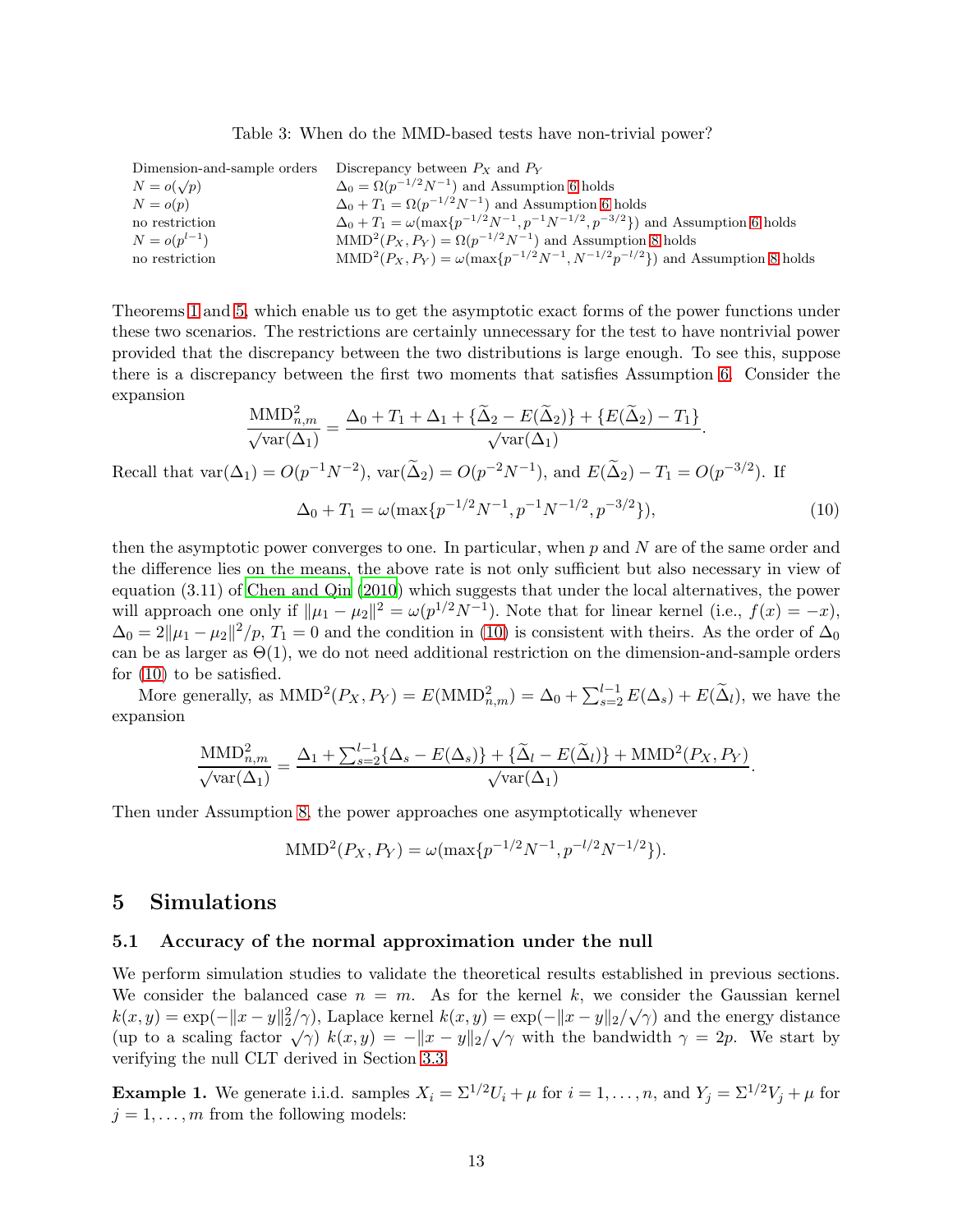

<span id="page-13-2"></span>Figure 1: Empirical and theoretical powers for the MMD-based test, where the difference between the two distributions lies on the means. The results are obtained based on 1000 replications. The dashed green, dashed red, solid blue and solid grey lines represent the empirical power curve with  $\alpha = 0.05$ , empirical power curve with  $\alpha = 0.1$ , theoretical power curve with  $\alpha = 0.05$  and theoretical power curve with  $\alpha = 0.1$ , respectively.

1.  $U_i(k) \stackrel{i.i.d.}{\sim} N(0, 1)$  and  $V_j(k) \stackrel{i.i.d.}{\sim} N(0, 1)$  for  $k = 1, ..., p$ . Also,  $\mu = \mathbf{0}_{p \times 1} = (0, ..., 0)^\top$  and  $\Sigma = (\sigma_{ij})_{i,j=1}^p$  with  $\sigma_{ij} = 0.5^{|i-j|}$ . 2.  $U_i(k) \stackrel{i.i.d.}{\sim} \text{Poisson}(1) - 1$  and  $V_j(k) \stackrel{i.i.d.}{\sim} \text{Poisson}(1) - 1$  for  $k = 1, \ldots, p$ . Also,  $\mu = \mathbf{1}_{p \times 1} =$  $(1,\ldots,1)^{\dagger}$  and  $\Sigma = (\sigma_{ij})_{i,j=1}^p$  with  $\sigma_{ij} = 0.5^{|i-j|}$ .

3.  $U_i(k) \stackrel{i.i.d.}{\sim} \text{Exponential}(1) - 1$  and  $V_j(k) \stackrel{i.i.d.}{\sim} \text{Exponential}(1) - 1$  for  $k = 1, \ldots, p$ . Also,  $\mu = \mathbf{0}_{p \times 1}$  and  $\Sigma = (\sigma_{ij})_{i,j=1}^p$  with  $\sigma_{ii} = 1$  for  $i = 1, \ldots, p$ ,  $\sigma_{ij} = 0.25$  if  $1 \leq |i - j| \leq 2$  and  $\sigma_{ij} = 0$ otherwise.

Three different high-dimensional settings  $(n, p) \in \{(32, 1000), (200, 200), (1000, 100)\}\$  are considered, where  $n \approx p^{0.5}, p, p^{1.5}$  respectively. We compare the standard normal quantiles with the corresponding sample quantiles of the test statistics. As can be seen from Figure [D.1](#page-33-0) in the Appendix, the normal approximation appears to be quite accurate in all cases.

#### 5.2 Power behavior

Next, we analyze the power behavior of the test in the case of Theorem [1](#page-6-3) where there is a discrepancy among the first two moments. For a given model, we can compute  $\Delta_0$ ,  $T_1$  and hence the power function [\(7\)](#page-10-2). We consider the following two examples. In Example [2,](#page-13-0) the mean vectors differ and the covariance matrices are equal. In Example [3,](#page-13-1) the mean vectors are the same while the covariance matrices differ.

# <span id="page-13-1"></span><span id="page-13-0"></span>**Example 2.**  $X_i \stackrel{i.i.d.}{\sim} N(\mathbf{0}_{p\times 1}, I_p)$  for  $i = 1, \ldots, n$ , and  $Y_j \stackrel{i.i.d.}{\sim} N((2p)^{-1/2} \mathbf{1}_{p\times 1}, I_p)$  for  $j = 1, \ldots, m$ . **Example 3.**  $X_i \stackrel{i.i.d.}{\sim} N(\mathbf{0}_{p\times 1}, I_p)$  for  $i = 1, \ldots, n$ , and  $Y_j \stackrel{i.i.d.}{\sim} N(\mathbf{0}_{p\times 1}, \Sigma)$  for  $j = 1, \ldots, m$ , where  $\Sigma = (\sigma_{ij})_{i,j=1}^p$  with  $\sigma_{ij} = 0.7^{|i-j|}$ .

We try  $p = 800$  and  $n = p<sup>d</sup>$ , where d ranges from 0.5 to 0.95 with the spacing 0.05. We plot the power of these tests when the significance level  $\alpha = 0.05$  or 0.1. Figures [1](#page-13-2) and [2](#page-14-1) show that the empirical power is consistent with that predicted by our theory.

Finally, we validate the power behavior of the test in the case where the difference between the two distributions lies on the higher order moments.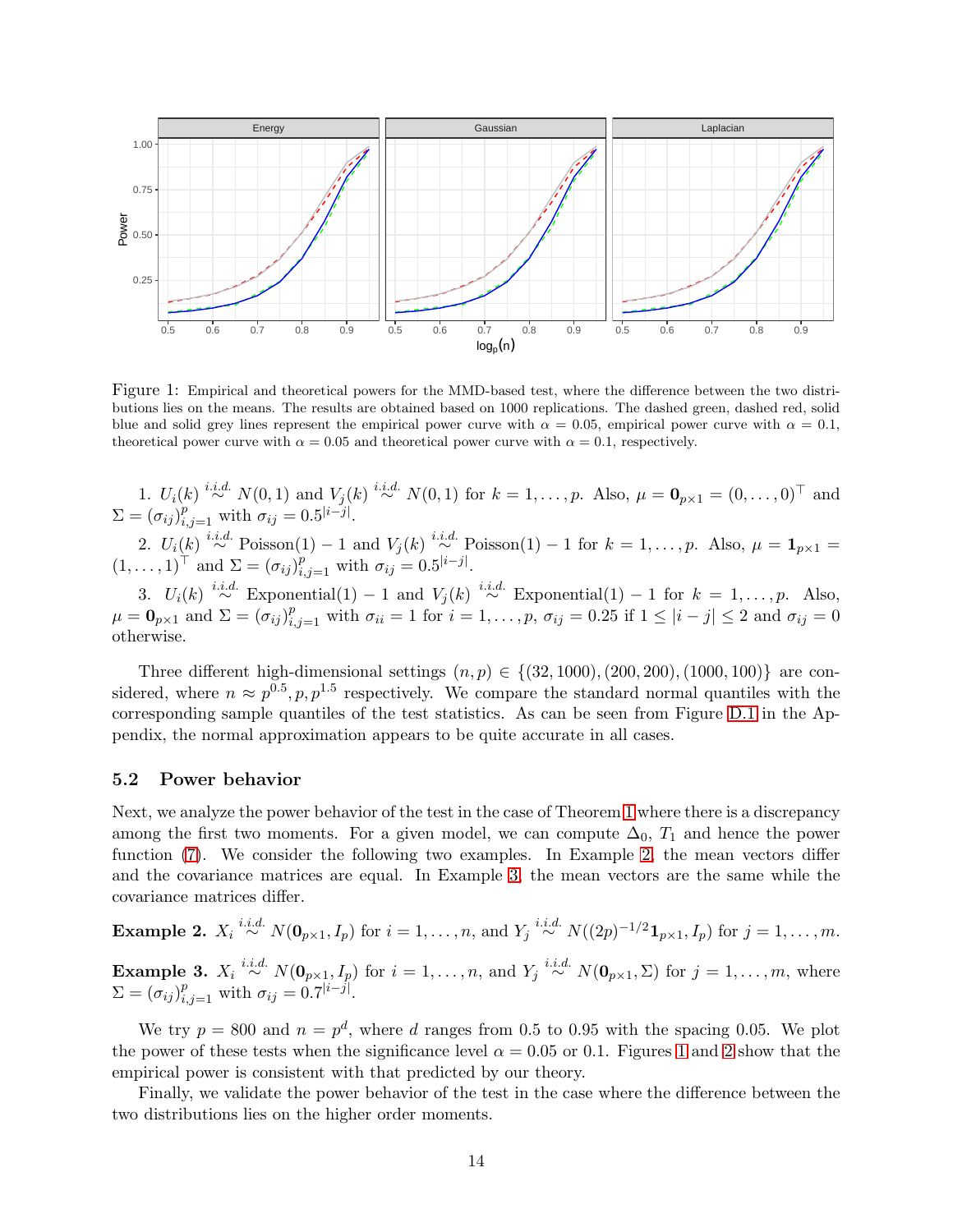

<span id="page-14-1"></span>Figure 2: Empirical and theoretical powers for the MMD-based test, where the difference between the two distributions lies on the second-order moments. The results are obtained based on 1000 replications. The dashed green, dashed red, solid blue and solid grey lines represent the empirical power curve with  $\alpha = 0.05$ , empirical power curve with  $\alpha = 0.1$ , theoretical power curve with  $\alpha = 0.05$  and theoretical power curve with  $\alpha = 0.1$ , respectively.

**Example 4.**  $X_i(k) \stackrel{i.i.d.}{\sim} N(1,1)$  for  $i = 1, \ldots, n; k = 1, \ldots, p$ , and  $Y_j(k) \stackrel{i.i.d.}{\sim} \text{Poisson}(1)$  for  $j =$  $1, \ldots, m; k = 1, \ldots, p$ . We try  $p = 50$ , and  $n = p^d$  where d ranges from 1 to 1.9 with the spacing 0.1.

Since  $N = o(p^2)$ , the asymptotic power function is given in [\(8\)](#page-10-3). As seen from Figure [3,](#page-15-0) the empirical power curve matches with the asymptotic power, where we estimate the population MMD in the power function using Monte Carlo method. Besides, we can verify that Assumptions [8](#page-8-2)[–9](#page-10-0) hold as X and Y have independent entries. When  $N = o(p^{3/2})$ , the empirical power is close to the nominal level, which is consistent with the result in Corollary [3.](#page-10-1) A recent result in Proposition 3.4.3 of [Gao and Shao \(2021](#page-39-7)) requires  $p = o(N^{1/3})$  for the MMD-based test to have asymptotic power approaching one when the difference between the two distributions lies on the third moments. Our theory and numerical study suggest that the MMD-based test will have nontrivial power when  $p = O(N^{2/3}).$ 

# <span id="page-14-0"></span>6 Impact of kernel and bandwidth on power

In this section, we investigate the impact of kernel and bandwidth on the asymptotic and finite sample power behaviors in the regime  $N = o(p)$ . Our results shed some lights on how to select the optimal kernel that maximizes the power with respect to some specific alternatives. We consider the case where  $\mu_1 = \mu_2$ ,  $tr(\Sigma_1) = tr(\Sigma_2)$  but  $\Sigma_1 \neq \Sigma_2$ . In this case, we have  $\tau = \tau_1 = \tau_2 = \tau_3$  and  $\Delta_0 = 0$ . By the expression of  $T_1$  in [\(9\)](#page-11-2), the asymptotic power depends on

$$
\frac{T_1}{\sqrt{\text{var}(\Delta_1)}} = \frac{f^{(2)}(\tau)}{|f^{(1)}(\tau)|} \frac{\gamma^{-1} ||\Sigma_1 - \Sigma_2||_{\text{F}}^2}{\sqrt{\{\frac{2}{n(n-1)} \text{tr}(\Sigma_1^2) + \frac{2}{m(m-1)} \text{tr}(\Sigma_2^2) + \frac{4}{nm} \text{tr}(\Sigma_1 \Sigma_2) \}}} \{1 + o(1)\}.
$$

In Example [3,](#page-13-1) the bandwidth  $\gamma = 2p$  and  $\tau = 1$ . Hence  $f^{(2)}(\tau)/|f^{(1)}(\tau)| = 1$  for both the Gaussian kernel and Laplace kernel, which explains why the asymptotic powers for the Gaussian kernel and Laplace kernel are the same in Fig. [2.](#page-14-1)

For fixed bandwidth, the optimal kernel is the one that maximizes  $h_1(f) = f^{(2)}(\tau)/|f^{(1)}(\tau)|$ . Define  $h_2(\gamma) = f^{(2)}(2\text{tr}(\Sigma_1)/\gamma) \{ |f^{(1)}(2\text{tr}(\Sigma_1)/\gamma)|\gamma \}^{-1}$ . For fixed kernel, the bandwidth affects the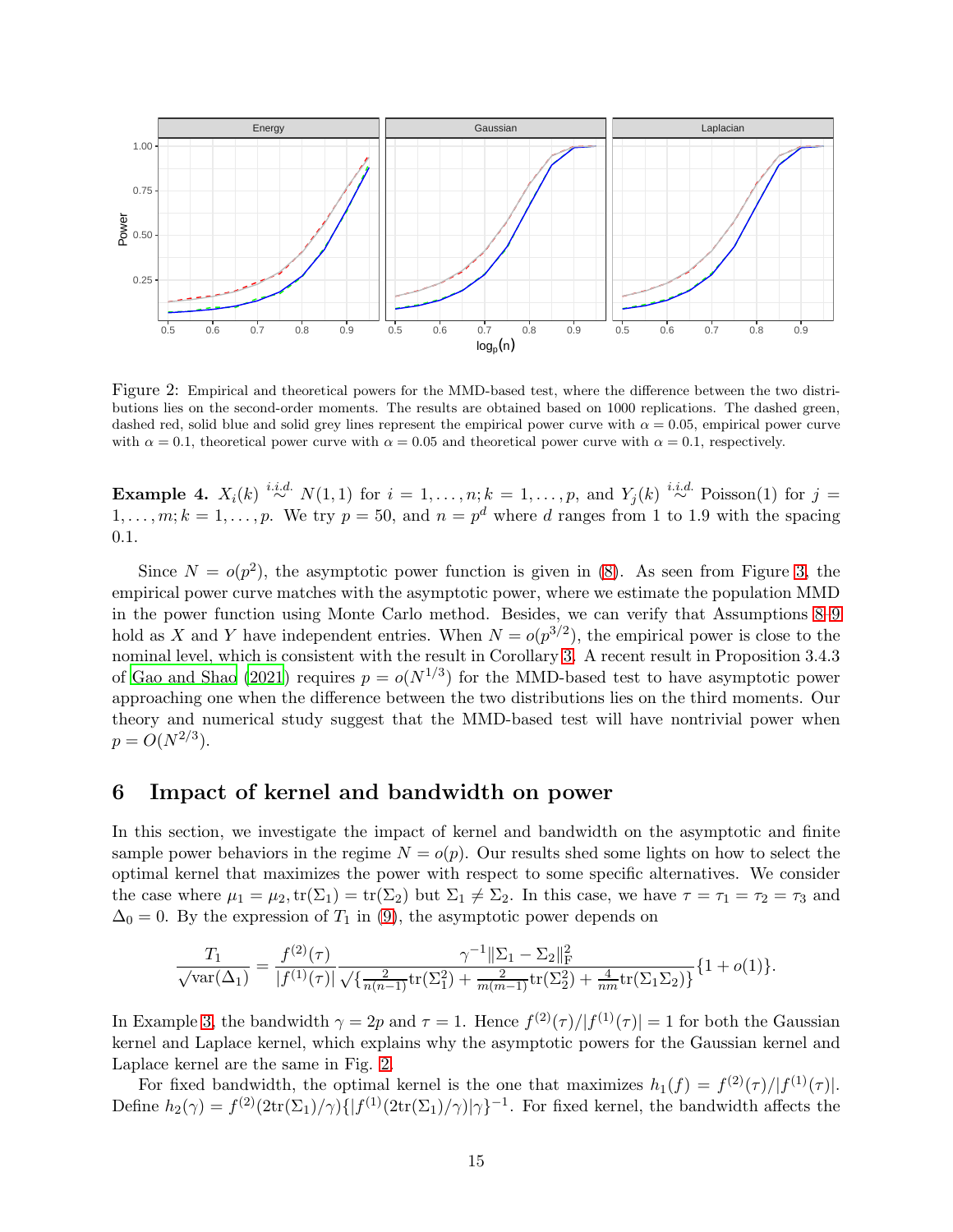

<span id="page-15-0"></span>Figure 3: Empirical and theoretical powers for the MMD-based test, where the difference between the two distributions lies on the third-order moments. The results are obtained based on 1000 replications. The dashed green, dashed red, solid blue and solid grey lines represent the empirical power curve with  $\alpha = 0.05$ , empirical power curve with  $\alpha = 0.1$ , theoretical power curve with  $\alpha = 0.05$  and theoretical power curve with  $\alpha = 0.1$ , respectively.

<span id="page-15-1"></span>Table 4: Impact of bandwidth on the asymptotic power for different kernels.

| Kernel             | f(x)              | $h_2(\gamma)$ , where $C = 2\text{tr}(\Sigma_1)$ | Impact of bandwidth $\gamma$ on power       |
|--------------------|-------------------|--------------------------------------------------|---------------------------------------------|
| Gaussian           | $\exp(-x)$        | $\gamma^{-1}$                                    | The power increases when $\gamma$ decreases |
| Laplace            | $\exp(-\sqrt{x})$ | $\{(C\gamma)^{-1/2}+C^{-1}\}/2$                  | The power increases when $\gamma$ decreases |
| Rational quadratic | $(1+x)^{-\alpha}$ | $(\alpha+1)/(\gamma+C)$                          | The power increases when $\gamma$ decreases |
| Energy             | $-\sqrt{x}$       | $(2C)^{-1}$                                      | The power is unrelated to $\gamma$          |

power through  $h_2(\gamma)$ . For the energy distance, the bandwidth  $\gamma$  only acts as a scaling factor, and thus does not affect the power. For other choices, the power increases when the bandwidth decreases; see Table [4.](#page-15-1) Below we provide some numerical evidence on how the choice of kernels and bandwidth affects the power, where we follow the setting in Example [3.](#page-13-1)

**Example 5.**  $X_i \stackrel{i.i.d.}{\sim} N(\mathbf{0}_{p\times 1}, I_p)$  for  $i = 1, \ldots, n$ , and  $Y_j \stackrel{i.i.d.}{\sim} N(\mathbf{0}_{p\times 1}, \Sigma)$  for  $j = 1, \ldots, m$ , where  $\Sigma = (\sigma_{ij})_{i,j=1}^p$  with  $\sigma_{ij} = 0.5^{|i-j|}$ . We try  $p = 800$ , and  $n = m = p^d$  where d ranges from 0.5 to 0.95 with the spacing 0.05. We use the significance level  $\alpha = 0.05$  in the following two scenarios:

1. Fixing the bandwidth  $\gamma = p$ , we compare the power of the MMD-based tests using the Gaussian, Laplace, rational quadratic (RQ) kernel (with  $\alpha = 1/2$ ) and energy distance.

2. We compare the power of the MMD-based tests using the Gaussian kernel with different bandwidth  $\gamma \in \{0.5p, p, 1.5p, 2p\}.$ 

In the first scenario, the bandwidth  $\gamma = p$  is fixed and  $\tau = 2$ . Simple algebra shows that  $h_1(\exp(-x)) = 1 > h_1(\exp(-\sqrt{x})) = 0.6 > h_1((1+x)^{-1/2}) = 0.5 > h_1(-\sqrt{x}) = 0.25.$  As seen from Figure [4,](#page-16-0) the MMD-based test using Gaussian kernel has the highest power, followed by the Laplace kernel and the rational quadratic kernel. The energy distance-based test has the lowest power. In the second scenario, the empirical power increases when the bandwidth decreases. The empirical observations from Fig. [4](#page-16-0) match with the theoretical results in Table [4.](#page-15-1)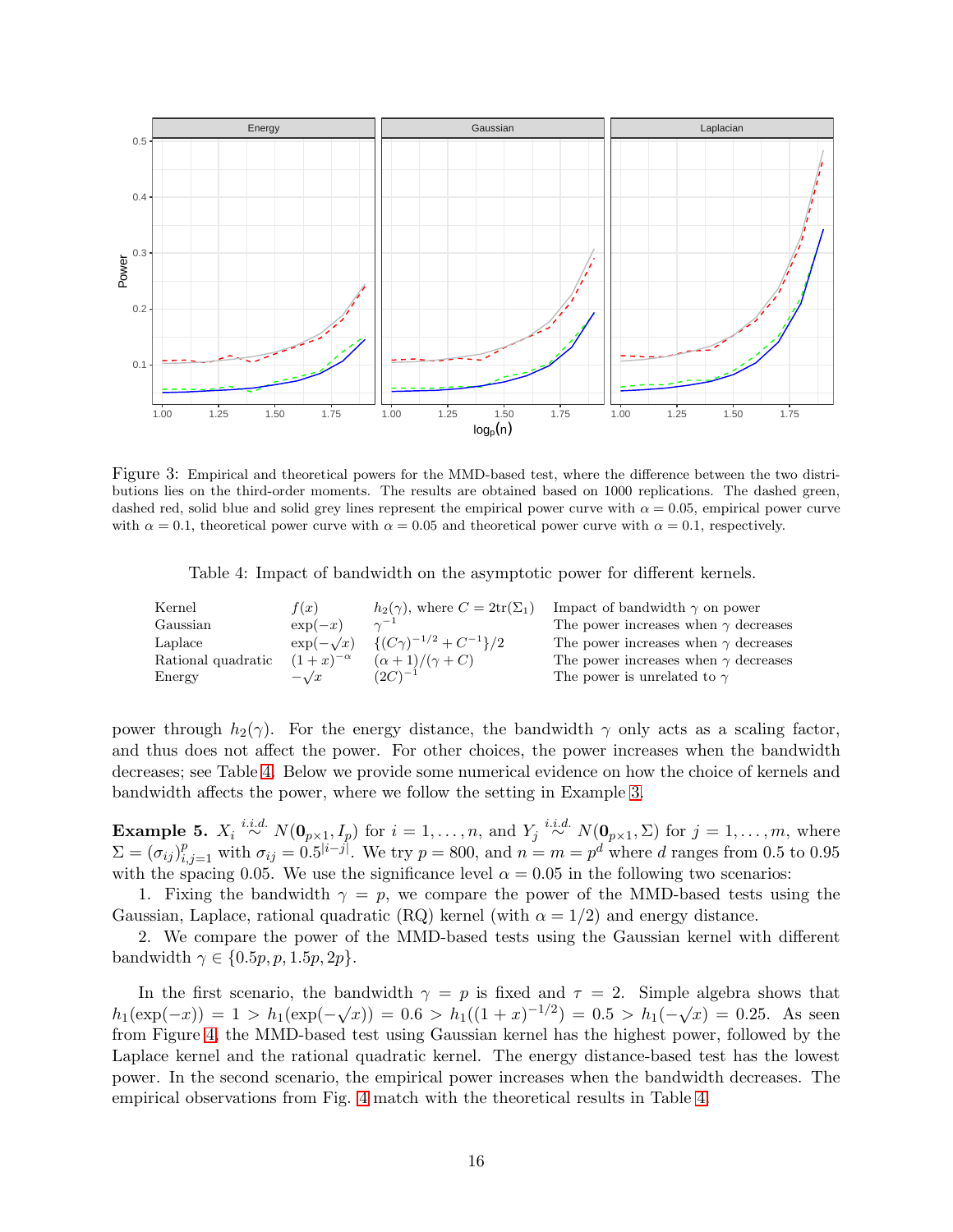

<span id="page-16-0"></span>Figure 4: Impact of the kernel (left) and bandwidth (right) on the empirical power, where the results are based on 1000 replications. Left: the dashed grey, red, blue and green lines represent the Gaussian, Laplace, rational quadratic kernel and energy distance, respectively. Right: the dashed grey, red, blue and green lines represent the bandwidth 0.5 $p$ ,  $p$ , 1.5 $p$  and  $2p$ , respectively.

In Section E of the Appendix, we consider the case where  $\Sigma_1 = \Sigma_2$  but  $\mu_1 \neq \mu_2$ . It is shown that the asymptotic power of the MMD-based test is not affected by the kernels and bandwidths, which is consistent with the finding in Fig. [1](#page-13-2) associated with Example [2.](#page-13-0)

# 7 Discussion

To conclude, we mention two future research directions. First, as Hilbert-Schmidt independence criterion (HSIC) can be viewed as MMD applied to the joint distribution between  $X$  and  $Y$  and the product of the two marginals, we expect similar results to hold for HSIC. A recent work along this direction is [Han and Shen \(2021](#page-40-11)). Second, it would be very interesting to study the high-dimensional behaviors of other popular discrepancy measures in the literature, such as the kernelized Stein discrepancy [\(Liu et al.](#page-40-14), [2016](#page-40-14)) and the Wasserstein distance.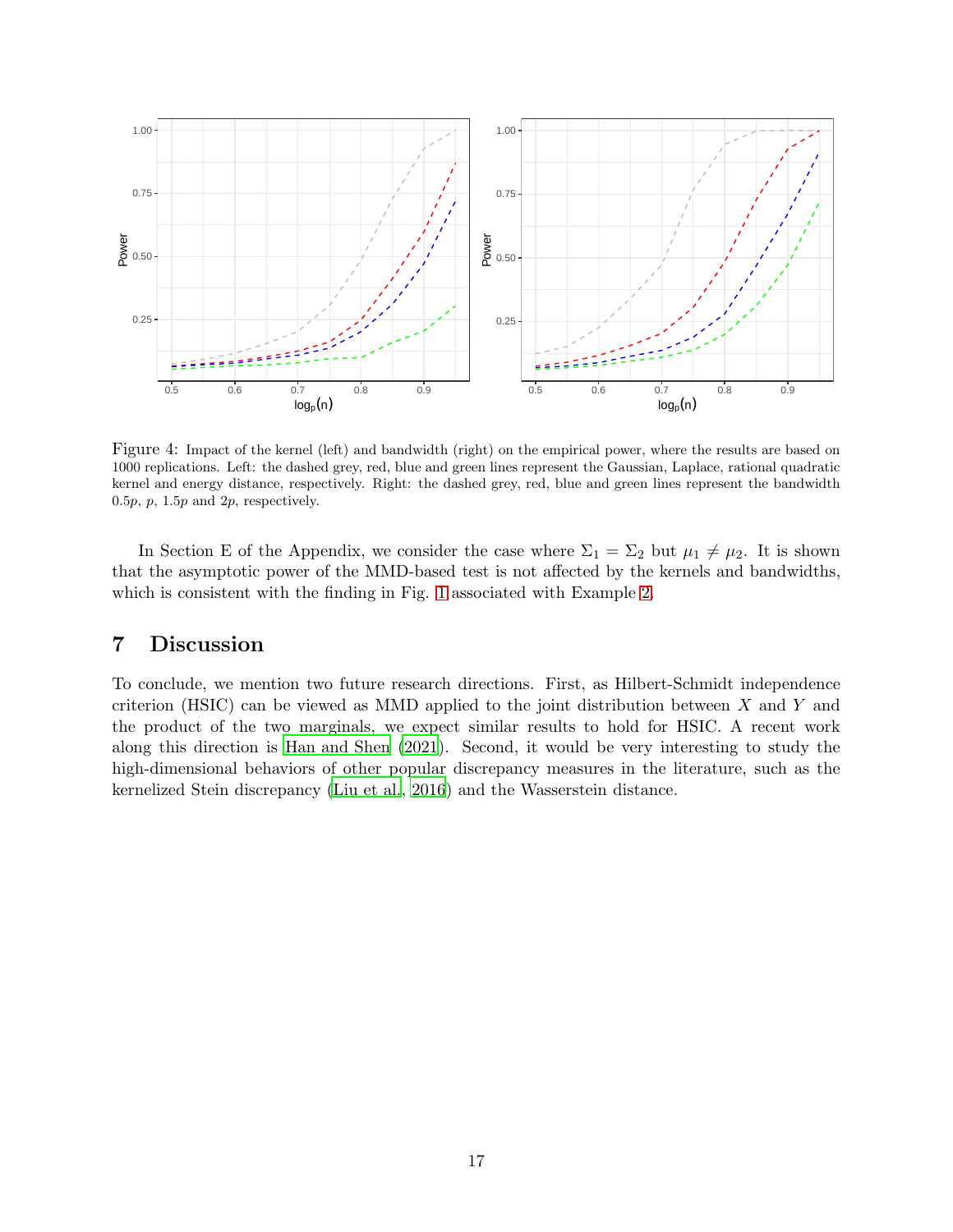# Appendix A Some useful results

<span id="page-17-0"></span>**Lemma A.1.** *Consider a function of the form*  $h(x) = g((a+x)^{1/2})$  *for*  $a > 0$  *and*  $x \ge -a$ *, where* g *is a real-valued function defined on*  $[0, +\infty)$ *. Suppose* 

$$
\sup_{1\leq s\leq l+1}\sup_{x\geq 0}|g^{(s)}(x)|<\infty.
$$

*Then we can write* h *as*

$$
h(x) = \sum_{s=0}^{l} \frac{h^{(s)}(0)x^s}{s!} + c_{l+1,a}(x)x^{l+1}, \quad \sup_{x \ge -a} |c_{l+1,a}(x)| \le C,
$$

*for some constant*  $C > 0$  *and any*  $x \ge -a$ *. The subscripts of the function*  $c(x)$  *are used to indicate the dependency on*  $l + 1$  *and*  $a$ *.* 

*Proof.* Our goal is to show for any  $x \geq -a$ 

$$
\left| h(x) - \sum_{s=0}^{l} \frac{h^{(s)}(0)x^s}{s!} \right| \le C|x|^{l+1}
$$

for some universal constant  $C > 0$ . First of all, some algebra yields that

<span id="page-17-1"></span>
$$
h^{(l+1)}(x) = \sum_{i=1}^{R} \frac{b_i(x)}{(a+x)^{c_i}},
$$
\n(11)

where  $0 \le c_i \le l + 1/2$  for all  $1 \le i \le R$ , and  $\sup_{1 \le i \le R} \sup_{x \ge -a} |b_i(x)| < \infty$  under our assumption.

When  $x \geq 0$ , the result holds by using the Taylor expansion with Lagrange remainder. We consider the case where  $-a \leq x \leq 0$ . Using the Taylor expansion with integral remainder, we have

$$
h(x) - \sum_{s=0}^{l} \frac{h^{(s)}(0)x^s}{s!} = \int_0^x \frac{h^{(l+1)}(t)(x-t)^l}{l!} dt = r(x).
$$

We show that  $r(x)/x^{l+1}$  is well defined at the two boundary points 0 and  $-a$ . By the L'Hospital's rule,

$$
\lim_{x \to 0^-} \left| \frac{r(x)}{x^{l+1}} \right| = \left| \frac{h^{(l+1)}(0)}{(l+1)!} \right|.
$$

On the other hand, when  $x = -a$ , we have

$$
r(-a) = \frac{(-1)^{l+1}}{l!} \int_{-a}^{0} h^{(l+1)}(t)(a+t)^{l} dt.
$$

By [\(11\)](#page-17-1), it is not hard to verify that

$$
\left|\frac{r(-a)}{(-a)^{l+1}}\right| < \infty.
$$

Therefore, the function  $r(x)/x^{l+1}$  is continuous on the closed interval  $[-a, 0]$ . By the extreme value theorem, there must exist a  $C > 0$  such that  $|r(x)/x^{l+1}| \leq C$ . The conclusion thus follows by combining the results for  $x > 0$  and  $-a \leq x \leq 0$ . combining the results for  $x \geq 0$  and  $-a \leq x \leq 0$ .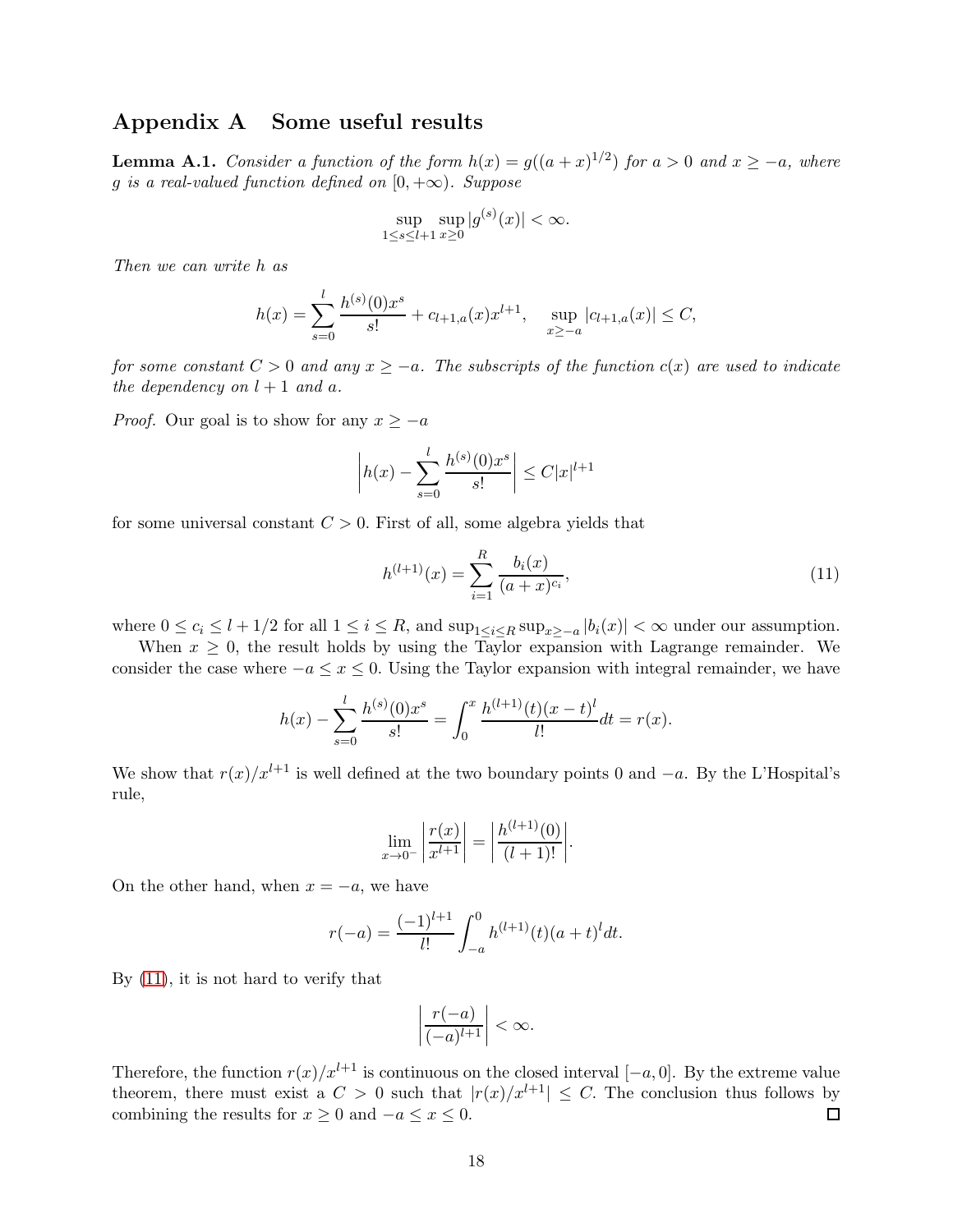<span id="page-18-2"></span>**Lemma A.2.** Suppose U is a random vector with independent entries  $\{u_i\}_{i=1}^q$  such that  $E(u_i) = 0$ and  $E(u_i^2) = 1$ . Then if  $\max_i E(u_i^4) < \infty$  and  $A_{q \times q}$  is a deterministic symmetric matrix, we have

$$
\text{var}(U^{\top}AU) = 2\text{tr}(A^2) + \sum_{i=1}^{q} \delta_i a_{ii}^2,
$$

*where*  $\delta_i = E(u_i^4) - 3$ *.* 

*Proof.* We have

$$
E(U^{\top}AU) = \sum_{i,j} a_{ij} E(u_i u_j) = \text{tr}(A),
$$

and

$$
E\{(U^{\top}AU)^{2}\} = \sum_{i_{1},j_{1}} \sum_{i_{2},j_{2}} a_{i_{1}j_{1}} a_{i_{2}j_{2}} E(u_{i_{1}} u_{i_{2}} u_{j_{1}} u_{j_{2}})
$$
  
= 
$$
\sum_{i} E(u_{i}^{4}) a_{ii}^{2} + 2 \sum_{i \neq j} a_{ij}^{2} + \sum_{i \neq j} a_{ii} a_{jj}
$$
  
= 
$$
\sum_{i} \delta_{i} a_{ii}^{2} + 2 \text{tr}(A^{2}) + {\text{tr}(A)}^{2}.
$$

The result thus follows.

<span id="page-18-0"></span>**Lemma A.3.** Suppose U is a random vector with independent entries  $\{u_i\}_{i=1}^q$  such that  $E(u_i) = 0$ . *Then* if  $\max_i E(|u_i|^l) \leq \mu_l < \infty$  for  $l \leq L$  and  $a_{q\times 1}$  is a deterministic column vector, we have

$$
E\{(a^{\top}U)^{L}\} = O(||a||_{2}^{L}).
$$

*Proof.* Note that  $||a||_p \le ||a||_q$  for  $p \ge q \ge 1$ , where  $||a||_p = (\sum_i |a_i|^p)^{1/p}$ . We have

$$
|E\{(a^{\top}U)^{L}\}| = \Big|\sum_{i_{1},\dots,i_{L}} \prod_{l=1}^{L} a_{i_{l}} \times E\left(\prod_{l=1}^{L} u_{i_{l}}\right)\Big| \leq \sum_{\{l_{j}\}:l_{j}\geq 2,\sum_{j}l_{j}=L} C \prod_{j} ||a||_{i_{j}}^{l_{j}} \mu_{l_{j}}
$$
  
\n
$$
\leq C \sum_{\{l_{j}\}:l_{j}\geq 2,\sum_{j}l_{j}=L} \prod_{j} ||a||_{2}^{l_{j}} \mu_{l_{j}}
$$
  
\n
$$
\leq C ||a||_{2}^{L} \times \sum_{\{l_{j}\}:l_{j}\geq 2,\sum_{j}l_{j}=L} \prod_{j} \mu_{l_{j}} = O(||a||_{2}^{L}),
$$

where  $C$  is a constant related to  $L$  only.

<span id="page-18-1"></span>Lemma A.4. *Suppose* U *and* V *are two independent but not necessarily identically distributed random vectors taking values in* R q *. The entries of* U *and* V *are also independent, and we denote the i*-th entry of U and V by  $u_i$  and  $v_i$  respectively. Moreover,  $E(u_i) = E(v_i) = 0$ , and  $E(u_i^2) =$  $E(v_i^2) = 1$ . Then if  $\max_i E(|u_i|^L) < \infty$  for  $L \geq 0$ ,  $\max_i E(|v_i|^L) < \infty$  and  $A_{q \times q}$  is a deterministic *but not necessarily symmetric matrix, we have*

$$
E\{(U^{\top}AV)^{L}\} = O(\{\text{tr}(AA^{\top})\}^{L/2}).
$$

 $\Box$ 

 $\Box$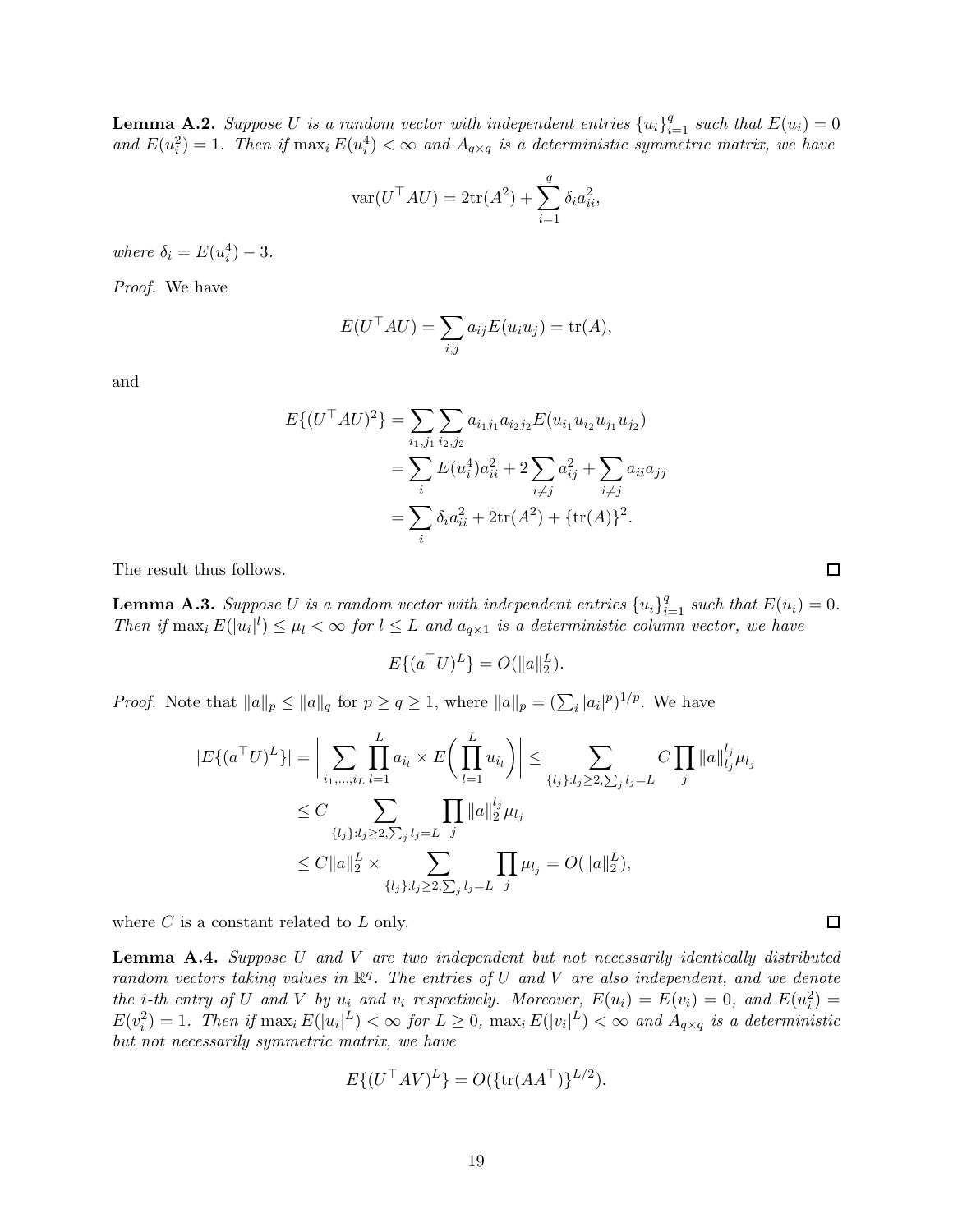*Proof.* Using Lemma [A.3](#page-18-0) and independence of  $U$  and  $V$ ,

$$
|E(U^{\top}AV)^{L}\}| = E|E\{(U^{\top}AV)^{L} | U\}| \leq C \times E(||A^{\top}U||_2^{L}),
$$

where  $C$  is a constant related to  $L$  only.

Using Lemma A.1 in [Bai and Silverstein \(1998](#page-39-12)),

$$
E(||ATU||2L) = E\{(UTAATU)L/2\} = O(\{\text{tr}(AAT)\}L/2).
$$

Note that the assumption that the entries of  $U$  are identically distributed in Lemma A.1 in [Bai and Silverstein \(1998](#page-39-12)) can be dropped by inspecting their proof. Also,  $tr\{(AA^{\top})^{L/2}\}\leq$  ${\rm tr}(AA^{\top})^{\frac{L}{2}}$  as  $AA^{\top}$  is positive semi-definite.

<span id="page-19-1"></span>**Lemma A.5.** Suppose U is a random vector with independent entries  ${u_i}_{i=1}^q$  such that  $E(u_i)$  = 0 and  $E(u_i^2) = 1$ . Then if  $\max_i E(u_i^{2L}) < \infty$  and  $A_{q \times q}$  is a deterministic but not necessarily *symmetric matrix, we have*

$$
E[{UTAU - tr(A)}L] = O({tr(AAT)}L/2).
$$

*Proof.* See Lemma 2.7 in [Bai and Silverstein \(1998](#page-39-12)) and its proof. Again, the assumption that  ${u_i}_{i=1}^q$  are identically distributed in Lemma 2.7 in [Bai and Silverstein \(1998](#page-39-12)) can be dropped.

## <span id="page-19-2"></span>Appendix B Technical details

### B.1 Taylor expansion for the kernel function

Consider  $k(X_{i_1}, X_{i_2}) = f(p^{-1}||X_{i_1} - X_{i_2}||_2^2)$  for illustration. The Taylor expansions of  $f(p^{-1}||Y_{j_1} Y_{j_2} \|_2^2$  and  $f(p^{-1} \| X_i - Y_j \|_2^2)$  follow the same line.

Let  $g(x) = f(x^2)$  as defined in Assumption [5](#page-4-1) and write  $\tilde{X}_{i_1,i_2} = p^{-1} \|X_{i_1} - X_{i_2}\|_2^2 - \tau_1$ . Under the assumption  $\sup_{1 \le s \le l+1} \sup_{x \ge 0} |g^{(s)}(x)| < \infty$ , we can apply Lemma [A.1](#page-17-0) with  $x = \tilde{X}_{i_1, i_2}, a = \tau_1$ and  $h(x) = g((a+x)^{1/2})$  to obtain

<span id="page-19-0"></span>
$$
h(\widetilde{X}_{i_1,i_2}) = \sum_{s=0}^{l} \frac{h^{(s)}(0)\widetilde{X}_{i_1,i_2}^s}{s!} + c_{l+1,\tau_1}(\widetilde{X}_{i_1,i_2})\widetilde{X}_{i_1,i_2}^{l+1},
$$
\n(12)

where  $c_{l+1,\tau_1}(\cdot)$  is a bounded function.

Note that f is related to h through  $f(x + a) = h(x)$  and hence  $f^{(s)}(x + a) = h^{(s)}(x)$  for any  $s \geq 0$ . Thus [\(12\)](#page-19-0) implies that

$$
f(p^{-1}||X_{i_1} - X_{i_2}||_2^2) = f(\widetilde{X}_{i_1, i_2} + \tau_1) = \sum_{s=0}^l \frac{f^{(s)}(\tau_1) \widetilde{X}_{i_1, i_2}^s}{s!} + c_{l+1, \tau_1}(\widetilde{X}_{i_1, i_2}) \widetilde{X}_{i_1, i_2}^{l+1}.
$$

### <span id="page-19-3"></span>B.2 The variance and the mean of the second-order term in the non-null setting

We first handle the variance of  $\tilde{\Delta}_2$ . Define  $P_1 = \{n(n-1)\}^{-1} \sum_{i_1 \neq i_2} c_{2,\tau_1}(\tilde{X}_{i_1,i_2}) (\|X_{i_1} - X_{i_2}\|_2^2 (p\tau_1)^2$ ,  $P_2 = \{m(m-1)\}^{-1} \sum_{j_1 \neq j_2} c_{2,\tau_2}(\widetilde{Y}_{j_1,j_2}) (\|Y_{j_1} - Y_{j_2}\|_2^2 - p\tau_2)^2 \text{ and } P_3 = -2(nm)^{-1} \sum_{i,j} c_{2,\tau_3}(\widetilde{Z}_{i,j}) (\|X_i - Y_{j_3}\|_2^2 - p\tau_3)^2$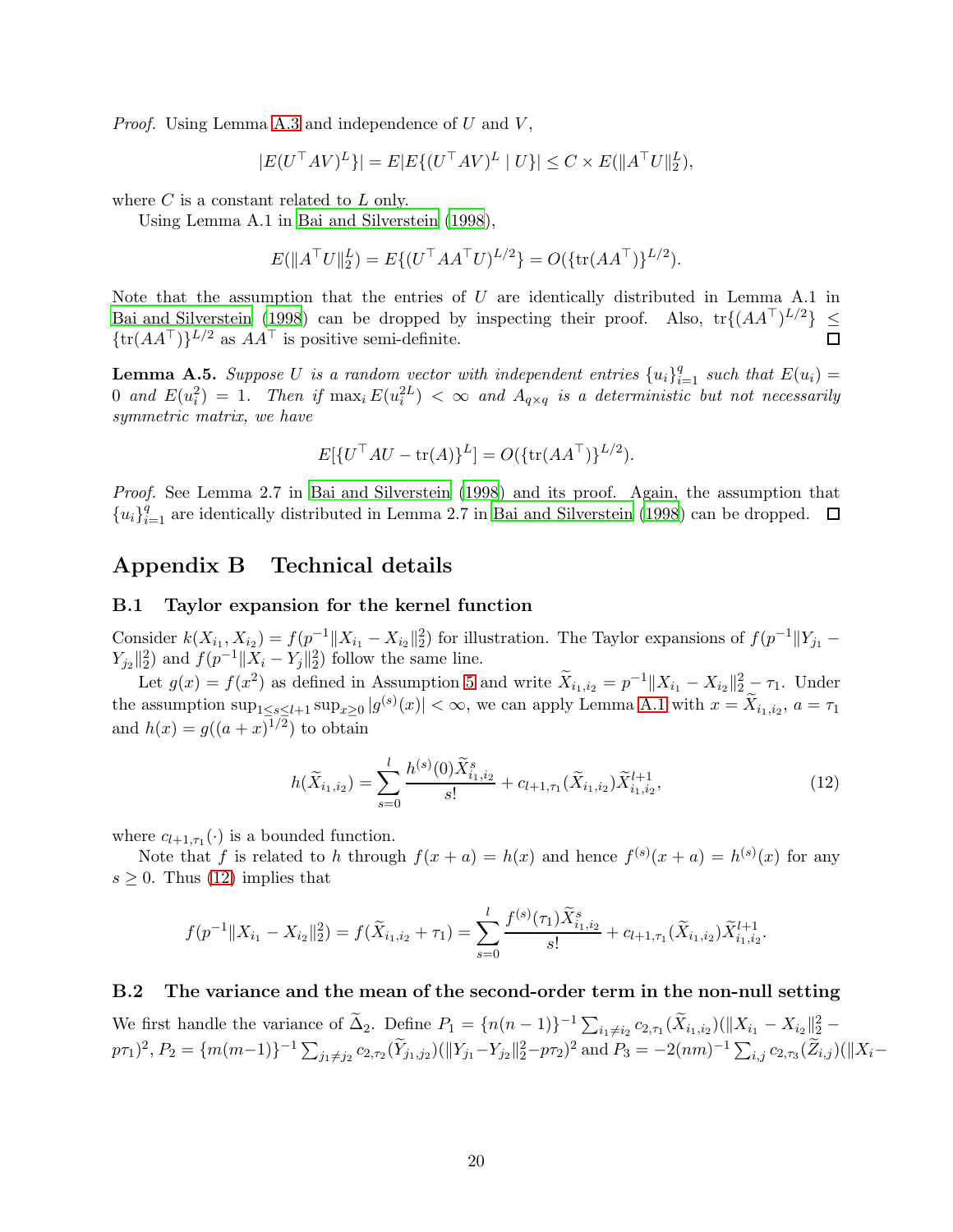$Y_j \|_2^2 - p\tau_3^2$ . We note that

$$
\operatorname{var}(P_{1}) = \frac{1}{n^{2}(n-1)^{2}} \sum_{i_{1} \neq i_{2}} \sum_{i_{3} \neq i_{4}} \operatorname{cov}\{c_{2,\tau_{1}}(\tilde{X}_{i_{1},i_{2}})(\|X_{i_{1}} - X_{i_{2}}\|_{2}^{2} - p\tau_{1})^{2}, c_{2,\tau_{1}}(\tilde{X}_{i_{3},i_{4}})(\|X_{i_{3}} - X_{i_{4}}\|_{2}^{2} - p\tau_{1})^{2}\}
$$
\n
$$
= \frac{4}{n^{2}(n-1)^{2}} \sum_{i_{1} \neq i_{2}} \sum_{i_{3} \neq i_{1},i_{2}} \operatorname{cov}\{c_{2,\tau_{1}}(\tilde{X}_{i_{1},i_{2}})(\|X_{i_{1}} - X_{i_{2}}\|_{2}^{2} - p\tau_{1})^{2}, c_{2,\tau_{1}}(\tilde{X}_{i_{1},i_{3}})(\|X_{i_{1}} - X_{i_{3}}\|_{2}^{2} - p\tau_{1})^{2}\}
$$
\n
$$
+ \frac{2}{n^{2}(n-1)^{2}} \sum_{i_{1} \neq i_{2}} \operatorname{var}\{c_{2,\tau_{1}}(\tilde{X}_{i_{1},i_{2}})(\|X_{i_{1}} - X_{i_{2}}\|_{2}^{2} - p\tau_{1})^{2}\}
$$
\n
$$
= \frac{4(n-2)}{n(n-1)} \operatorname{cov}\{c_{2,\tau_{1}}(\tilde{X}_{1,2})(\|X_{1} - X_{2}\|_{2}^{2} - p\tau_{1})^{2}, c_{2,\tau_{1}}(\tilde{X}_{1,3})(\|X_{1} - X_{3}\|_{2}^{2} - p\tau_{1})^{2}\}
$$
\n
$$
+ \frac{2}{n(n-1)} \operatorname{var}\{c_{2,\tau_{1}}(\tilde{X}_{1,2})(\|X_{1} - X_{2}\|_{2}^{2} - p\tau_{1})^{2}\},
$$

where  $X_1, X_2, X_3$  are i.i.d copies of X. Furthermore, we have

$$
\operatorname{var}(P_1) \leq \frac{4(n-2)}{n(n-1)} \sqrt{\operatorname{var}\{c_{2,\tau_1}(\tilde{X}_{1,2})(\|X_1 - X_2\|_2^2 - p\tau_1)^2\}} \times \sqrt{\operatorname{var}\{c_{2,\tau_1}(\tilde{X}_{1,3})(\|X_1 - X_3\|_2^2 - p\tau_1)^2\}} + \frac{2}{n(n-1)} \operatorname{var}\{c_{2,\tau_1}(\tilde{X}_{1,2})(\|X_1 - X_2\|_2^2 - p\tau_1)^2\} = \frac{2(2n-3)}{n(n-1)} \operatorname{var}\{c_{2,\tau_1}(\tilde{X}_{1,2})(\|X_1 - X_2\|_2^2 - p\tau_1)^2\} \leq \frac{2(2n-3)}{n(n-1)} E\{c_{2,\tau_1}(\tilde{X}_{1,2})(\|X_1 - X_2\|_2^2 - p\tau_1)^4\} = O(N^{-1}) \times E\{(\|X_1 - X_2\|_2^2 - p\tau_1)^4\},
$$

since  $c_{2,\tau_1}(\cdot)$  is bounded. Hence we need to study the term  $E\{(\|X_1 - X_2\|_2^2 - p\tau_1)^4\}$ . We have

$$
E\{(\|X_1 - X_2\|_2^2 - p\tau_1)^4\} = E[\{\|X_1 - \mu_1\|_2^2 + \|X_2 - \mu_1\|_2^2 - 2(X_1 - \mu_1)^\top (X_2 - \mu_1) - 2\text{tr}(\Sigma_1)\}^4]
$$
  
\n
$$
= E[\{U_1^\top \Gamma_1^\top \Gamma_1 U_1 - \text{tr}(\Sigma_1) + U_2^\top \Gamma_1^\top \Gamma_1 U_2 - \text{tr}(\Sigma_1) - 2U_1^\top \Gamma_1^\top \Gamma_1 U_2\}^4]
$$
  
\n
$$
\leq C \times [E\{(U_1^\top \Gamma_1^\top \Gamma_1 U_1 - \text{tr}(\Sigma_1))^4\} + E\{(U_1^\top \Gamma_1^\top \Gamma_1 U_2)^4\}],
$$

for some constant  $C>0.$  Using Lemma [A.5,](#page-19-1) we know that

$$
E\{(U_1^{\top}\Gamma_1^{\top}\Gamma_1U_1 - \text{tr}(\Sigma_1))^4\} = O(\{\text{tr}(\Gamma_1^{\top}\Gamma_1\Gamma_1^{\top}\Gamma_1)\}^2) = O(\text{tr}^2(\Sigma_1^2)) = O(p^2).
$$

Using Lemma [A.4,](#page-18-1)

$$
E\{(U_1^{\top} \Gamma_1^{\top} \Gamma_1 U_2)^4\} = O(\text{tr}^2(\Sigma_1^2)) = O(p^2).
$$

Therefore,

$$
\text{var}(P_1) = O(N^{-1}) \times E\{ (\|X_1 - X_2\|_2^2 - p\tau_1)^4 \} = O(N^{-1}p^2).
$$

Similarly,

$$
\begin{split} \text{var}(P_2) &= \frac{4(m-2)}{m(m-1)} \text{cov}\{c_{2,\tau_2}(\widetilde{Y}_{1,2})(\|Y_1 - Y_2\|_2^2 - p\tau_2)^2, c_{2,\tau_2}(\widetilde{Y}_{1,3})(\|Y_1 - Y_3\|_2^2 - p\tau_2)^2\} \\ &+ \frac{2}{m(m-1)} \text{var}\{c_{2,\tau_2}(\widetilde{Y}_{1,2})(\|Y_1 - Y_2\|_2^2 - p\tau_2)^2\} \\ &= O(N^{-1}) \times E\{(\|Y_1 - Y_2\|_2^2 - p\tau_2)^4\} = O(N^{-1}p^2), \end{split}
$$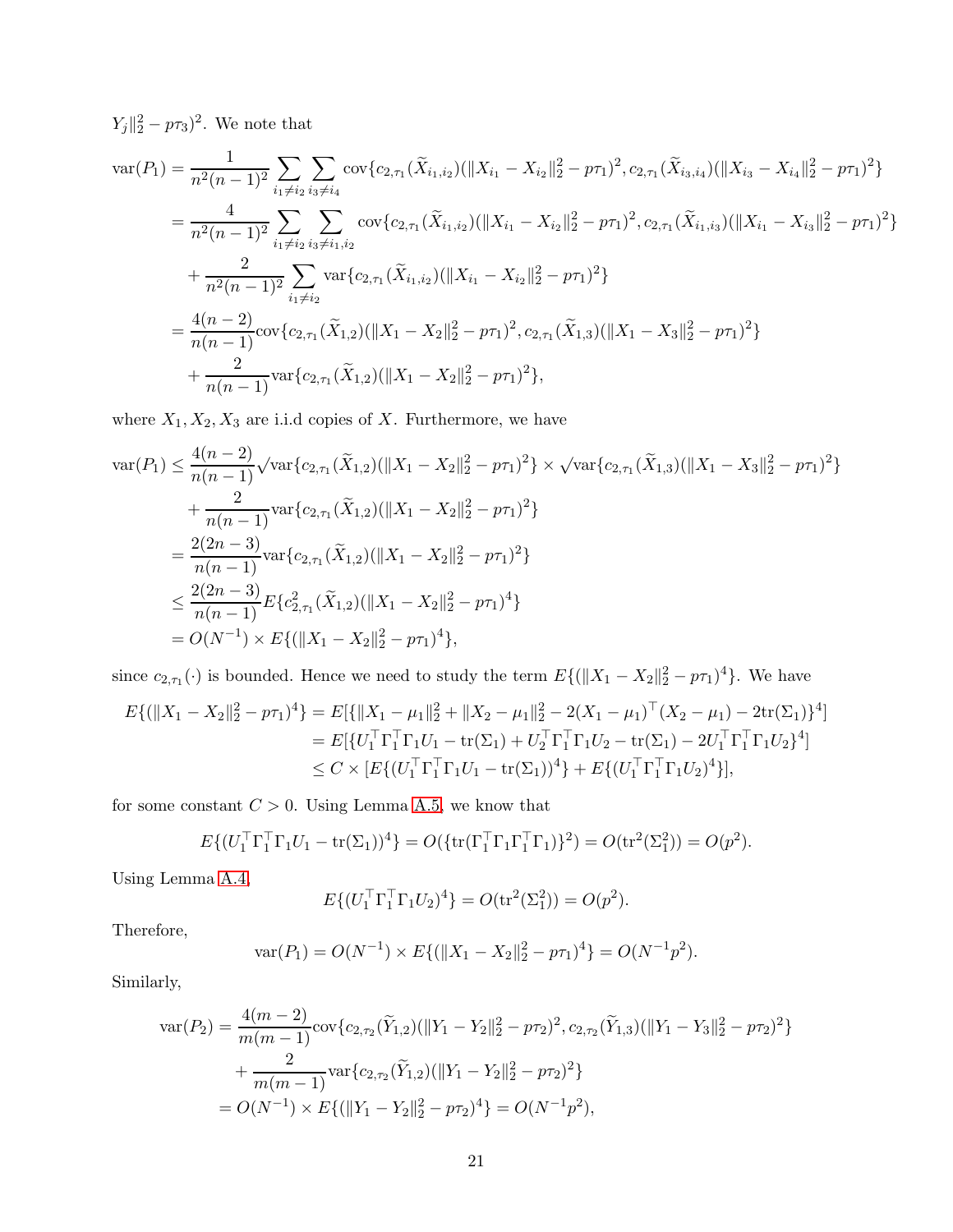and

$$
\begin{split}\n\text{var}(P_3) &= \frac{4}{n^2m^2} \sum_{i_1} \sum_{i_2} \sum_{j_1} \sum_{j_2} \text{cov}\{c_{2,\tau_3}(\widetilde{Z}_{i_1,j_1}) (\|X_{i_1} - Y_{j_1}\|_2^2 - p\tau_3)^2, c_{2,\tau_3}(\widetilde{Z}_{i_2,j_2}) (\|X_{i_2} - Y_{j_2}\|_2^2 - p\tau_3)^2\} \\
&= \frac{4}{n^2m^2} \sum_{i} \sum_{j_1 \neq j_2} \text{cov}\{c_{2,\tau_3}(\widetilde{Z}_{i,j_1}) (\|X_i - Y_{j_1}\|_2^2 - p\tau_3)^2, c_{2,\tau_3}(\widetilde{Z}_{i,j_2}) (\|X_i - Y_{j_2}\|_2^2 - p\tau_3)^2\} \\
&+ \frac{4}{n^2m^2} \sum_{i_1 \neq i_2} \sum_{j} \text{cov}\{c_{2,\tau_3}(\widetilde{Z}_{i_1,j}) (\|X_{i_1} - Y_j\|_2^2 - p\tau_3)^2, c_{2,\tau_3}(\widetilde{Z}_{i_2,j}) (\|X_{i_2} - Y_j\|_2^2 - p\tau_3)^2\} \\
&+ \frac{4}{n^2m^2} \sum_{i} \sum_{j} \text{var}\{c_{2,\tau_3}(\widetilde{Z}_{i,j}) (\|X_i - Y_j\|_2^2 - p\tau_3)^2\} \\
&= \frac{4(m-1)}{nm} \text{cov}\{c_{2,\tau_3}(\widetilde{Z}_{1,1}) (\|X_1 - Y_2\|_2^2 - p\tau_3)^2, c_{2,\tau_3}(\widetilde{Z}_{1,2}) (\|X_1 - Y_2\|_2^2 - p\tau_3)^2\} \\
&+ \frac{4(n-1)}{nm} \text{cov}\{c_{2,\tau_3}(\widetilde{Z}_{1,1}) (\|X_1 - Y_1\|_2^2 - p\tau_3)^2, c_{2,\tau_3}(\widetilde{Z}_{2,1}) (\|X_2 - Y_1\|_2^2 - p\tau_3)^2\} \\
&= O(N^{-1}) \times E\{(\|X_1 - Y_1\|_2^2 - p\tau_3)^4\}
$$

As shown in the calculations of  $\text{var}(P_1)$  and  $\text{var}(P_2)$ , we have  $E\{(\|X_1 - \mu_1\|_2^2 - \text{tr}(\Sigma_1))^4\} = O(p^2)$ and  $E\{(\|Y_1 - \mu_2\|_2^2 - \text{tr}(\Sigma_2))^4\} = O(p^2)$ . Thus,

$$
\begin{aligned}\n\text{var}(P_3) &= O(N^{-1}) \times [O(p^2) + E\{(U_1^\top \Gamma_1^\top \Gamma_2 V_1)^4\} + E\{((\mu_1 - \mu_2)^\top \Gamma_1 U_1)^4\} + E\{((\mu_2 - \mu_1)^\top \Gamma_2 V_1)^4\}] \\
&= O(N^{-1}) \times [O(p^2) + O(\text{tr}^2(\Sigma_1 \Sigma_2)) + O(\{(\mu_1 - \mu_2)^\top \Sigma_1 (\mu_1 - \mu_2)\}^2) \\
&\quad + O(\{(\mu_2 - \mu_1)^\top \Sigma_2 (\mu_2 - \mu_1)\}^2)\] \\
&= O(N^{-1}p^2),\n\end{aligned}
$$

where we have used Lemma [A.3,](#page-18-0) Lemma [A.4](#page-18-1) and Assumption [3.](#page-4-3) Putting together the above results, we have

$$
\text{var}(\widetilde{\Delta}_2) = p^{-4} \times \text{var}(P_1 + P_2 + P_3) \le 3p^{-4} \times \{\text{var}(P_1) + \text{var}(P_2) + \text{var}(P_3)\} = O(N^{-1}p^{-2}).
$$

under Assumptions [1–](#page-3-1)[5.](#page-4-1)

Now we cope with the mean of  $\tilde{\Delta}_2$ . Under Assumption [5,](#page-4-1) we can also perform a third-order Taylor expansion (again see Section [B.1\)](#page-19-2):

$$
f(p^{-1}||X_{i_1} - X_{i_2}||_2^2) = f(\tau_1) + f^{(1)}(\tau_1)\widetilde{X}_{i_1, i_2} + \frac{f^{(2)}(\tau_1)}{2}\widetilde{X}_{i_1, i_2}^2 + c_{3, \tau_1}(\widetilde{X}_{i_1, i_2})\widetilde{X}_{i_1, i_2}^3,
$$

where  $c_{3,\tau_1}(\cdot)$  is some bounded function. Comparing with the second-order expansion, we immediately have

$$
c_{2,\tau_1}(\widetilde{X}_{i_1,i_2}) = \frac{1}{2} f^{(2)}(\tau_1) + c_{3,\tau_1}(\widetilde{X}_{i_1,i_2}) \widetilde{X}_{i_1,i_2}.
$$

Similarly,

$$
c_{2,\tau_2}(\widetilde{Y}_{j_1,j_2}) = \frac{1}{2} f^{(2)}(\tau_2) + c_{3,\tau_2}(\widetilde{Y}_{j_1,j_2}) \widetilde{Y}_{j_1,j_2},
$$
  

$$
c_{2,\tau_3}(\widetilde{Z}_{i,j}) = \frac{1}{2} f^{(2)}(\tau_3) + c_{3,\tau_3}(\widetilde{Z}_{i,j}) \widetilde{Z}_{i,j}.
$$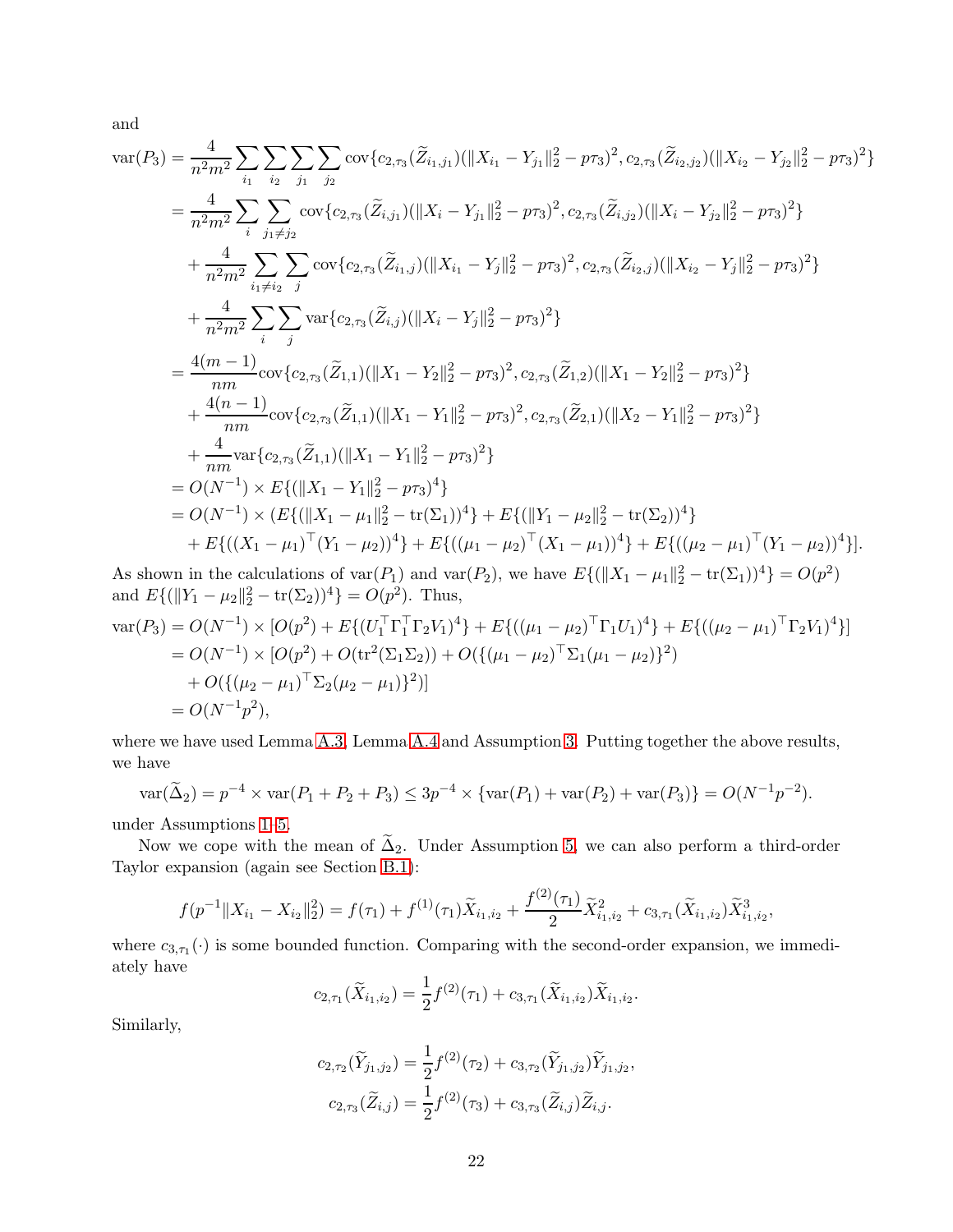Using the definition of  $T_1$ , we obtain

$$
|E(\Delta_2) - T_1|
$$
  
\n
$$
\leq \frac{1}{p^2} \times [E\{|c_{2,\tau_1}(\tilde{X}_{1,2}) - \frac{1}{2}f^{(2)}(\tau_1)| \times (||X_1 - X_2||_2^2 - p\tau_1)^2\}
$$
  
\n
$$
+ E\{|c_{2,\tau_2}(\tilde{Y}_{1,2}) - \frac{1}{2}f^{(2)}(\tau_2)| \times (||Y_1 - Y_2||_2^2 - p\tau_2)^2\}
$$
  
\n
$$
+ E\{|2c_{2,\tau_3}(\tilde{Z}_{1,1}) - f^{(2)}(\tau_3)| \times (||X_1 - Y_1||_2^2 - p\tau_3)^2\}
$$
  
\n
$$
= \frac{1}{p^2} \times [E\{|c_{3,\tau_1}(\tilde{X}_{1,2})\tilde{X}_{1,2}| \times (||X_1 - X_2||_2^2 - p\tau_1)^2\}
$$
  
\n
$$
+ E\{|c_{3,\tau_2}(\tilde{Y}_{1,2})\tilde{Y}_{1,2}| \times (||Y_1 - Y_2||_2^2 - p\tau_2)^2\} + 2E\{|c_{3,\tau_3}(\tilde{Z}_{1,1})\tilde{Z}_{1,1}| \times (||X_1 - Y_1||_2^2 - p\tau_3)^2\}]
$$
  
\n
$$
\leq \frac{C}{p^3} \times \{E(||X_1 - X_2||_2^2 - p\tau_1|^3) + E(||Y_1 - Y_2||_2^2 - p\tau_2|^3) + 2E(||X_1 - Y_1||_2^2 - p\tau_3|^3)\},
$$

for some constant  $C > 0$ . Following the previous calculations of the variance, we have

$$
E(||X_1 - X_2||_2^2 - p\tau_1|^3) \le \sqrt{E\{(||X_1 - X_2||_2^2 - p\tau_1)^2\} \times \sqrt{E\{(||X_1 - X_2||_2^2 - p\tau_1)^4\}}
$$
  
=  $\sqrt{O(p)} \times \sqrt{O(p^2)} = O(p^{\frac{3}{2}}).$ 

Similarly,  $E(||[Y_1 - Y_2||_2^2 - p\tau_2]^3) = O(p^{3/2})$  and  $E(||[X_1 - Y_1||_2^2 - p\tau_3]^3) = O(p^{3/2})$ . Therefore,  $E(\tilde{\Delta}_2) - T_1 = O(p^{-\frac{3}{2}}).$ 

## B.3 The variance of the second-order term under the null

Under the null  $H_0: P_X = P_Y,$  let  $\tau_1 = \tau_2 = \tau_3 = \tau$  and observe that

$$
\begin{split}\n&\text{cov}\{c_{2,\tau}(\widetilde{X}_{1,2})(\|X_1 - X_2\|_2^2 - p\tau)^2, c_{2,\tau}(\widetilde{X}_{1,3})(\|X_1 - X_3\|_2^2 - p\tau)^2\} \\
&= \text{cov}\{c_{2,\tau}(\widetilde{Y}_{1,2})(\|Y_1 - Y_2\|_2^2 - p\tau)^2, c_{2,\tau}(\widetilde{Y}_{1,3})(\|Y_1 - Y_3\|_2^2 - p\tau)^2\} \\
&= \text{cov}\{c_{2,\tau}(\widetilde{Z}_{1,1})(\|X_1 - Y_1\|_2^2 - p\tau)^2, c_{2,\tau}(\widetilde{Z}_{1,2})(\|X_1 - Y_2\|_2^2 - p\tau)^2\} \\
&= \text{cov}\{c_{2,\tau}(\widetilde{Z}_{1,1})(\|X_1 - Y_1\|_2^2 - p\tau)^2, c_{2,\tau}(\widetilde{Z}_{2,1})(\|X_2 - Y_1\|_2^2 - p\tau)^2\} \\
&= \text{cov}\{c_{2,\tau}(\widetilde{X}_{1,2})(\|X_1 - X_2\|_2^2 - p\tau)^2, c_{2,\tau}(\widetilde{Z}_{1,1})(\|X_1 - Y_1\|_2^2 - p\tau)^2\} \\
&= \text{cov}\{c_{2,\tau}(\widetilde{Y}_{1,2})(\|Y_1 - Y_2\|_2^2 - p\tau)^2, c_{2,\tau}(\widetilde{Z}_{1,1})(\|X_1 - Y_1\|_2^2 - p\tau)^2\} \\
&= \text{cov}\{c_{2,\tau}(\widetilde{Y}_{1,2})(\|Y_1 - Y_2\|_2^2 - p\tau)^2, c_{2,\tau}(\widetilde{Z}_{1,1})(\|X_1 - Y_1\|_2^2 - p\tau)^2\} = Q_1,\n\end{split}
$$

and

$$
\operatorname{var} \{c_{2,\tau}(\widetilde{X}_{1,2})(\|X_1 - X_2\|_2^2 - p\tau)^2\}
$$
  
= 
$$
\operatorname{var} \{c_{2,\tau}(\widetilde{Y}_{1,2})(\|Y_1 - Y_2\|_2^2 - p\tau)^2\}
$$
  
= 
$$
\operatorname{var} \{c_{2,\tau}(\widetilde{Z}_{1,1})(\|X_1 - Y_1\|_2^2 - p\tau)^2\} = Q_2.
$$

Then along with the calculations in Section [B.2,](#page-19-3) some algebra yields that

$$
\begin{aligned} \n\text{var}(P_1) &= \frac{4(n-2)}{n(n-1)}Q_1 + \frac{2}{n(n-1)}Q_2, \\ \n\text{var}(P_2) &= \frac{4(m-2)}{m(m-1)}Q_1 + \frac{2}{m(m-1)}Q_2, \\ \n\text{var}(P_3) &= \frac{4(n+m-2)}{nm}Q_1 + \frac{4}{nm}Q_2. \n\end{aligned}
$$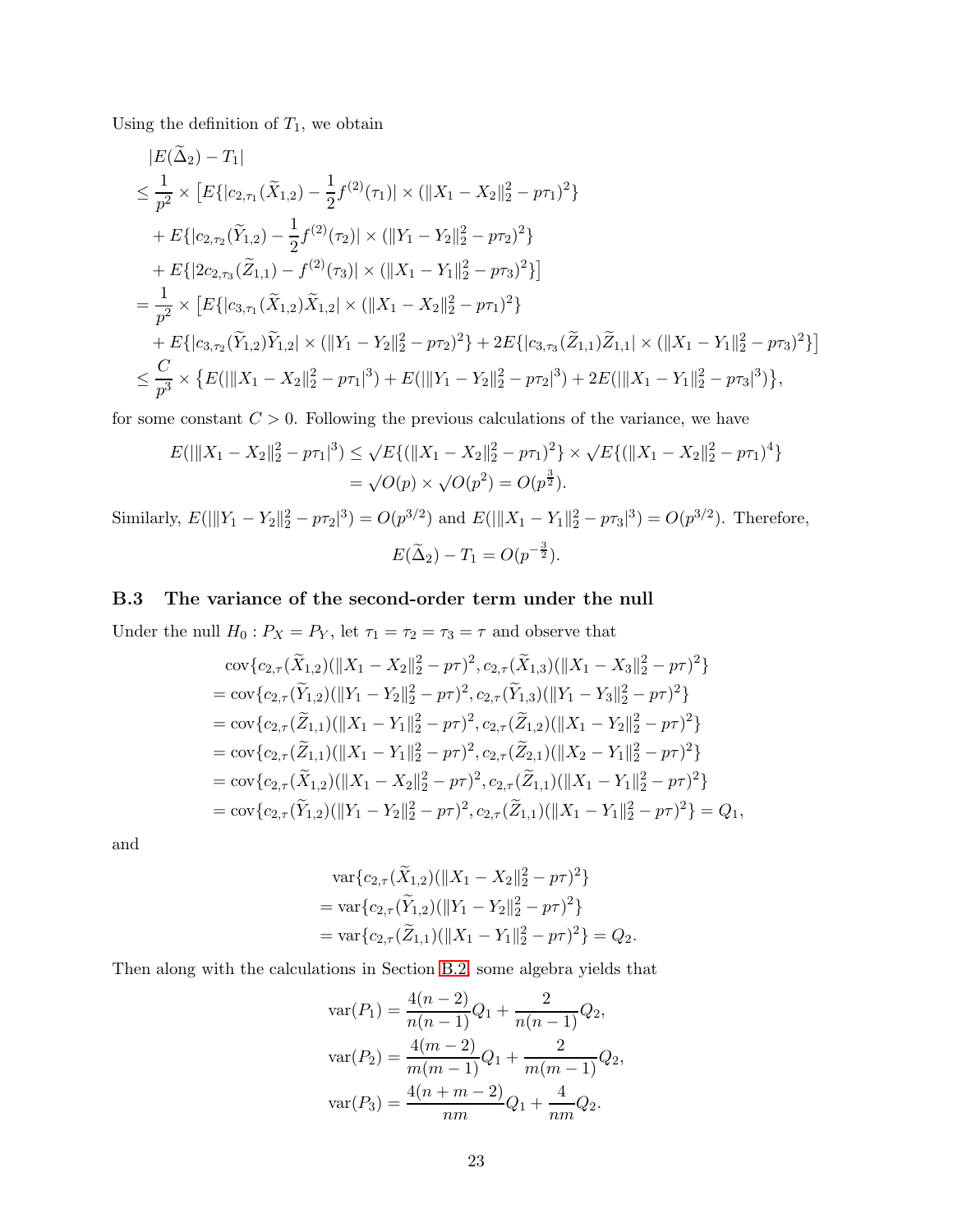Because the two samples are independent,  $cov(P_1, P_2) = 0$ . Also, under  $H_0$ , we have

$$
\begin{split}\n& \text{cov}(P_1, P_3) \\
&= -\frac{2}{n^2(n-1)m} \sum_{i_1 \neq i_2} \sum_{i_3} \sum_{j} \text{cov}\{c_{2,\tau}(\widetilde{X}_{i_1, i_2}) (\|X_{i_1} - X_{i_2}\|_2^2 - p\tau)^2, c_{2,\tau}(\widetilde{Z}_{i_3, j}) (\|X_{i_3} - Y_j\|_2^2 - p\tau)^2\} \\
&= -\frac{4}{n^2(n-1)m} \sum_{i_1 \neq i_2} \sum_{j} \text{cov}\{c_{2,\tau}(\widetilde{X}_{i_1, i_2}) (\|X_{i_1} - X_{i_2}\|_2^2 - p\tau)^2, c_{2,\tau}(\widetilde{Z}_{i_1, j}) (\|X_{i_1} - Y_j\|_2^2 - p\tau)^2\} \\
&= -\frac{4}{n} Q_1.\n\end{split}
$$

Similarly,

$$
cov(P_2, P_3) = -\frac{4}{m}Q_1.
$$

In summary, under  $H_0$ ,

$$
\operatorname{var}(\widetilde{\Delta}_{2}) = p^{-4} \times \operatorname{var}(P_{1} + P_{2} + P_{3}) = \frac{2}{p^{4}} \times \left\{ \frac{1}{n(n-1)} + \frac{1}{m(m-1)} + \frac{2}{nm} \right\} (Q_{2} - 2Q_{1})
$$
  

$$
\leq \frac{6}{p^{4}} \times \left\{ \frac{1}{n(n-1)} + \frac{1}{m(m-1)} + \frac{2}{nm} \right\} Q_{2},
$$

where we have used the Cauchy–Schwarz inequality, i.e.,  $Q_1 \geq -Q_2$ .

As shown in Section [B.2,](#page-19-3)  $Q_2 = O(p^2)$  under Assumptions [1](#page-3-1)[–5,](#page-4-1) thus,  $var(\tilde{\Delta}_2) = O(N^{-2}p^{-2})$ , the order of which is smaller than the one in the non-null setting.

# <span id="page-23-0"></span>B.4 The variances of  $\Delta_s$  for  $s = 2, \ldots, l-1$ , and  $\widetilde{\Delta}_l$  in Theorem [5](#page-9-3)

We first handle the variance of  $\Delta_s$  (s = 2, ..., l – 1) under Assumption [8.](#page-8-2) We do not require the first  $(l-1)$  moments of X and Y to be equal for now. We aim to show that  $\text{var}(\Delta_s) = o(N^{-2}p^{-1})$ . Recall that

$$
\Delta_s - E(\Delta_s) = \frac{1}{s!} \left[ \frac{f^{(s)}(\tau_1)}{n(n-1)} \sum_{i_1 \neq i_2} \{ \tilde{X}_{i_1, i_2}^s - E(\tilde{X}_{i_1, i_2}^s) \} + \frac{f^{(s)}(\tau_2)}{m(m-1)} \sum_{j_1 \neq j_2} \{ \tilde{Y}_{j_1, j_2}^s - E(\tilde{Y}_{j_1, j_2}^s) \} - \frac{2}{nm} f^{(s)}(\tau_3) \sum_{i,j} \{ \tilde{Z}_{i,j}^s - E(\tilde{Z}_{i,j}^s) \} \right].
$$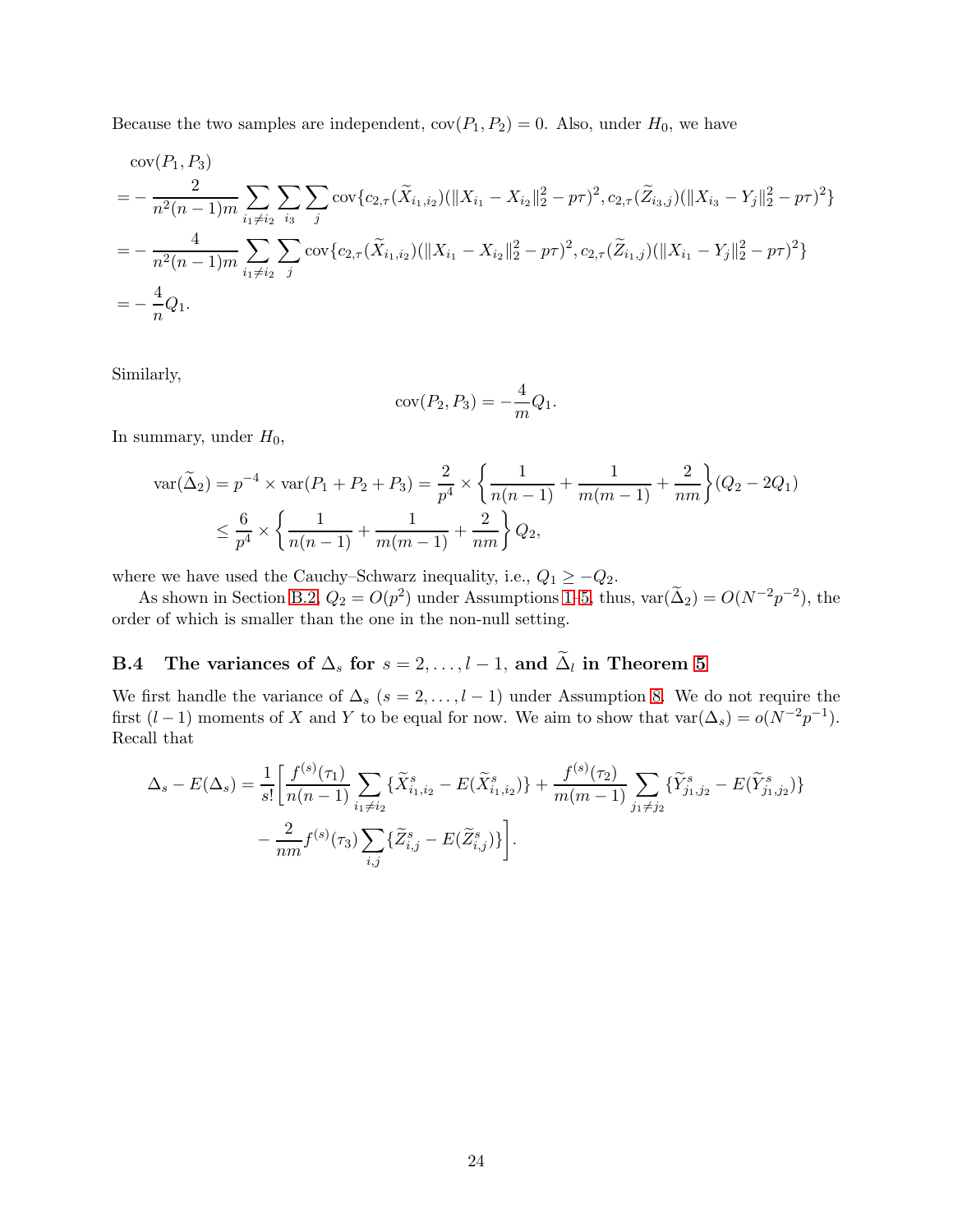We can express the term inside the square bracket as

$$
\frac{f^{(s)}(\tau_{1})}{n(n-1)} \sum_{i_{1}\neq i_{2}} \{\tilde{X}_{i_{1},i_{2}}^{s} - E(\tilde{X}_{i_{1},i_{2}}^{s})\} + \frac{f^{(s)}(\tau_{2})}{m(m-1)} \sum_{j_{1}\neq j_{2}} \{\tilde{Y}_{j_{1},j_{2}}^{s} - E(\tilde{Y}_{j_{1},j_{2}}^{s})\} - \frac{2}{nm} f^{(s)}(\tau_{3}) \sum_{i,j} \{\tilde{Z}_{i,j}^{s} - E(\tilde{Z}_{i,j}^{s})\}
$$
\n
$$
= \frac{f^{(s)}(\tau_{1})}{n(n-1)} \sum_{i_{1}\neq i_{2}} \{\tilde{X}_{i_{1},i_{2}}^{s} - E(\tilde{X}_{i_{1},i_{2}}^{s} | X_{i_{1}}) - E(\tilde{X}_{i_{1},i_{2}}^{s} | X_{i_{2}}) + E(\tilde{X}_{i_{1},i_{2}}^{s})\}
$$
\n
$$
+ \frac{f^{(s)}(\tau_{2})}{m(m-1)} \sum_{j_{1}\neq j_{2}} \{\tilde{Y}_{j_{1},j_{2}}^{s} - E(\tilde{Y}_{j_{1},j_{2}}^{s} | Y_{j_{1}}) - E(\tilde{Y}_{j_{1},j_{2}}^{s} | Y_{j_{2}}) + E(\tilde{Y}_{j_{1},j_{2}}^{s})\}
$$
\n
$$
- \frac{2}{nm} f^{(s)}(\tau_{3}) \sum_{i,j} \{\tilde{Z}_{i,j}^{s} - E(\tilde{Z}_{i,j}^{s} | X_{i}) - E(\tilde{Z}_{i,j}^{s} | Y_{j}) + E(\tilde{Z}_{i,j}^{s})\}
$$
\n
$$
+ \frac{2}{n} \sum_{i} \{f^{(s)}(\tau_{1}) E(\tilde{X}_{i,0}^{s} | X_{i}) - f^{(s)}(\tau_{1}) E(\tilde{X}_{i,0}^{s}) - f^{(s)}(\tau_{3}) E(\tilde{Z}_{i,0}^{s} | X_{i}) + f^{(s)}(\tau_{3}) E(\tilde{Z}_{i,0}^{s})\}
$$
\n
$$
+ \frac{2}{m} \sum_{j} \{f^{(s)}(\tau_{2}) E(\tilde{Y}_{j,0}^{s} | Y_{j}) - f^{(s)}
$$

where the sum of the first three terms is denoted by  $I_1$ , and  $(X_0, Y_0)$  is an i.i.d. copy of  $(X, Y)$ .

Using the double-centering property, we have  $E(I_1) = 0$ . Also, following Section [B.2](#page-19-3) and using Lemmas [A.3](#page-18-0)[-A.5,](#page-19-1)

$$
\begin{split}\n\text{var}(I_1) &= O(N^{-2}) \times \{ \text{var}(\widetilde{X}_{1,2}^s) + \text{var}(\widetilde{Y}_{1,2}^s) + \text{var}(\widetilde{Z}_{1,1}^s) \} \\
&= O(N^{-2}p^{-2s}) \times [E\{(\|X_1 - X_2\|_2^2 - p\tau_1)^{2s}\} + E\{(\|Y_1 - Y_2\|_2^2 - p\tau_2)^{2s}\} \\
&+ E\{(\|X_1 - Y_1\|_2^2 - p\tau_3)^{2s}\} \\
&= O(N^{-2}p^{-2s}) \times [O(\text{tr}^s(\Sigma_1^2)) + O(\text{tr}^s(\Sigma_2^2)) + O(\text{tr}^s(\Sigma_1\Sigma_2)) \\
&+ O(\{(\mu_1 - \mu_2)^{\top}\Sigma_1(\mu_1 - \mu_2)\}^s) + O(\{(\mu_2 - \mu_1)^{\top}\Sigma_2(\mu_2 - \mu_1)\}^s) \\
&= O(N^{-2}p^{-s}) = o(N^{-2}p^{-1}).\n\end{split}
$$

Thus, it remains to analyze  $I_2$  (the analysis of  $I_3$  is the same). Note that

$$
\text{var}(I_2) = \frac{4}{n} \text{var}\{f^{(s)}(\tau_1) E(\tilde{X}_{1,0}^s \mid X_1) - f^{(s)}(\tau_3) E(\tilde{Z}_{1,0}^s \mid X_1)\}.
$$

Under Assumption [8,](#page-8-2) we have  $var(I_2) = o(N^{-2}p^{-1})$ . Similar analysis shows that  $var(I_3)$  =  $o(N^{-2}p^{-1})$ , which implies that  $\text{var}(\Delta_s) = o(N^{-2}p^{-1})$ .

Next, we study var $(\Delta_l)$ . Following similar calculations of var $(\Delta_2)$  in Section [B.2](#page-19-3) and using Lemmas [A.3](#page-18-0)[-A.5,](#page-19-1) we have

$$
\begin{split} \text{var}(\widetilde{\Delta}_{l}) &= O(N^{-1}p^{-2l}) \times \left[ E\{ (\|X_1 - X_2\|_2^2 - p\tau)^{2l} \} + E\{ (\|Y_1 - Y_2\|_2^2 - p\tau)^{2l} \} \right. \\ &\quad \left. + E\{ (\|X_1 - Y_1\|_2^2 - p\tau)^{2l} \} \right] \\ &= O(N^{-1}p^{-2l}) \times \left[ O(\text{tr}^l(\Sigma_1^2)) + O(\text{tr}^l(\Sigma_2^2)) + O(\text{tr}^l(\Sigma_1\Sigma_2)) \right. \\ &\quad \left. + O(\{(\mu_1 - \mu_2)^{\top} \Sigma_1 (\mu_1 - \mu_2)\}^l) + O(\{(\mu_2 - \mu_1)^{\top} \Sigma_2 (\mu_2 - \mu_1)\}^l) \right] \\ &= O(N^{-1}p^{-l}). \end{split}
$$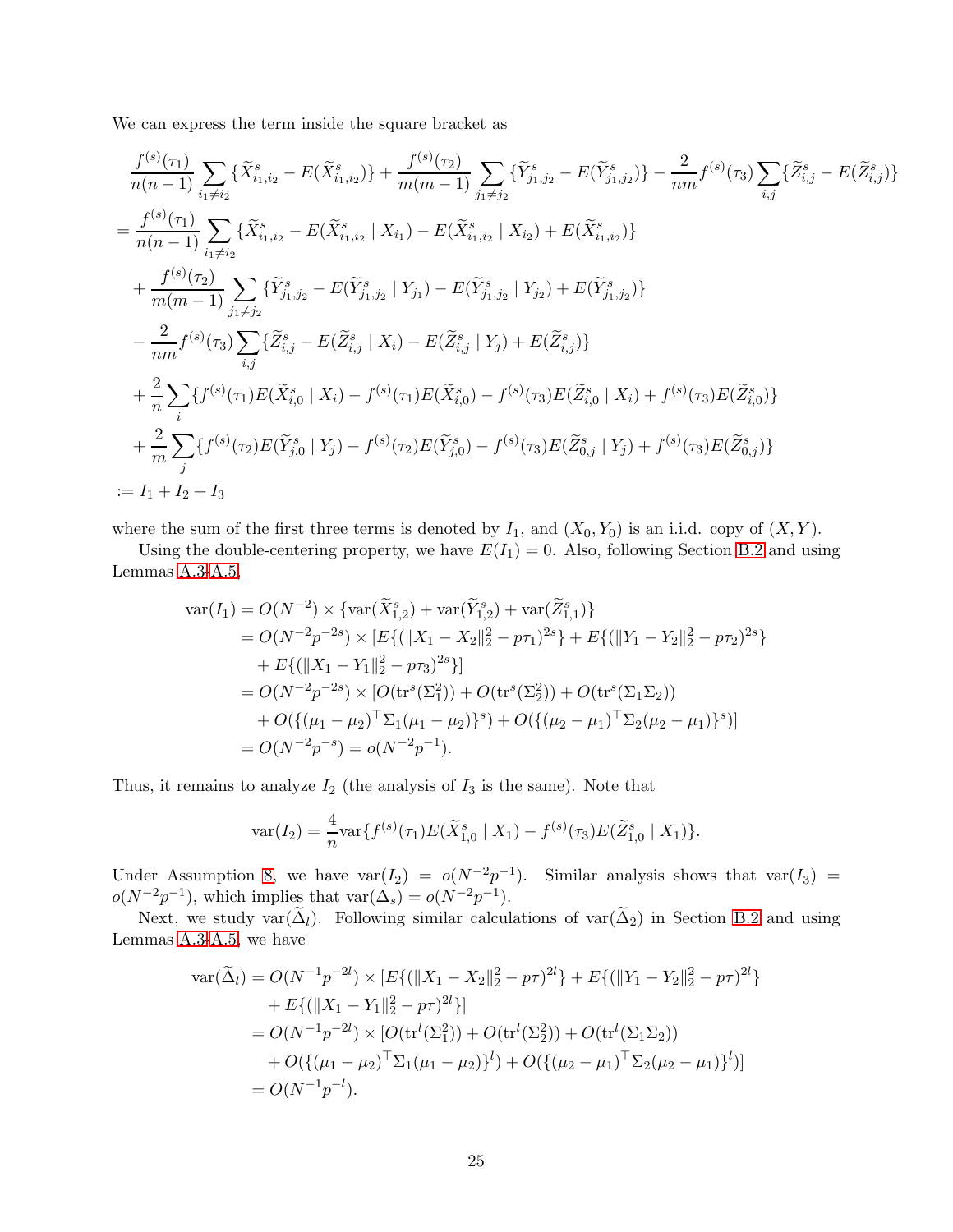### <span id="page-25-0"></span>B.5 The means of  $\Delta_s$  for  $s = 2, \ldots, l-1$  when X and Y share the first  $(l-1)$ moments

We will show that  $E(\Delta_s) = T_{s-1} = 0$  for  $s = 2, \ldots, l-1$  when the first  $(l-1)$  moments of X and Y match. Observe that  $T_{s-1}$  defined in (6) involves the first 2s moments of X and Y. Thus it is a non-trivial task to show that  $T_{s-1} = 0$  when we only assume the first  $(l-1)$  moments of X and Y match. Using the binomial expansion formula, we have

$$
E\{(\|X_1 - X_2\|_2^2 - p\tau)^s\} + E\{(\|Y_1 - Y_2\|_2^2 - p\tau)^s\} - 2E\{(\|X_1 - Y_1\|_2^2 - p\tau)^s\}
$$
  
= 
$$
\sum_{a=0}^s \binom{s}{a} (-p\tau)^{s-a} (E\|X_1 - X_2\|_2^{2a} + E\|Y_1 - Y_2\|_2^{2a} - 2E\|X_1 - Y_1\|_2^{2a}).
$$

Next we show that  $E||X_1 - X_2||_2^{2a} + E||Y_1 - Y_2||_2^{2a} - 2E||X_1 - Y_1||_2^{2a} = 0$ , for  $a \le s$ , when X and Y share the first  $(l-1)$  moments. By the multinomial theorem,

$$
E||X_1 - X_2||_2^{2a} = \sum_{a_1 + a_2 \le a} \frac{(-2)^{a - a_1 - a_2} a!}{a_1! a_2! (a - a_1 - a_2)!} E{\|X_1\|_2^{2a_1} \|X_2\|_2^{2a_2} (X_1^\top X_2)^{a - a_1 - a_2} }
$$
  
= 
$$
\sum_{2a_1 \le a} \frac{(-2)^{a - 2a_1} a!}{a_1! a_1! (a - 2a_1)!} E{\|X_1\|_2^{2a_1} \|X_2\|_2^{2a_1} (X_1^\top X_2)^{a - 2a_1} }
$$
  
+ 
$$
2 \sum_{\substack{a_1 > a_2 \\ a_1 + a_2 \le a}} \frac{(-2)^{a - a_1 - a_2} a!}{a_1! a_2! (a - a_1 - a_2)!} E{\|X_1\|_2^{2a_1} \|X_2\|_2^{2a_2} (X_1^\top X_2)^{a - a_1 - a_2} }
$$
  
:= 
$$
S_1 + 2S_2.
$$

Observe that  $S_1$  merely depends on the first a moments of X. Thus

$$
S_1 = \sum_{2a_1 \le a} \frac{(-2)^{a-2a_1} a!}{a_1! a_1! (a-2a_1)!} E\{\|X_1\|_2^{2a_1} \|Y_1\|_2^{2a_1} (X_1^\top Y_1)^{a-2a_1}\}
$$
  
= 
$$
\sum_{2a_1 \le a} \frac{(-2)^{a-2a_1} a!}{a_1! a_1! (a-2a_1)!} E\{\|Y_1\|_2^{2a_1} \|Y_2\|_2^{2a_1} (Y_1^\top Y_2)^{a-2a_1}\},
$$

when the first  $(l-1)$  moments of X and Y match.

Moreover, by conditioning on  $X_1$ ,  $E\{\|X_1\|_2^{2a_1}$  $\frac{2a_1}{2} \|X_2\|_2^{2a_2}$  $\frac{2a_2}{2}(X_1^\top X_2)^{a-a_1-a_2} \mid X_1 \}$  entirely depends on the first  $(a - 1)$  moments of X (since  $2a_2 + a - a_1 - a_2 = a + a_2 - a_1 < a$ ). Thus,

$$
E\{\|X_1\|_2^{2a_1}\|X_2\|_2^{2a_2}(X_1^{\top}X_2)^{a-a_1-a_2} \mid X_1\} = E\{\|X_1\|_2^{2a_1}\|Y_1\|_2^{2a_2}(X_1^{\top}Y_1)^{a-a_1-a_2} \mid X_1\},\
$$

which implies

$$
S_2 = \sum_{\substack{a_1 > a_2 \\ a_1 + a_2 \le a}} \frac{(-2)^{a - a_1 - a_2} a!}{a_1! a_2! (a - a_1 - a_2)!} E\{\|X_1\|_2^{2a_1} \|Y_1\|_2^{2a_2} (X_1^\top Y_1)^{a - a_1 - a_2}\}.
$$

Similarly, by conditioning on  $Y_1$ , we can show that

$$
\sum_{\substack{a_1>a_2\\a_1+a_2\leq a}}\frac{(-2)^{a-a_1-a_2}a!}{a_1!a_2!(a-a_1-a_2)!}E\{\|Y_1\|_2^{2a_1}\|Y_2\|_2^{2a_2}(Y_1^\top Y_2)^{a-a_1-a_2}\}\
$$
\n
$$
=\sum_{\substack{a_1>a_2\\a_1+a_2\leq a}}\frac{(-2)^{a-a_1-a_2}a!}{a_1!a_2!(a-a_1-a_2)!}E\{\|Y_1\|_2^{2a_1}\|X_1\|_2^{2a_2}(Y_1^\top X_1)^{a-a_1-a_2}\}.
$$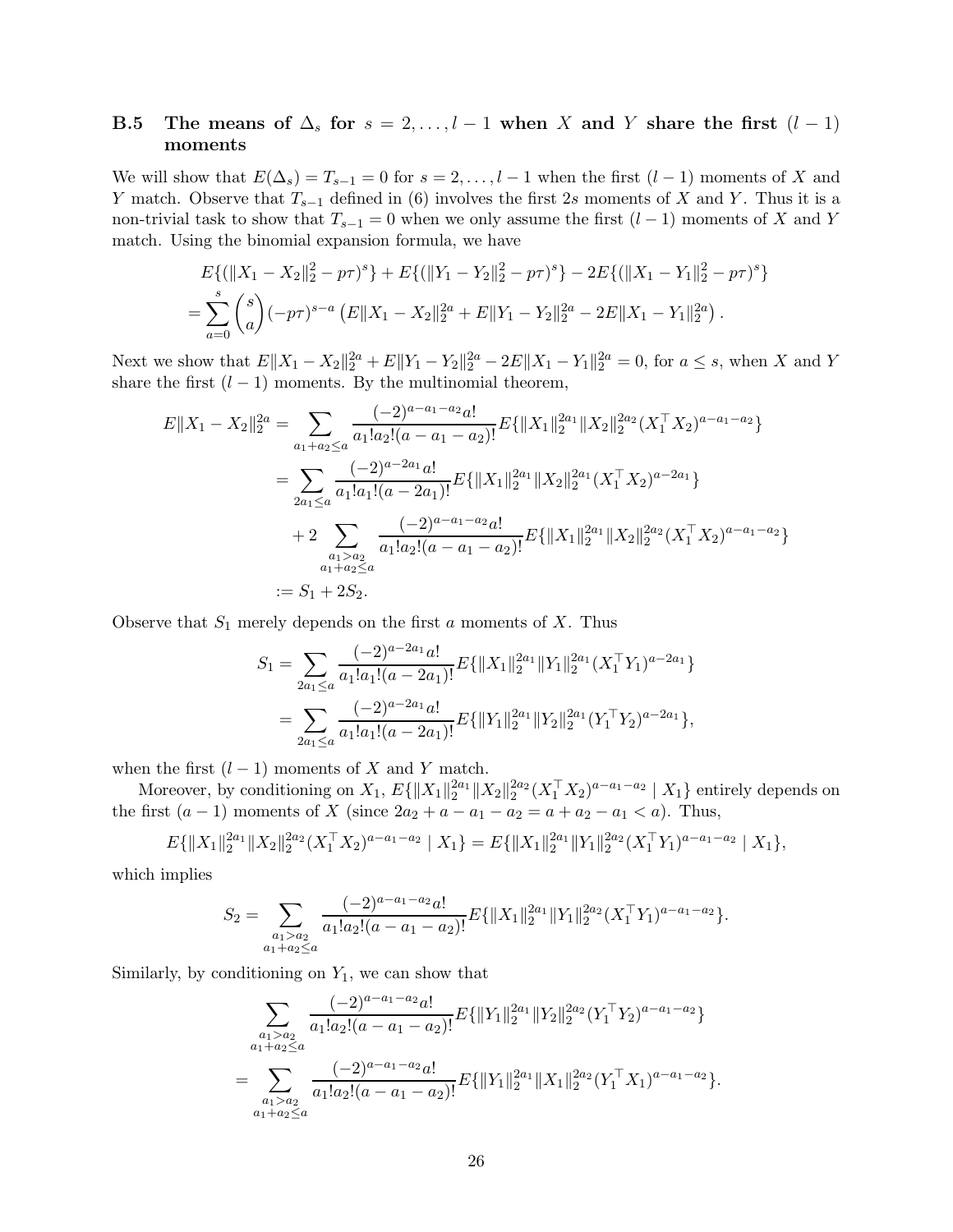Combining these results, it is straightforward to see that

$$
E||X_1 - X_2||_2^{2a} + E||Y_1 - Y_2||_2^{2a} - 2E||X_1 - Y_1||_2^{2a} = 0, \ a \le s \implies E(\Delta_s) = T_{s-1} = 0.
$$

# Appendix C Proofs of lemmas, theorems and propositions

*Proof of Lemma [1.](#page-5-3)* Following similar calculations in Section 6.2 of [Chen and Qin \(2010](#page-39-10)), it is straightforward to show that

$$
E(\Delta_{1,1}) = E(\Delta_{1,2}) = E(\Delta_{1,3}) = 0,
$$

and

$$
\begin{split}\n\text{var}(\Delta_{1,1}) &= \frac{8}{p^2} \bigg[ \frac{1}{n(n-1)} \{ f^{(1)}(\tau_1) \}^2 \text{tr}(\Sigma_1^2) + \frac{1}{m(m-1)} \{ f^{(1)}(\tau_2) \}^2 \text{tr}(\Sigma_2^2) + \frac{2}{nm} \{ f^{(1)}(\tau_3) \}^2 \text{tr}(\Sigma_1 \Sigma_2) \bigg], \\
\text{var}(\Delta_{1,2}) &= \frac{16}{p^2} \{ f^{(1)}(\tau_3) \}^2 \bigg\{ \frac{1}{n} (\mu_1 - \mu_2)^\top \Sigma_1 (\mu_1 - \mu_2) + \frac{1}{m} (\mu_2 - \mu_1)^\top \Sigma_2 (\mu_2 - \mu_1) \bigg\}, \\
\text{var}(\Delta_{1,3}) &= \frac{4}{p^2} \bigg[ \{ f^{(1)}(\tau_1) - f^{(1)}(\tau_3) \}^2 \times \frac{1}{n} \text{var}(U_1^\top \Gamma_1^\top \Gamma_1 U_1) + \{ f^{(1)}(\tau_2) - f^{(1)}(\tau_3) \}^2 \times \frac{1}{m} \text{var}(V_1^\top \Gamma_2^\top \Gamma_2 V_1) \bigg] \\
&= \frac{4}{p^2} \bigg[ \{ f^{(1)}(\tau_1) - f^{(1)}(\tau_3) \}^2 \times \frac{1}{n} \bigg\{ 2 \text{tr}(\Sigma_1^2) + \sum_k (E(U_1(k)^4) - 3) s_{kk}^2 \bigg\} \\
&\quad + \{ f^{(1)}(\tau_2) - f^{(1)}(\tau_3) \}^2 \times \frac{1}{m} \bigg\{ 2 \text{tr}(\Sigma_1^2) + \sum_k (E(V_1(k)^4) - 3) t_{kk}^2 \bigg\} \bigg],\n\end{split}
$$

where  $\Gamma_1^{\top} \Gamma_1 = (s_{kl})_{q \times q}$ ,  $\Gamma_2^{\top} \Gamma_2 = (t_{kl})_{q \times q}$ , and we have used Lemma [A.2.](#page-18-2)

Under the local alternative, i.e., Assumption [6,](#page-5-2) as  $var(\Delta_{1,2}) = o(var(\Delta_{1,1}))$  and  $var(\Delta_{1,3}) =$  $o(\text{var}(\Delta_{1,1})),$ 

$$
\frac{\Delta_1}{\sqrt{\text{var}(\Delta_1)}} = \frac{\Delta_{1,1}}{\sqrt{\text{var}(\Delta_{1,1})}} + o_p(1).
$$

Note that Assumptions [1](#page-3-1) and [4](#page-4-5) correspond to  $(3.1)$ ,  $(3.2)$  and  $(3.3)$  in Chen and Qin  $(2010)$ . Besides, under Assumption [2,](#page-4-2) one may check that

$$
\operatorname{tr}(\Sigma_i \Sigma_j \Sigma_l \Sigma_h) = O(p) = o(\operatorname{tr}^2[(\Sigma_1 + \Sigma_2)^2]),
$$

for  $i, j, l, h =1$  or 2, which is (3.6) in [Chen and Qin \(2010](#page-39-10)). Therefore, the asymptotic normality of  $\Delta_{1,1}$  can be attained by simply mimicking the arguments in Section 6.2 in [Chen and Qin \(2010](#page-39-10)). The only difference is the definition of  $\phi_{ij}$  in their proof. In our case,

$$
\phi_{ij} = \begin{cases}\n n^{-1}(n-1)^{-1} f^{(1)}(\tau_1) Z_i^{\top} Z_j, & \text{if } i, j \in \{1, \dots, n\}, \\
 -n^{-1} m^{-1} f^{(1)}(\tau_3) Z_i^{\top} Z_j, & \text{if } i \in \{1, \dots, n\} \text{ and } j \in \{n+1, \dots, n+m\}, \\
 m^{-1}(m-1)^{-1} f^{(1)}(\tau_2) Z_i^{\top} Z_j, & \text{if } i, j \in \{n+1, \dots, n+m\},\n\end{cases}
$$

where  $Z_i = X_i - \mu_1$  for  $i = 1, ..., n$  and  $Z_{j+n} = Y_j - \mu_2$  for  $j = 1, ..., m$ . Then the asymptotic normality can be proved with verification of the conditions of the martingale CLT (see, for example, Corollary 3.1 of [Hall and Heyde \(2014](#page-40-15))). We omit the details here to avoid duplication.

Under Assumption [7,](#page-8-1) we have either  $\text{var}(\Delta_{1,1}) = o(\text{var}(\Delta_{1,2}))$  or  $\text{var}(\Delta_{1,1}) = o(\text{var}(\Delta_{1,3})).$ Therefore,

$$
\frac{\Delta_1}{\sqrt{\text{var}(\Delta_1)}} = \frac{\Delta_{1,2} + \Delta_{1,3}}{\sqrt{\text{var}(\Delta_{1,2} + \Delta_{1,3})}} + o_p(1).
$$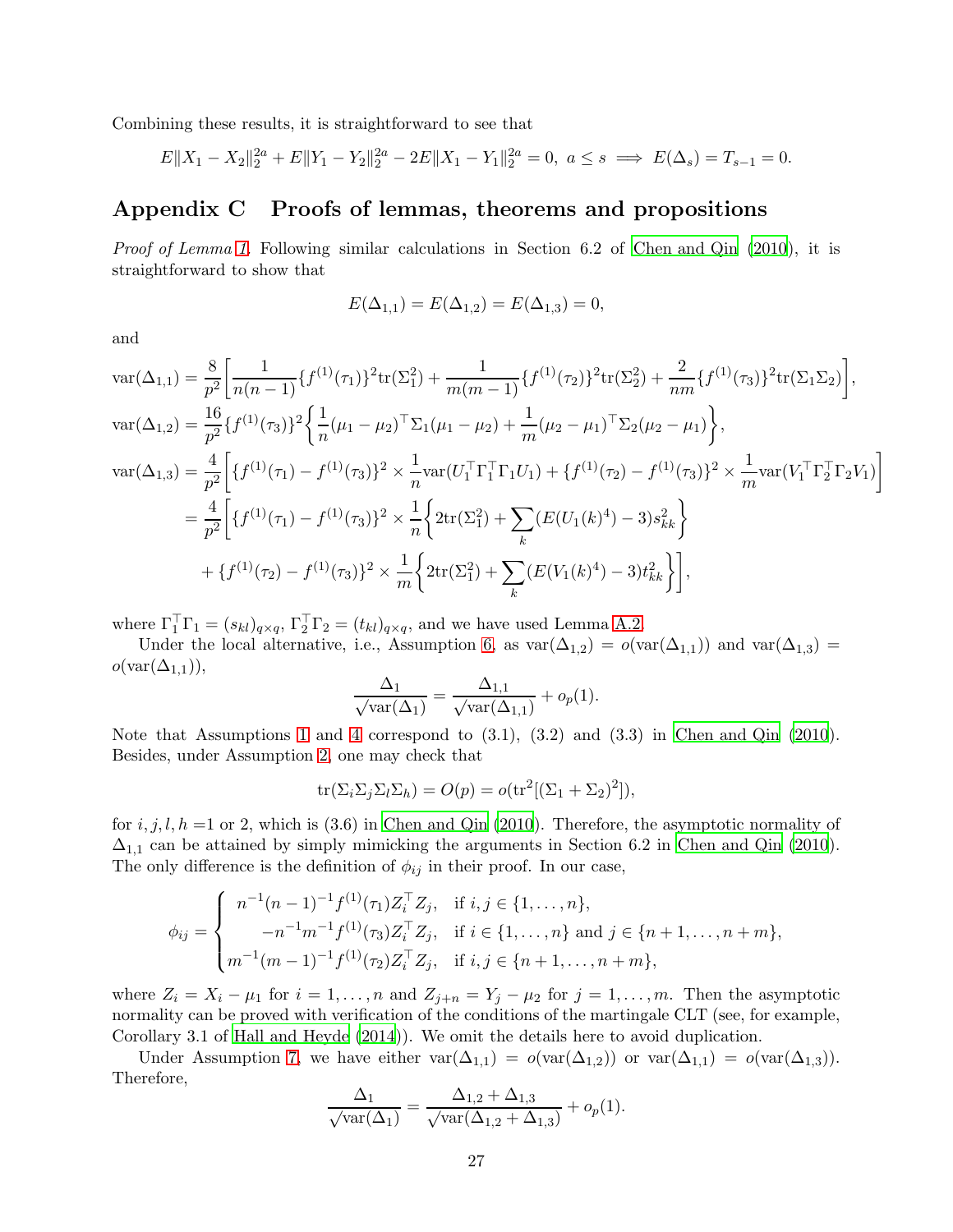As  $\Delta_{1,2}$  +  $\Delta_{1,3}$  is a summation of averages of independent variables, the asymptotic normality follows.  $\Box$ 

*Proof of Theorem [1.](#page-6-3)* Note  $\text{var}(\Delta_1) = \text{var}(\Delta_{1,1})\{1 + o(1)\} = \Theta(N^{-2}p^{-1})$  under Assumptions [1](#page-3-1)[–4](#page-4-5) and [6.](#page-5-2) Thus,

$$
var(\widetilde{\Delta}_2) = O(N^{-1}p^{-2}) = o(var(\Delta_1)),
$$
  

$$
E(\widetilde{\Delta}_2) - T_1 = O(p^{-\frac{3}{2}}) = o(\sqrt{var(\Delta_1)}),
$$

if  $N = o(p)$ . Hence,

$$
E\{(\widetilde{\Delta}_2 - T_1)^2\} = o(\text{var}(\Delta_1)).
$$

Therefore,

$$
\frac{\text{MMD}_{n,m}^2 - \Delta_0 - T_1}{\sqrt{\text{var}(\Delta_1)}} = \frac{\Delta_1}{\sqrt{\text{var}(\Delta_1)}} + \frac{\tilde{\Delta}_2 - T_1}{\sqrt{\text{var}(\Delta_1)}} = \frac{\Delta_1}{\sqrt{\text{var}(\Delta_1)}} + o_p(1) \stackrel{d}{\to} N(0, 1).
$$

*Proof of Theorem [2.](#page-6-1)* Under Assumptions [1–](#page-3-1)[4](#page-4-5) and [7,](#page-8-1) note  $var(\Delta_1) = var(\Delta_{1,2} + \Delta_{1,3})\{1+o(1)\}$  $\omega(\max\{p^{-3}, N^{-2}p^{-1}\})$ . As in Theorem [1,](#page-6-3) it can be checked that

$$
\operatorname{var}(\widetilde{\Delta}_2) = O(N^{-1}p^{-2}) = o(\operatorname{var}(\Delta_1)),
$$
  

$$
E(\widetilde{\Delta}_2) - T_1 = O(p^{-\frac{3}{2}}) = o(\sqrt{\operatorname{var}(\Delta_1)}).
$$

Hence, the asymptotic normality of  $\text{MMD}_{n,m}^2$  can be justified in the same way. *Proof of Corollary* [1](#page-6-4) & [2.](#page-6-2) The result follows since  $T_1 = O(p^{-1}) = o(\sqrt{\text{var}(\Delta_1)})$  under  $N = o(\sqrt{p})$ .

*Proof of Theorem [3.](#page-7-0)* Note  $\tilde{\Delta}_2/\sqrt{\text{var}(\Delta_1)} = o_p(1)$  under the null. Thus,

$$
\frac{\text{MMD}_{n,m}^2}{\sqrt{\text{var}(\Delta_1)}} = \frac{\Delta_1}{\sqrt{\text{var}(\Delta_1)}} + \frac{\tilde{\Delta}_2}{\sqrt{\text{var}(\Delta_1)}} \xrightarrow{d} N(0,1).
$$

*Proof of Theorem [4.](#page-7-1)* According to Theorem 2 in [Chen and Qin \(2010\)](#page-39-10),  $\widehat{\text{tr}(\Sigma_i^2)}$  and  $\widehat{\text{tr}(\Sigma_i^2)}$  are ratio-consistent estimators of  $tr(\Sigma_i^2)$  and  $tr(\Sigma_1 \Sigma_2)$ . Thus, we only need to prove that  $f^{(1)}(\hat{\tau}_i)$  is ratio-consistent to  $f^{(1)}(\tau_i)$ . We shall show the ratio consistency of  $f^{(1)}(\hat{\tau}_1)$  here. The proofs for  $f^{(1)}(\widehat{\tau}_i), i = 2, 3$  are similar.

We note that

$$
\frac{1}{n}\sum_{i} X_i^{\top} (X_i - \bar{X}_{-i}) = \frac{1}{n}\sum_{i} \|X_i\|_2^2 - \frac{1}{n(n-1)} \sum_{i_1 \neq i_2} X_{i_1}^{\top} X_{i_2}.
$$

Then

$$
\text{var}(\widehat{\tau_1}) \leq 2 \times \frac{4}{p^2} \times \bigg\{ \text{var}\bigg(\frac{1}{n}\sum_i \|X_i\|_2^2\bigg) + \text{var}\bigg(\frac{1}{n(n-1)}\sum_{i_1 \neq i_2} X_{i_1}^\top X_{i_2}\bigg) \bigg\},
$$

 $\Box$ 

囗

 $\Box$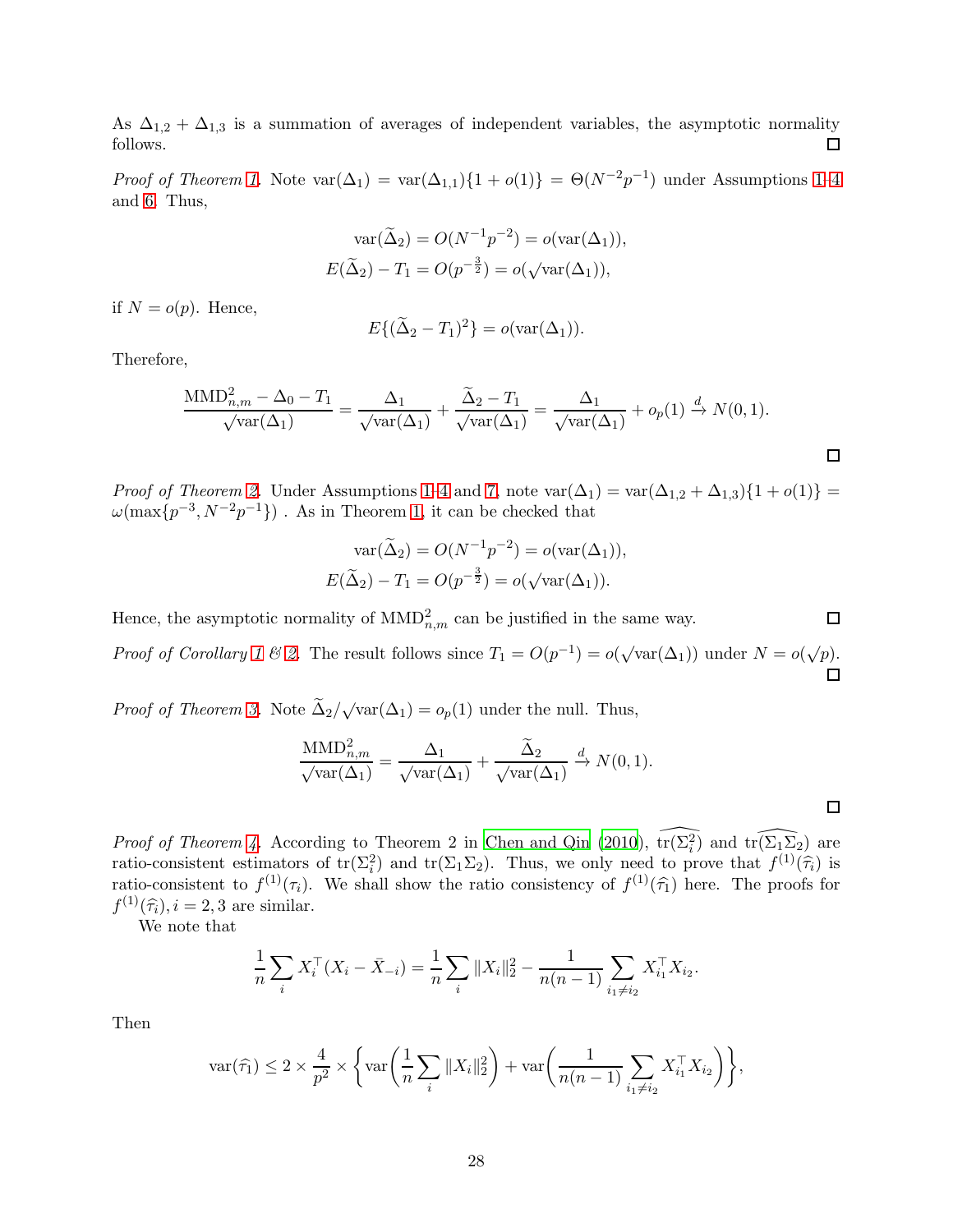where

$$
\operatorname{var}\left(\frac{1}{n}\sum_{i}||X_{i}||_{2}^{2}\right) = \frac{1}{n}\operatorname{var}(\|X_{1}\|_{2}^{2})
$$
  
\n
$$
\leq \frac{C}{n} \times \left[\operatorname{var}(\|X_{1} - \mu_{1}\|_{2}^{2}) + \operatorname{var}\{\mu_{1}^{\top}(X_{1} - \mu_{1})\}\right]
$$
  
\n
$$
= O(pN^{-1}),
$$

and

$$
\text{var}\bigg(\frac{1}{n(n-1)}\sum_{i_1\neq i_2} X_{i_1}^\top X_{i_2}\bigg) = \frac{2}{n(n-1)} \text{tr}(\Sigma_1^2) + \frac{4}{n} \mu_1^\top \Sigma_1 \mu_1 = O(pN^{-1}).
$$

Thus,  $var(\hat{\tau}_1) = O(p^{-1}N^{-1}) = o(1)$ , which implies  $\hat{\tau}_1 \stackrel{p}{\to} \tau_1$ . By the continuous mapping theorem, we have

$$
|f^{(1)}(\hat{\tau}_1) - f^{(1)}(\tau_1)| = o_p(1) = o_p(f^{(1)}(\tau_1)).
$$

*Proof of Proposition [1.](#page-8-3)* When  $s = 1$ , one can verify that  $I_1 = \Delta_{1,1}$  and  $I_2 + I_3 = \Delta_{1,2} + \Delta_{1,3}$ in the decomposition in Section [B.4.](#page-23-0) Therefore, Assumption [8](#page-8-2) means that  $var(\Delta_{1,2} + \Delta_{1,3})$  $var(I_2 + I_3) = o(N^{-2}p^{-1})$ . The equivalence follows.  $\Box$ 

*Proof of Proposition [2.](#page-9-1)* Let  $\Gamma_1 = \Gamma_2 = \Gamma = (\gamma_{kl})_{p \times q}$  and  $\Gamma^{\top} \Gamma = (s_{kl})_{q \times q}$ . Without loss of generality, we assume that  $\mu = 0$  (as otherwise we can work with  $X_i - \mu$  and  $Y_j - \mu$ ). Under  $\mu_1 = \mu_2$  and  $\Sigma_1 = \Sigma_2$ , which implies  $\tau_1 = \tau_3 := \tau$ ,

$$
f^{(2)}(\tau_1)E(\tilde{X}_{1,2}^2 | X_1) - f^{(2)}(\tau_3)E(\tilde{Z}_{1,1}^2 | X_1)
$$
  
=  $p^{-2}f^{(2)}(\tau)\{E(||X_1 - X_2||_2^4 | X_1) - E(||X_1 - Y_1||_2^4 | X_1)\}$   
=  $-p^{-2}f^{(2)}(\tau)\{4E(||X_2||_2^2X_2^\top - ||Y_1||_2^2Y_1^\top)X_1 + E(||X_2||_2^4 - ||Y_1||_2^4)\}.$ 

Then under Assumptions [1–](#page-3-1)[2,](#page-4-2) we have

$$
\operatorname{var}\{f^{(2)}(\tau_{1})E(\tilde{X}_{1,2}^{2} | X_{1}) - f^{(2)}(\tau_{3})E(\tilde{Z}_{1,1}^{s} | X_{1})\}\n\leq O(p^{-4})\|\Sigma_{1}\|_{\text{op}} \times \|E(\|X\|_{2}^{2}X - \|Y\|_{2}^{2}Y)\|_{2}^{2}\n= O(p^{-4})\sum_{i}\left\{\sum_{j}E(x_{j}^{2}x_{i} - y_{j}^{2}y_{i})\right\}^{2}\n= O(p^{-4})\sum_{i}\left\{\sum_{j} \sum_{k} \gamma_{j,k}^{2}\gamma_{i,k}(\mu_{k,3}^{(1)} - \mu_{k,3}^{(2)})\right\}^{2}\n= O(p^{-4})\sum_{i}\sum_{j,j'}\sum_{k,k'} \gamma_{j,k}^{2}\gamma_{i,k}\gamma_{j',k'}^{2}\gamma_{i,k'}(\mu_{k,3}^{(1)} - \mu_{k,3}^{(2)})(\mu_{k',3}^{(1)} - \mu_{k',3}^{(2)})\n= O(p^{-4})\sum_{k,k'} s_{k,k} s_{k,k'} s_{k',k'}(\mu_{k,3}^{(1)} - \mu_{k,3}^{(2)})(\mu_{k',3}^{(1)} - \mu_{k',3}^{(2)})\n\leq O(p^{-4})\|\Gamma^{\top}\Gamma\|_{\text{op}} \times \left[\sum_{k} \{s_{k,k}(\mu_{k,3}^{(1)} - \mu_{k,3}^{(2)})\}^{2} \times \sum_{k'} \{s_{k',k'}(\mu_{k',3}^{(1)} - \mu_{k',3}^{(2)})\}^{2}\right]^{1/2}\n= O(p^{-4})\sum_{k} \{s_{k,k}(\mu_{k,3}^{(1)} - \mu_{k,3}^{(2)})\}^{2},
$$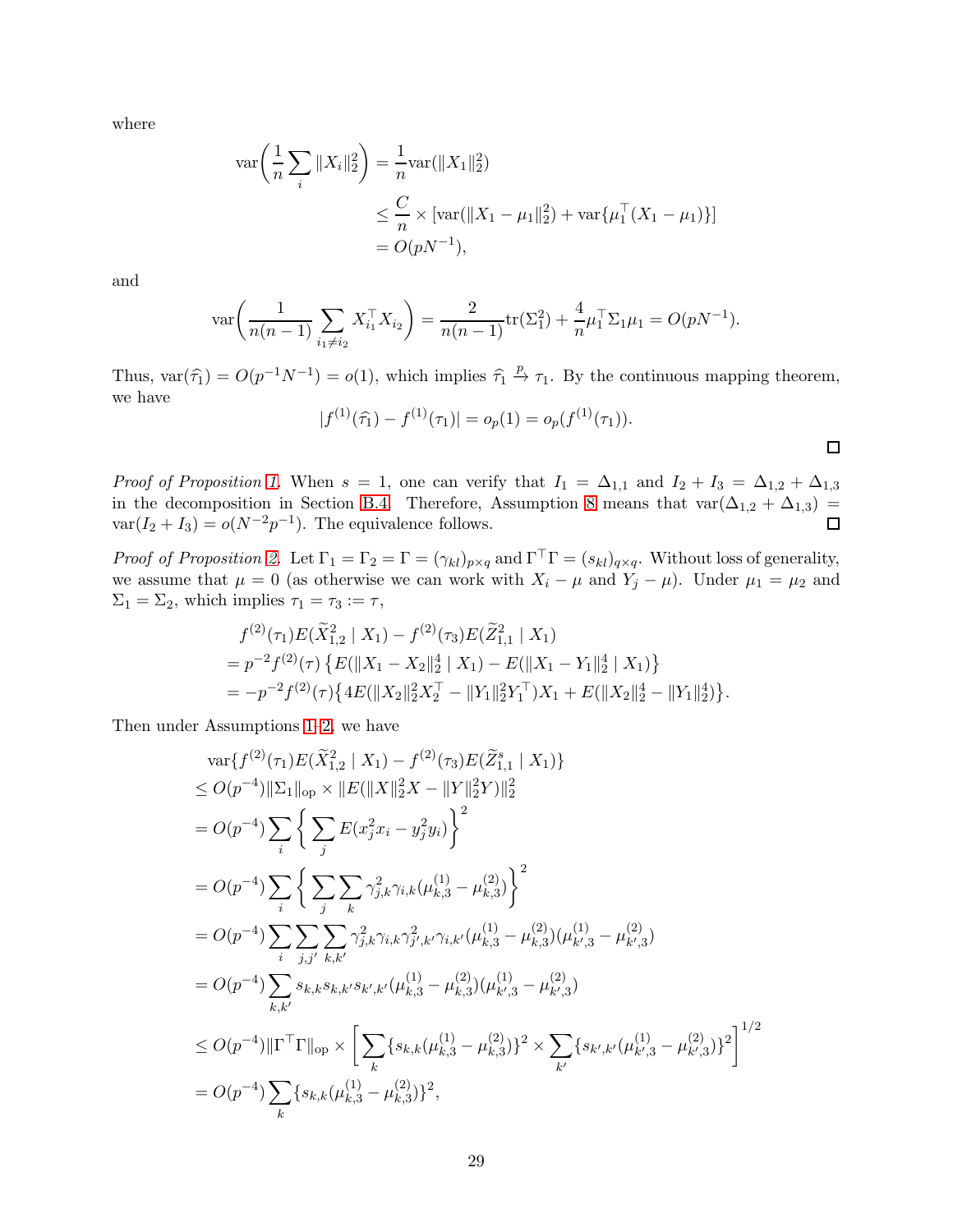where we have used the definition of the operator norm that  $||A||_{op} = \sup_{||a||_2 \le 1, ||b||_2 \le 1} a^{\top}Ab$  in the  $\Box$ second to the last line.

*Proof of Theorem [5.](#page-9-3)* Recall  $\text{MMD}^2(P_X, P_Y) = E(\text{MMD}_{n,m}^2) = \Delta_0 + \sum_{s=2}^{l-1} E(\Delta_s) + E(\tilde{\Delta}_l)$ . Under Assumption [8,](#page-8-2) we have  $var(\Delta_s) = o(N^{-2}p^{-1})$  for  $s = 2, ..., l-1$ . Moreover, when  $N = o(p^{l-1}),$  $var(\tilde{\Delta}_l) = O(N^{-1}p^{-l}) = o(N^{-2}p^{-1})$ . Therefore, we have

$$
\frac{\text{MMD}_{n,m}^2 - \text{MMD}^2(P_X, P_Y)}{\sqrt{\text{var}(\Delta_1)}} = \frac{\Delta_1}{\sqrt{\text{var}(\Delta_1)}} + \frac{\sum_{s=2}^{l-1} (\Delta_s - E(\Delta_s))}{\sqrt{\text{var}(\Delta_1)}} + \frac{\tilde{\Delta}_l - E(\tilde{\Delta}_l)}{\sqrt{\text{var}(\Delta_1)}}
$$

$$
= \frac{\Delta_1}{\sqrt{\text{var}(\Delta_1)}} + o_p(1) + o_p(1) \stackrel{d}{\to} N(0, 1).
$$

 $\Box$ 

*Proof of Lemma [2.](#page-9-4)* We divide the proof into four parts.

Part 1. Recall that

$$
T_{l-1} = \frac{f^{(l)}(\tau)}{l!p^l} \times \left[ E\{ (\|X_1 - X_2\|_2^2 - p\tau)^l \} + E\{ (\|Y_1 - Y_2\|_2^2 - p\tau)^l \} - 2E\{ (\|X_1 - Y_1\|_2^2 - p\tau)^l \} \right].
$$

Using the binomial expansion formula, we have

$$
E\{(\|X_1 - X_2\|_2^2 - p\tau)^l\} + E\{(\|Y_1 - Y_2\|_2^2 - p\tau)^l\} - 2E\{(\|X_1 - Y_1\|_2^2 - p\tau)^l\}
$$
  
= 
$$
\sum_{a=0}^l {l \choose a} (-p\tau)^{l-a} (E\|X_1 - X_2\|_2^{2a} + E\|Y_1 - Y_2\|_2^{2a} - 2E\|X_1 - Y_1\|_2^{2a}).
$$

Following the arguments in Section [B.5,](#page-25-0) we can show that  $E\|X_1 - X_2\|_2^{2a} + E\|Y_1 - Y_2\|_2^{2a} - 2E\|X_1 - E\|_2^{2a}$  $Y_1\|_2^{2a} = 0$  whenever  $a \leq l-1$ . Thus, we only need to consider the term with  $a = l$  in the summation. Without loss of generality, we set  $\mu = 0$  in the arguments below. Note that

$$
E||X_1 - X_2||_2^{2l} + E||Y_1 - Y_2||_2^{2l} - 2E||X_1 - Y_1||_2^{2l}
$$
  
= 
$$
\sum_{0 \le a_1 + a_2 \le l} \frac{(-2)^{l-a_1-a_2}l!}{a_1!a_2!(l-a_1-a_2)!} \Big[E\{||X_1||_2^{2a_1}||X_2||_2^{2a_2}(X_1^\top X_2)^{l-a_1-a_2}\} + E\{||Y_1||_2^{2a_1}||Y_2||_2^{2a_2}(Y_1^\top Y_2)^{l-a_1-a_2}\} - 2E\{||X_1||_2^{2a_1}||Y_1||_2^{2a_2}(X_1^\top Y_1)^{l-a_1-a_2}\} \Big].
$$

Again using the arguments in Section [B.5,](#page-25-0) we can show that the summands will be non-zero only when the degrees of  $X_1$  and  $X_2$  ( $Y_1$  and  $Y_2$ ,  $X_1$  and  $Y_1$ ) are equal, i.e.,  $a_1 = a_2$ . When  $a_1 = a_2$ , the summand inside the square brackets becomes

$$
\sum_{1 \leq i_1, \dots, i_{l-a_1-a_2} \leq p} (\mu^{(1)}_{i_1, \dots, i_{l-a_1-a_2}} - \mu^{(2)}_{i_1, \dots, i_{l-a_1-a_2}})^2 = \|\mathcal{T}^{(a_1, a_2)}_{1,l} - \mathcal{T}^{(a_1, a_2)}_{2,l}\|_{\mathrm{F}}^2,
$$

which thus implies the desired result.

Let  $\Gamma_1 = \Gamma_2 = \Gamma = (\gamma_{kl})_{p \times q}$ ,  $\Gamma^{\top} \Gamma = (s_{kl})_{q \times q}$ ,  $\mu_{k,s}^{(1)} = E(U_1(k)^s)$  and  $\mu_{k,s}^{(2)} = E(V_1(k)^s)$  for  $k = 1, \ldots, q$  and  $s \geq 1$ . Note that  $\max_{k,l} |s_{kl}| \leq K$  under Assumption [2.](#page-4-2) For  $a_1 = a_2 = 0$ , as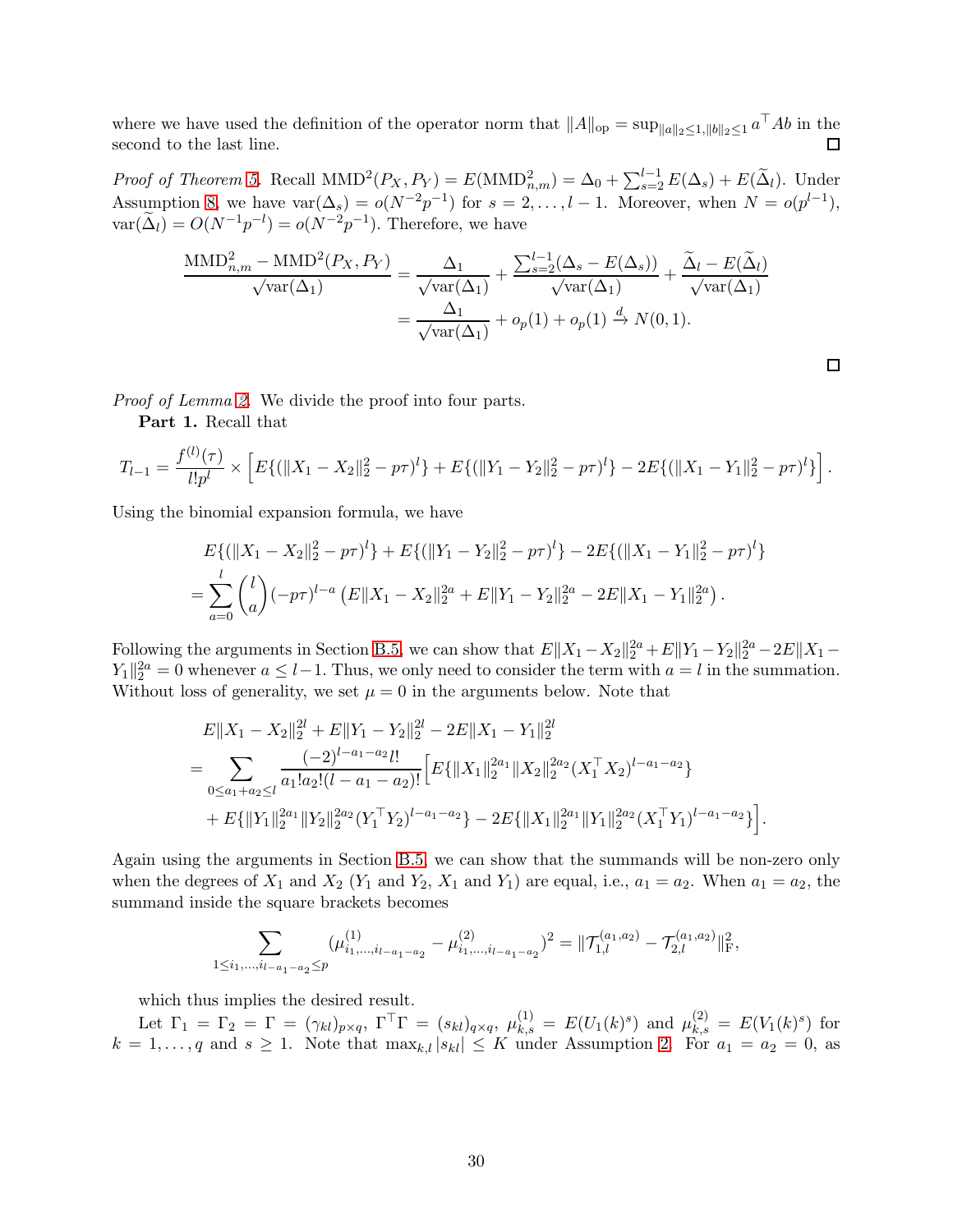$\mu_{k,s}^{(1)} = \mu_{k,s}^{(2)}$  for  $s = 1, \ldots, l-1$ , we have

$$
\begin{split} \|\mathcal{T}_{1,l}^{(0,0)} - \mathcal{T}_{2,l}^{(0,0)}\|_{\mathrm{F}}^2 &= \sum_{i_1,\dots,i_l} \left\{ \sum_k \gamma_{i_1,k} \gamma_{i_2,k} \cdots \gamma_{i_l,k} (\mu_{k,l}^{(1)} - \mu_{k,l}^{(2)}) \right\}^2 \\ &= \sum_{k_1,k_2} s_{k_1,k_2}^l (\mu_{k_1,l}^{(1)} - \mu_{k_1,l}^{(2)}) (\mu_{k_2,l}^{(1)} - \mu_{k_2,l}^{(2)}) \\ &\leq CK^{l-2} \sum_{k_1,k_2} s_{k_1,k_2}^2 = CK^{l-2} \text{tr}(\Gamma^\top \Gamma \Gamma^\top \Gamma) = CK^{l-2} \text{tr}(\Sigma^2) = O(p). \end{split}
$$

Now consider  $a_1 = a_2 \geq 1$ . Based on similar calculation as above, we obtain

$$
\|\mathcal{T}_{1,l}^{(a_1,a_2)} - \mathcal{T}_{2,l}^{(a_1,a_2)}\|_{\mathrm{F}}^2 = \sum_{k_1,k_2} s_{k_1,k_2}^{l-2a_1} s_{k_1,k_1}^{a_1} s_{k_2,k_2}^{a_1} (\mu_{k_1,l}^{(1)} - \mu_{k_1,l}^{(2)}) (\mu_{k_2,l}^{(1)} - \mu_{k_2,l}^{(2)})
$$

When  $l = 2r - 1$  for  $r \geq 2$ , we have  $l - 2a_1 \geq 1$ , and thus

$$
\begin{aligned} \|\mathcal{T}_{1,l}^{(a_1,a_2)} - \mathcal{T}_{2,l}^{(a_1,a_2)}\|_{\mathrm{F}}^2 &= \sum_{k_1,k_2} s_{k_1,k_2} s_{k_1,k_2}^{l-2a_1-1} s_{k_1,k_1}^{a_1} s_{k_2,k_2}^{a_1} (\mu_{k_1,l}^{(1)} - \mu_{k_1,l}^{(2)}) (\mu_{k_2,l}^{(1)} - \mu_{k_2,l}^{(2)}) \\ &\leq CK^{l-1} \sum_{k_1,k_2} s_{k_1,k_2} = O(p). \end{aligned}
$$

When  $l = 2r$  for  $r \ge 2$ ,  $||\mathcal{T}_{1,l}^{(a_1,a_2)} - \mathcal{T}_{2,l}^{(a_1,a_2)}||^2_F = O(p)$  when  $l - 2a_1 > 0$  (i.e.,  $a_1 = a_2 < r$ ) as argued above. However, when  $l = 2r$  and  $l - 2a_1 = 0$ , i.e.,  $a_1 = a_2 = r$ , we have

$$
\begin{aligned} \|\mathcal{T}_{1,l}^{(a_1,a_2)} - \mathcal{T}_{2,l}^{(a_1,a_2)}\|_{\mathrm{F}}^2 &= \sum_{k_1,k_2} s_{k_1,k_1}^r s_{k_2,k_2}^r (\mu_{k_1,l}^{(1)} - \mu_{k_1,l}^{(2)}) (\mu_{k_2,l}^{(1)} - \mu_{k_2,l}^{(2)}) \\ &= \left\{ \sum_k s_{k,k}^r (\mu_{k,l}^{(1)} - \mu_{k,l}^{(2)}) \right\}^2 = O(p^2). \end{aligned}
$$

Thus,  $T_{l-1} = O(p^{-2r+2})$  when  $l = 2r - 1$  or  $l = 2r$ .

**Part 2.** Next we study  $T_{s-1}$  for  $s \geq l+1$ . Note that

$$
E\{(\|X_1 - X_2\|_2^2 - p\tau)^s\} + E\{(\|Y_1 - Y_2\|_2^2 - p\tau)^s\} - 2E\{(\|X_1 - Y_1\|_2^2 - p\tau)^s\}
$$
  
= 
$$
\sum_{a=0}^s {s \choose a} (-p\tau)^{s-a} (E\|X_1 - X_2\|_2^{2a} + E\|Y_1 - Y_2\|_2^{2a} - 2E\|X_1 - Y_1\|_2^{2a})
$$
  
= 
$$
\sum_{a=l}^s {s \choose a} (-p\tau)^{s-a} (E\|X_1 - X_2\|_2^{2a} + E\|Y_1 - Y_2\|_2^{2a} - 2E\|X_1 - Y_1\|_2^{2a}),
$$

where the last equality follows from the arguments in Section [B.5.](#page-25-0) Without loss of generality, we set  $\mu = 0$  in the argument below. Note that

$$
E||X_1 - X_2||_2^{2a} + E||Y_1 - Y_2||_2^{2a} - 2E||X_1 - Y_1||_2^{2a}
$$
  
= 
$$
\sum_{0 \le a_1 + a_2 \le a} \frac{(-2)^{a - a_1 - a_2} a!}{a_1! a_2! (a - a_1 - a_2)!} \Big[ E\{ ||X_1||_2^{2a_1} ||X_2||_2^{2a_2} (X_1^\top X_2)^{a - a_1 - a_2} \} + E\{ ||Y_1||_2^{2a_1} ||Y_2||_2^{2a_2} (Y_1^\top Y_2)^{a - a_1 - a_2} \} - E\{ ||X_1||_2^{2a_1} ||Y_1||_2^{2a_2} (X_1^\top Y_1)^{a - a_1 - a_2} \} - E\{ ||X_1||_2^{2a_2} ||Y_1||_2^{2a_1} (X_1^\top Y_1)^{a - a_1 - a_2} \} .
$$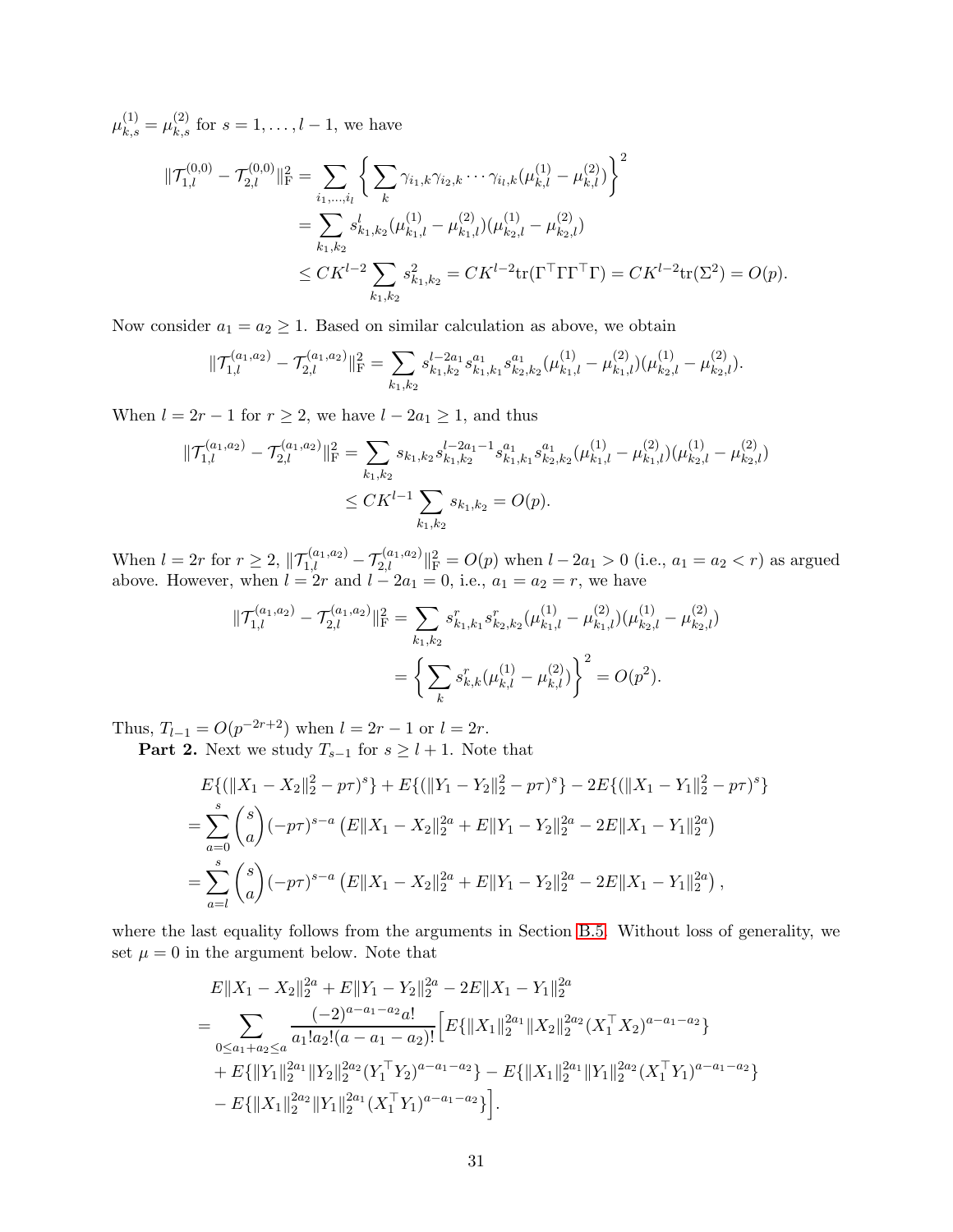Using the arguments in Section [B.5,](#page-25-0) we can show that the summand vanishes whenever  $a+a_1-a_2 < l$ or  $a+a_2-a_1 < l$ . Therefore, we only need to consider those terms with  $a-l \ge |a_1-a_2|$ . Expanding the terms inside the square brackets, we obtain

$$
E||X_1 - X_2||_2^{2a} + E||Y_1 - Y_2||_2^{2a} - 2E||X_1 - Y_1||_2^{2a}
$$
\n
$$
= \sum_{0 \le a_1 + a_2 \le a, |a_1 - a_2| \le a-l} \frac{(-2)^{a-a_1-a_2}a!}{a_1!a_2!(a-a_1-a_2)!} \sum_{i_1, \dots, i_{a-a_1-a_2}} \sum_{j_1, \dots, j_{a_1}} \sum_{j'_1, \dots, j'_{a_2}} \sum_{j'_2} \sum_{j'_3} \left\{ E\left(\prod_{s=1}^{a-a_1-a_2} x_{i_s} \prod_{s=1}^{a_1} x_{j_s}^2\right) E\left(\prod_{s=1}^{a-a_1-a_2} x_{i_s} \prod_{s=1}^{a_2} x_{j'_s}^2\right) + E\left(\prod_{s=1}^{a-a_1-a_2} y_{i_s} \prod_{s=1}^{a_1} y_{j'_s}^2\right) E\left(\prod_{s=1}^{a-a_1-a_2} y_{i_s} \prod_{s=1}^{a_2} y_{j'_s}^2\right) - E\left(\prod_{s=1}^{a-a_1-a_2} x_{i_s} \prod_{s=1}^{a_2} x_{j'_s}^2\right) E\left(\prod_{s=1}^{a-a_1-a_2} x_{i_s} \prod_{s=1}^{a_2} y_{j'_s}^2\right) - E\left(\prod_{s=1}^{a-a_1-a_2} x_{i_s} \prod_{s=1}^{a_2} x_{j'_s}^2\right) E\left(\prod_{s=1}^{a-a_1-a_2} y_{i_s} \prod_{s=1}^{a_1} y_{j'_s}^2\right) \right\}
$$
\n
$$
= \sum_{0 \le a_1 + a_2 \le a, |a_1 - a_2| \le a-l} \frac{(-2)^{a-a_1-a_2}a_1}{a_1!a_2!(a-a_1-a_2)!} \sum_{i_1, \dots, i_{a-a_1-a_2}} \sum_{s=1} \left\{ E\left(\prod_{s=1}^{a-a_1-a_2} x_{i_s} \prod_{s=1}^{a-a_2} x_{j'_s}^2\right) - E\left(\prod_{s=1}^{a-a_1-a_2} y_{
$$

By the Cauchy–Schwarz inequality, we have

$$
E||X_1 - X_2||_2^{2a} + E||Y_1 - Y_2||_2^{2a} - 2E||X_1 - Y_1||_2^{2a}
$$
  
\n
$$
\leq \sum_{0 \leq a_1 + a_2 \leq a, |a_1 - a_2| \leq a - l} \frac{(-2)^{a - a_1 - a_2} a!}{a_1! a_2! (a - a_1 - a_2)!} ||\mathcal{T}_{1,a}^{(a_1, a_2)} - \mathcal{T}_{2,a}^{(a_1, a_2)}||_F ||\mathcal{T}_{1,a}^{(a_2, a_1)} - \mathcal{T}_{2,a}^{(a_2, a_1)}||_F.
$$

Under the assumption  $||T_{1,a}^{(a_1,a_2)} - T_{2,a}^{(a_1,a_2)}||^2_F = O(p^{a+a_1-a_2-2r+2})$  when  $l = 2r - 1$  or  $l = 2r$  with  $r \geq 2$ , we obtain

$$
E||X_1 - X_2||_2^{2a} + E||Y_1 - Y_2||_2^{2a} - 2E||X_1 - Y_1||_2^{2a} = O(p^{a-2r+2}),
$$

for  $l = 2r - 1$  or  $l = 2r$  with  $r \ge 2$ . It implies that  $T_{s-1} = O(p^{-2r+2})$  when  $l = 2r - 1$  or  $l = 2r$  for  $l + 1 \leq s \leq 2(l - 1) - 1.$ 

**Part 3.** Now we verify Assumption [9](#page-10-0) when  $X_i = U_i + \mu$  and  $Y_j = V_j + \mu$ . As X and Y share the first  $(l-1)$  moments, for  $\mathcal{T}_{1,a}^{(a_1,a_2)} - \mathcal{T}_{2,a}^{(a_1,a_2)}$  to be nonzero,  $i_1,\ldots,i_{a-a_1-a_2}$  and  $j_1,\ldots,j_{a_1}$ must share some common indices. Suppose  $c_1$  indices out of  $i_1, \ldots, i_{a-a_1-a_2}$  and  $c_2$  indices out of  $j_1, \ldots, j_{a_1}$  are the same, where  $c_1 + 2c_2 \geq l$ .

We consider two cases: (i)  $c_1 \geq 1$ ; (ii)  $c_1 = 0$ . When  $c_1 \geq 1$ , fixing the common indices and summing over all other indices in  $j_1, \ldots, j_{a_1}$ , the order of  $\mathcal{T}_{1,a}^{(a_1,a_2)} - \mathcal{T}_{2,a}^{(a_1,a_2)}$  is at most  $p^{a_1-c_2}$ . Now summing over  $i_1, \ldots, i_{a-a_1-a_2}$  (the number of free indices is at most  $a - a_1 - a_2 - c_1 + 1$ ), we have

$$
\begin{aligned} \|\mathcal{T}_{1,a}^{(a_1,a_2)} - \mathcal{T}_{2,a}^{(a_1,a_2)}\|_{\mathrm{F}}^2 &= O(p^{a-a_1-a_2-c_1+1+2(a_1-c_2)}) = O(p^{a+a_1-a_2-c_1-2c_2+1}) \\ &= O(p^{a+a_1-a_2-l+1}) = O(p^{a+a_1-a_2-2r+2}), \end{aligned}
$$

where we have used the fact that  $c_1 + 2c_2 \geq l$ .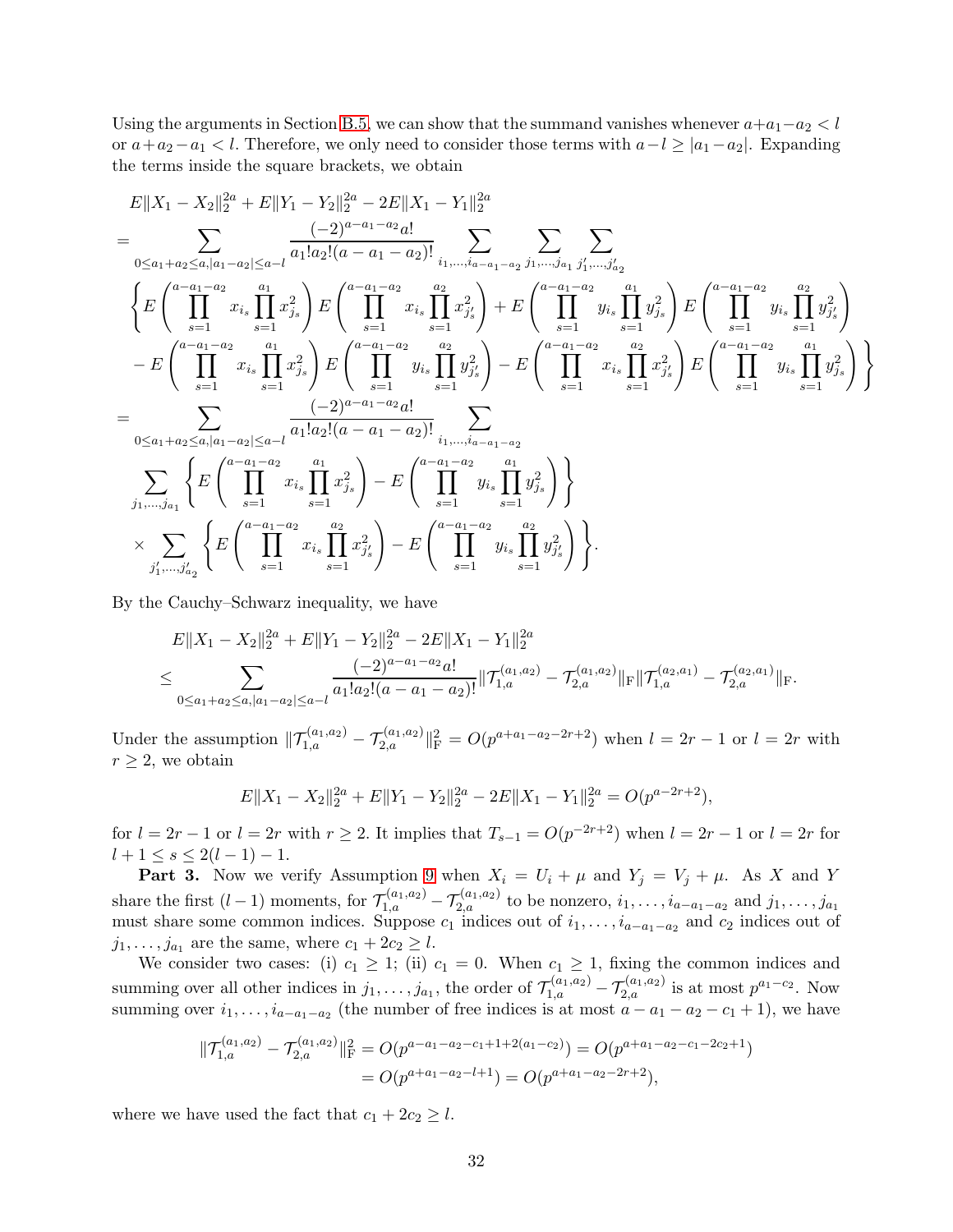When  $c_1 = 0$  and  $l = 2r - 1$ , we have  $2c_2 > l$ . Summing over  $j_1, \ldots, j_{a_1}$ , the order of  $\mathcal{T}_{1,a}^{(a_1,a_2)}$  -  $\mathcal{T}_{2,a}^{(a_1,a_2)}$  is at most  $p^{a_1-c_2+1}$ . Now summing over  $i_1,\ldots,i_{a-a_1-a_2}$  (the number of free indices is at most  $a - a_1 - a_2$  as  $c_1 = 0$ , we have

$$
\|\mathcal{T}_{1,a}^{(a_1,a_2)} - \mathcal{T}_{2,a}^{(a_1,a_2)}\|_{\mathrm{F}}^2 = O(p^{a-a_1-a_2+2(a_1-c_2+1)}) = O(p^{a+a_1-a_2-2c_2+2}) = O(p^{a+a_1-a_2-2r+2}),
$$

where we have used the fact that  $2c_2 > l$ , i.e.,  $2c_2 \geq l + 1 = 2r$ .

Similarly, when  $c_1 = 0$  and  $l = 2r$ , we have  $2c_2 \geq l$ , and

$$
\|\mathcal{T}_{1,a}^{(a_1,a_2)} - \mathcal{T}_{2,a}^{(a_1,a_2)}\|_{\mathrm{F}}^2 = O(p^{a-a_1-a_2+2(a_1-c_2+1)}) = O(p^{a+a_1-a_2-2c_2+2}) = O(p^{a+a_1-a_2-2r+2}).
$$

**Part 4.** In the end, applying the Taylor expansions up to order  $2(l-1)$  to the sample MMD, we have

$$
\text{MMD}_{n,m}^{2} = \Delta_0 + \sum_{s=1}^{2(l-1)-1} \Delta_s + \widetilde{\Delta}_{2(l-1)}.
$$

Under  $\mu_1 = \mu_2$ ,  $\Sigma_1 = \Sigma_2$ ,  $E(U_1(k)^s) = E(V_1(k)^s)$  for  $s \leq l-1$  and  $1 \leq k \leq q$ , we have  $T_s = 0$  for  $1 \leq s \leq l-2$ . By taking expectation on both sides, we get

MMD<sup>2</sup>(P<sub>X</sub>, P<sub>Y</sub>) = 
$$
\sum_{s=l}^{2(l-1)-1} T_{s-1} + E(\tilde{\Delta}_{2(l-1)}).
$$

As  $E\{(\|X_1 - X_2\|^2 - p\tau_1)^s\} = O(p^{s/2})$ , we can show that  $E(\tilde{\Delta}_{2(l-1)}) = O(p^{-l+1})$ .

Combining with the result that  $T_{s-1} = O(p^{-l+1})$  when  $l = 2r - 1$ , and  $T_{s-1} = O(p^{-l+2})$  when  $l = 2r$ , for  $l \leq s \leq 2(l-1)-1$ , we obtain  $MMD^{2}(P_{X}, P_{Y}) = O(p^{-l+1})$  when  $l = 2r - 1$ , and  $\text{MMD}^2(P_X, P_Y) = O(p^{-l+2})$  when  $l = 2r$ .

*Proof of Corollary [3.](#page-10-1)* By Lemma [2,](#page-9-4)

$$
\text{MMD}^{2}(P_{X}, P_{Y})/\sqrt{\text{var}(\Delta_{1})} = o(1)
$$

provided that  $N = o(p^{l-3/2})$  when  $l = 2r - 1$ , or  $N = o(p^{l-5/2})$  when  $l = 2r$ . The result thus follows from Theorem [5.](#page-9-3)  $\Box$ 

*Proof of Lemma [3.](#page-11-1)* As the "if" part is trivial, we focus on the "only if" part. Note that

$$
0 = \frac{1}{2} \{ f(\tau_1) + f(\tau_2) \} - f(\tau_3) \ge f\left(\frac{\tau_1 + \tau_2}{2}\right) - f(\tau_3) \ge 0,
$$

where the first inequality follows from the convexity and the second inequality is due to the monotonicity. Thus both inequalities become equalities and we must have  $\tau_1 = \tau_2$  and  $\tau_1 + \tau_2 = 2\tau_3$ , which imply the desired result.  $\Box$ 

# Appendix D Additional simulations

### D.1 Accuracy of the normal approximation under the null

To verify the null CLT derived in Section 3.3, we first present the results of Example [1](#page-12-2) in Figure [D.1.](#page-33-0) As can be seen, the normal approximation appears to be quite accurate in all cases.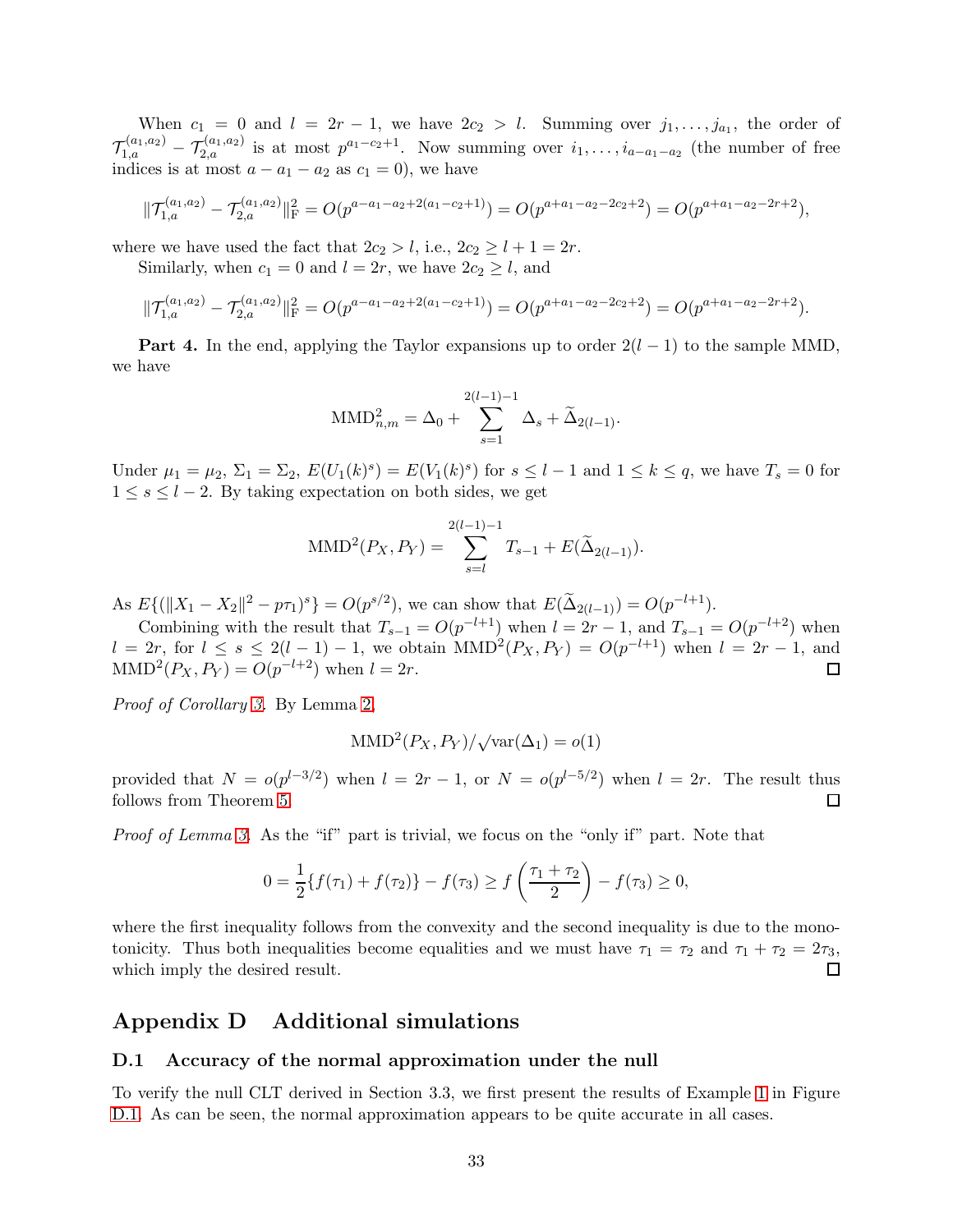

<span id="page-33-0"></span>Figure D.1: QQ plots for the MMD-based test statistics, where the results are obtained based on 1000 replications. The dashed red, dashed blue, dashed green, and solid black lines correspond to the energy distance, Gaussian kernel, Laplace kernel and the 45-degree line, respectively.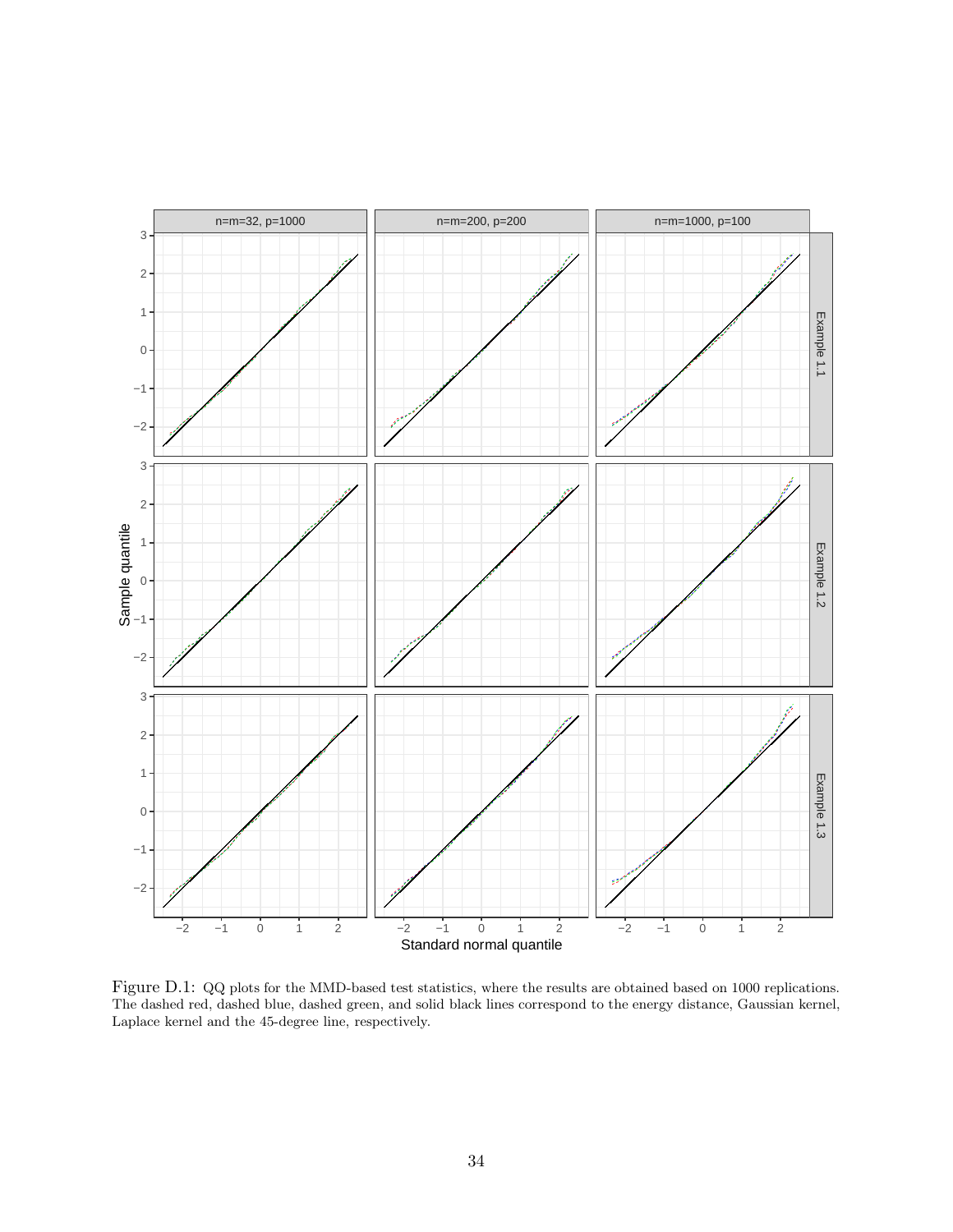

<span id="page-34-0"></span>Figure D.2: QQ plots for the MMD-based test statistics, where the dimension is fixed, the sample sizes are varying, and the results are obtained based on 1000 replications. The dashed red, dashed blue, dashed green, and solid black lines correspond to the energy distance, Gaussian kernel, Laplace kernel and the 45-degree line, respectively.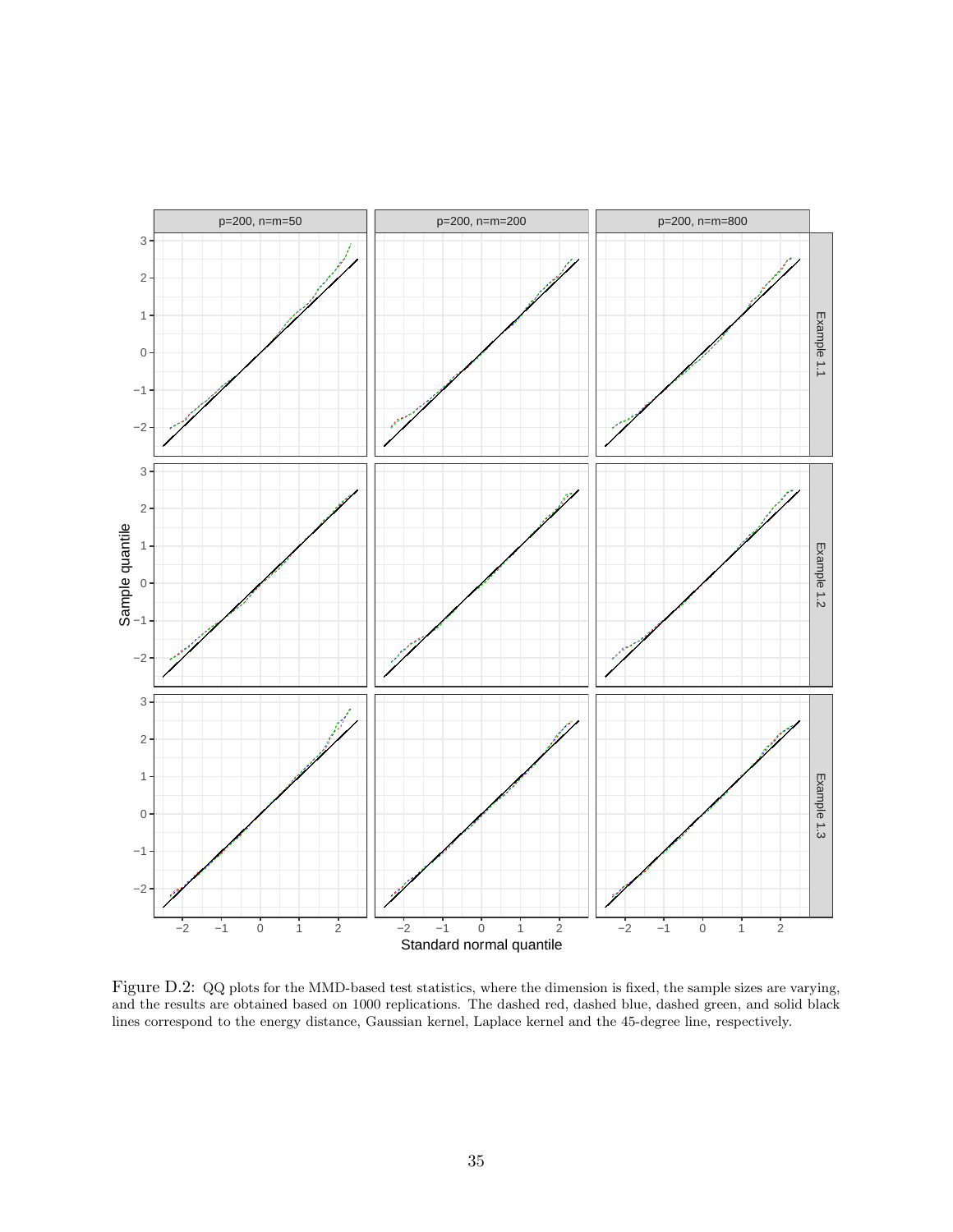

<span id="page-35-0"></span>Figure D.3: QQ plots for the MMD-based test statistics, where the sample sizes are fixed, the dimension is varying and the results are obtained based on 1000 replications. The dashed red, dashed blue, dashed green, and solid black lines correspond to the energy distance, Gaussian kernel, Laplace kernel and the 45-degree line, respectively.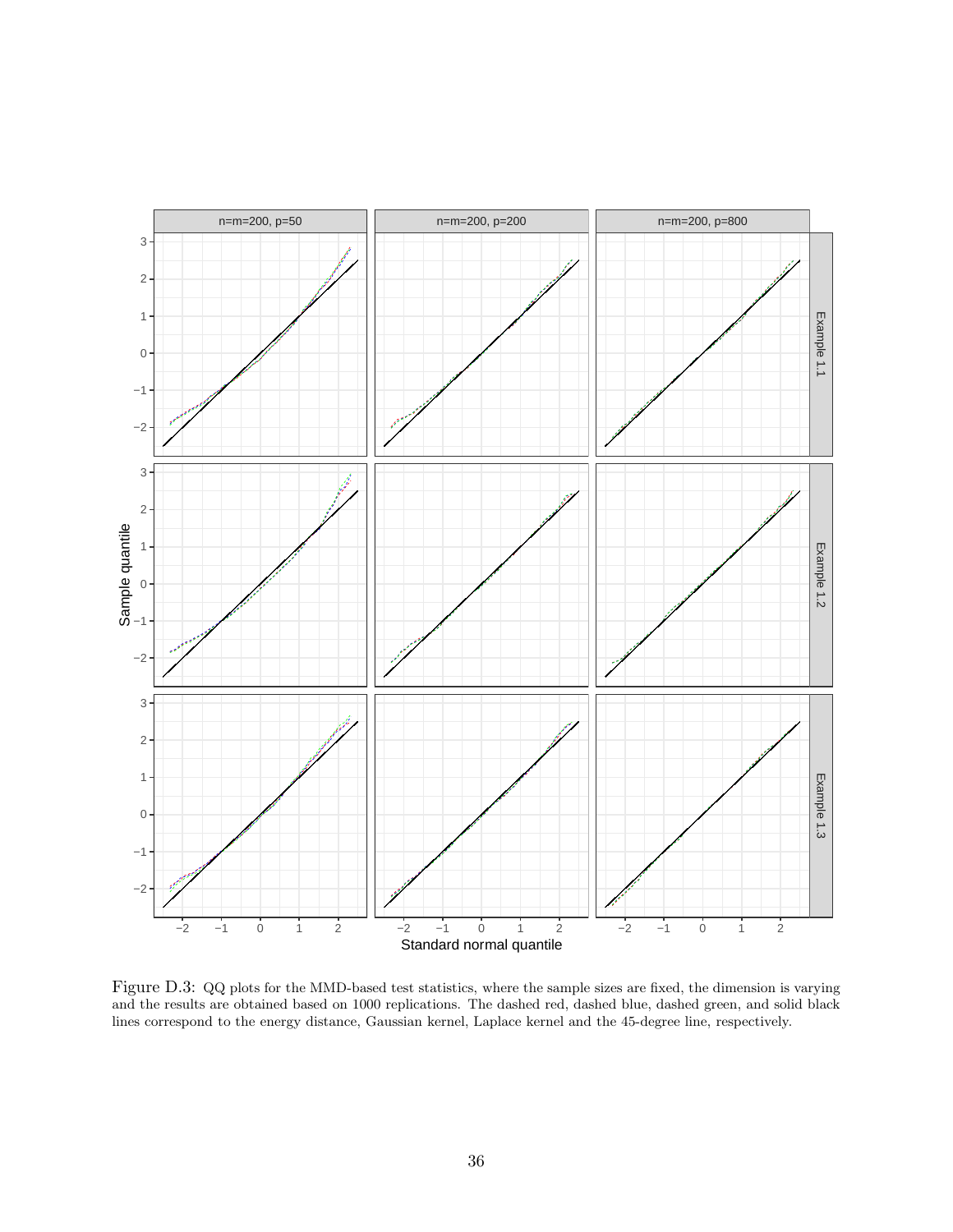

<span id="page-36-0"></span>Figure D.4: Empirical power for different tests in Example [2](#page-13-0) (left) and Example [3](#page-13-1) (right). The results are obtained based on 1000 replications. The dashed green, red and blue lines represent the power curves associated with Chen and Friedman's graph-based test, Chakraborty and Zhang's test, and the proposed MMD-based test, respectively.

### D.2 How the accuracy of the normal approximation changes with respect to the dimension/sample sizes

To examine how the accuracy of the normal approximation is affected by the dimension and sample sizes, we follow the setting in Example [1](#page-12-2) and consider the following two scenarios:

- 1. Fixing the sample size  $n = 200$ , we compare the normal approximation for different dimensions  $p \in \{50, 200, 800\}.$
- 2. Fixing the dimension  $p = 200$ , we compare the normal approximation for different sample sizes  $n \in \{50, 200, 800\}.$

In view of Figure [D.3,](#page-35-0) the accuracy of the normal approximation improves when the sample size n is fixed and the dimension p grows, which demonstrates "the blessing of dimensionality". However, from Figure [D.2,](#page-34-0) the accuracy of the normal approximation does not seem to improve when the dimension  $p$  is fixed and the sample size  $n$  grows. Moreover, the normal approximation appears to be accurate even when n is small, which can also be seen from Fig. [D.1.](#page-33-0) This is not surprising as by inspecting the proofs, Theorems  $3-4$  still hold when n is fixed.

#### D.3 Comparison with other methods

In this section, we compare the power of the MMD-based test with the approaches in [Chen and Friedman](#page-39-13) [\(2017](#page-39-13)) and [Chakraborty and Zhang \(2021b\)](#page-39-6). For the MMD-based test, we use the Gaussian kernel with the bandwidth  $\gamma = 2p$ . For Chen and Friedman's graph-based test, we construct a minimal spanning tree as the similarity graph, using the  $L_2$  distance. For Chakraborty and Zhang's method, we consider the unit group size in their new distance. We follow the settings in Examples [2](#page-13-0)[–3](#page-13-1) and set the significance level  $\alpha = 0.05$ .

As seen from Figure [D.4,](#page-36-0) the MMD-based test and Chakraborty and Zhang's test perform similarly in Example [2,](#page-13-0) which dominate the graph-based test. In Example [3,](#page-13-1) the graph-based test delivers the highest power followed by the MMD-based test which dominates Chakraborty and Zhang's test.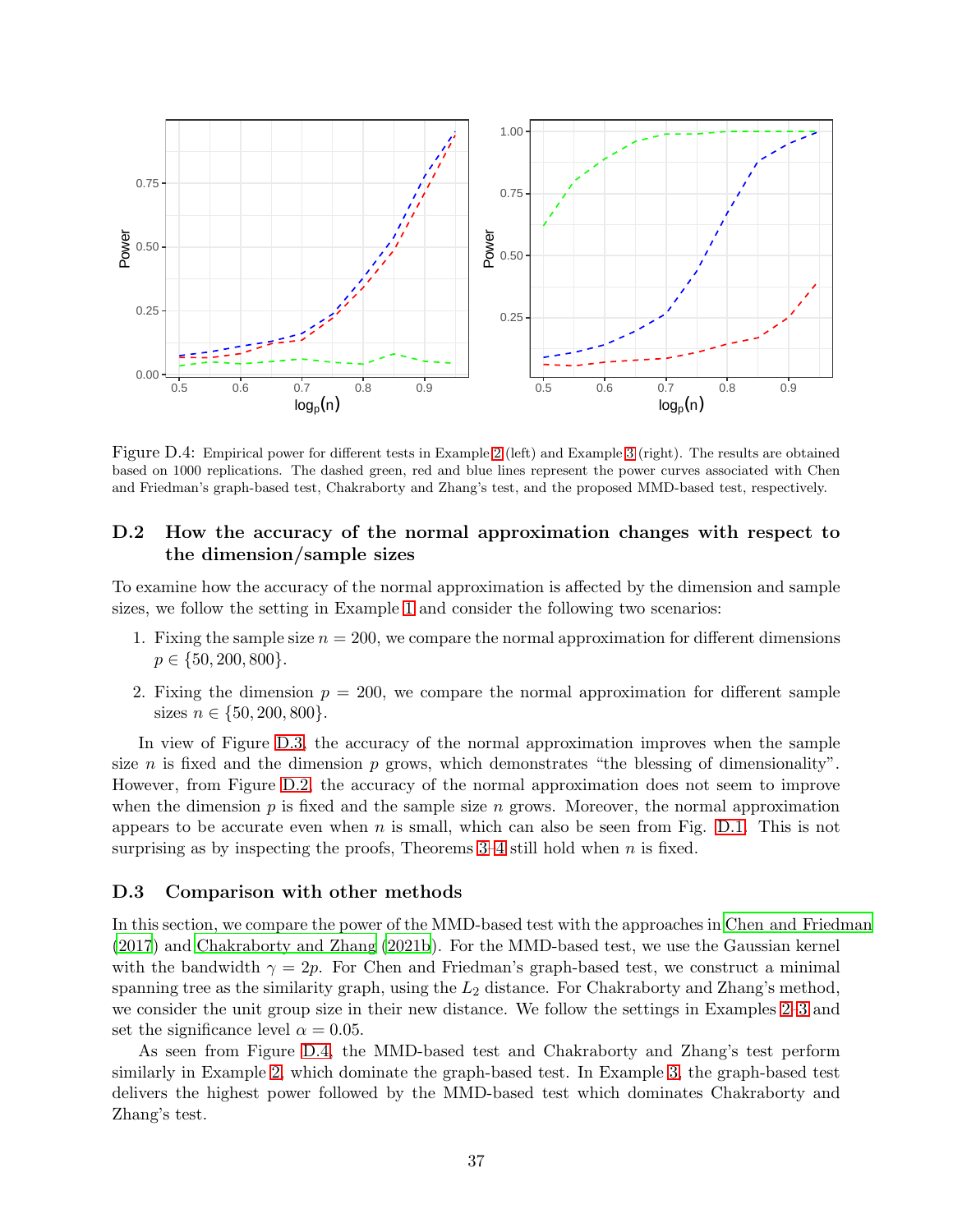

<span id="page-37-0"></span>Figure D.5: QQ plots for the MMD-based test statistics for data from a Dirichlet distribution, where the results are obtained based on 1000 replications. The dashed red, dashed blue, dashed green, and solid black lines correspond to the energy distance, Gaussian kernel, Laplace kernel and the 45-degree line, respectively.

### D.4 Data from a general distribution other than the multivariate model (2)

We consider two data generating processes: (1) the Dirichlet distribution and (2) the uniform distribution on the Euclidean sphere in  $\mathbb{R}^p$  with the center at the origin and the radius equal to  $\sqrt{p}$ . We intend to numerically check whether the normal approximation under the null hypothesis is still valid in these two cases. The former case is motivated by the compositional data analysis [\(Greenacre](#page-39-14), [2021](#page-39-14)), while the latter case is adopted in the study of neural networks and kernel methods in the high dimension [\(Ghorbani et al., 2020](#page-39-15), [2021\)](#page-39-16). As in Example [1,](#page-12-2) we consider three different high-dimensional settings  $(n, p) \in \{(32, 1000), (200, 200), (1000, 100)\}.$ 

**Example D.1.**  $X_i/p \stackrel{i.i.d.}{\sim} \text{Dir}(1,\ldots,1)$  for  $i=1,\ldots,n$ , and  $Y_j/p \stackrel{i.i.d.}{\sim} \text{Dir}(1,\ldots,1)$  for  $j=1,\ldots,m$ . The scaling factor p is used to ensure that  $tr(\Sigma_1) = tr(\Sigma_2) = \Theta(p)$ .

**Example D.2.**  $X_i \stackrel{i.i.d.}{\sim}$  Uniform $(\sqrt{pS^{p-1}})$  for  $i = 1, \ldots, n$ , and  $Y_j \stackrel{i.i.d.}{\sim}$  Uniform $(\sqrt{pS^{p-1}})$  for  $j =$  $1, \ldots, m$ , where  $\mathbb{S}^{p-1}$  denotes the unit sphere of  $\mathbb{R}^p$ .

As seen from Figures [D.5-](#page-37-0)[D.6,](#page-38-0) the normal approximation still appears to be accurate under the null hypothesis for these two models which do not satisfy the general multivariate model specified in (2) of the main paper.

# Appendix E Impact of kernel and bandwidth on power

Here we consider the case where  $\mu_1 \neq \mu_2$  and  $\Sigma_1 = \Sigma_2$  in the regime  $N = o(p)$ . [Ramdas et al.](#page-40-16) [\(2015a](#page-40-16)) found that the MMD-based tests with different kernels and bandwidths have asymptotically equal power under the mean difference alternatives. We observe a similar phenomenon in Example [2,](#page-13-0) where the choice of kernels does not affect the asymptotic power. Indeed, the bandwidth also plays no role. To understand this phenomenon, let us assume that  $\|\mu_1 - \mu_2\|_2^2 = \Theta(1)$  as in Example [2.](#page-13-0) Then we have

$$
\Delta_0 = -2f^{(1)}(\tau_1)\frac{\|\mu_1 - \mu_2\|_2^2}{\gamma} \{1 + o(1)\},\,
$$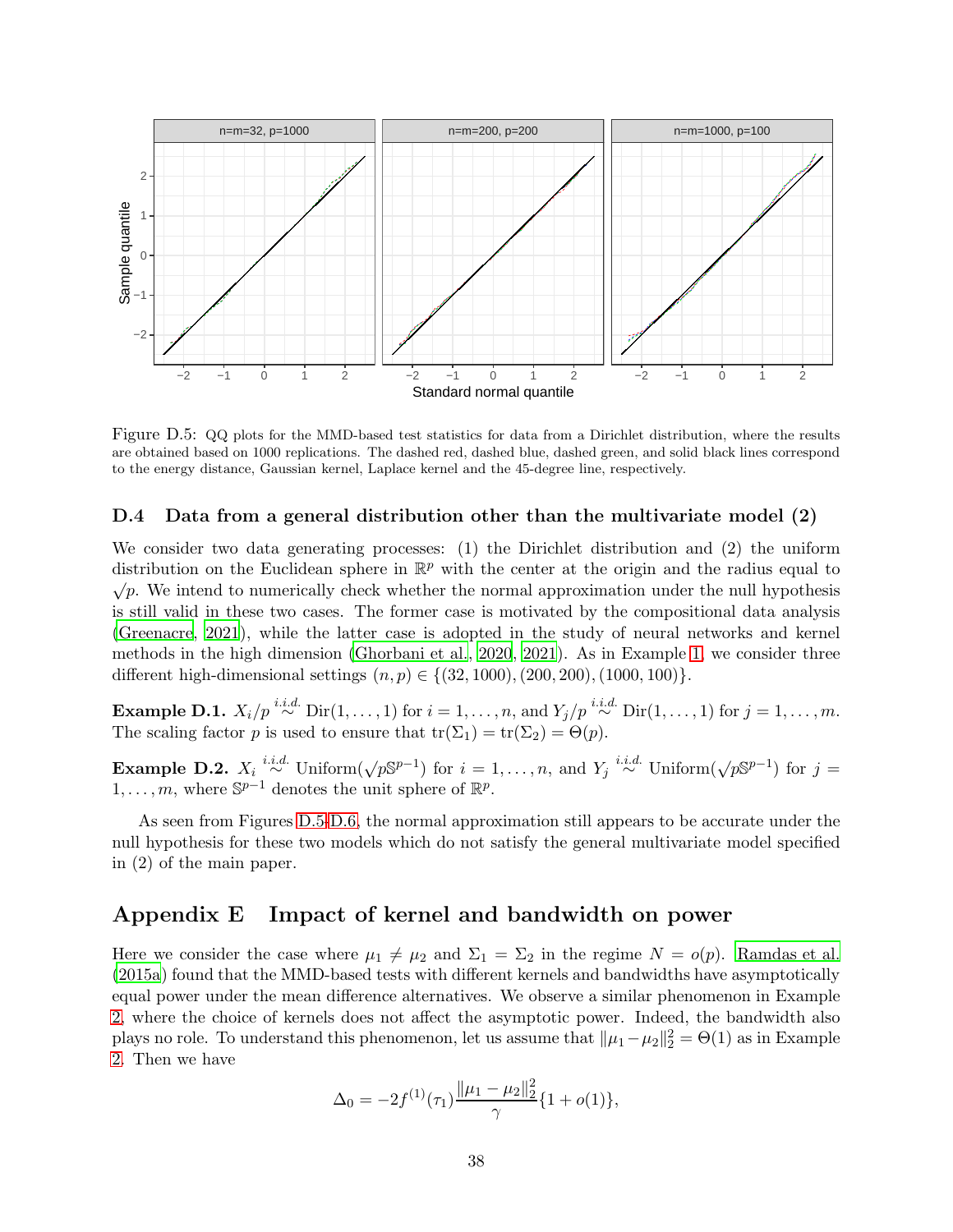

<span id="page-38-0"></span>Figure D.6: QQ plots for the MMD-based test statistics for data from a spherical distribution, where the results are obtained based on 1000 replications. The dashed red, dashed blue, dashed green, and solid black lines correspond to the energy distance, Gaussian kernel, Laplace kernel and the 45-degree line, respectively.

by the Taylor expansion. On the other hand, we have

$$
\text{var}(\Delta_1) = \frac{8}{\gamma^2} \{f^{(1)}(\tau_1)\}^2 \left\{ \frac{1}{n(n-1)} \text{tr}(\Sigma_1^2) + \frac{1}{m(m-1)} \text{tr}(\Sigma_2^2) + \frac{2}{nm} \text{tr}(\Sigma_1 \Sigma_2) \right\} \{1 + o(1)\}.
$$

By (5), it is not hard to verify that  $T_1 = O(p^{-2}) = o(\Delta_0)$ . Suppose  $f^{(1)}(\tau_1) < 0$  which is the case for energy distance and MMD with the Gaussian kernel or Laplace kernel. Then the asymptotic power relies on

$$
\frac{\Delta_0}{\sqrt{\text{var}(\Delta_1)}} = \frac{\|\mu_1 - \mu_2\|_2^2}{\sqrt{\frac{2}{n(n-1)} \text{tr}(\Sigma_1^2) + \frac{2}{m(m-1)} \text{tr}(\Sigma_2^2) + \frac{4}{nm} \text{tr}(\Sigma_1 \Sigma_2)}} \{1 + o(1)\},
$$

which is independent of the kernel and bandwidth.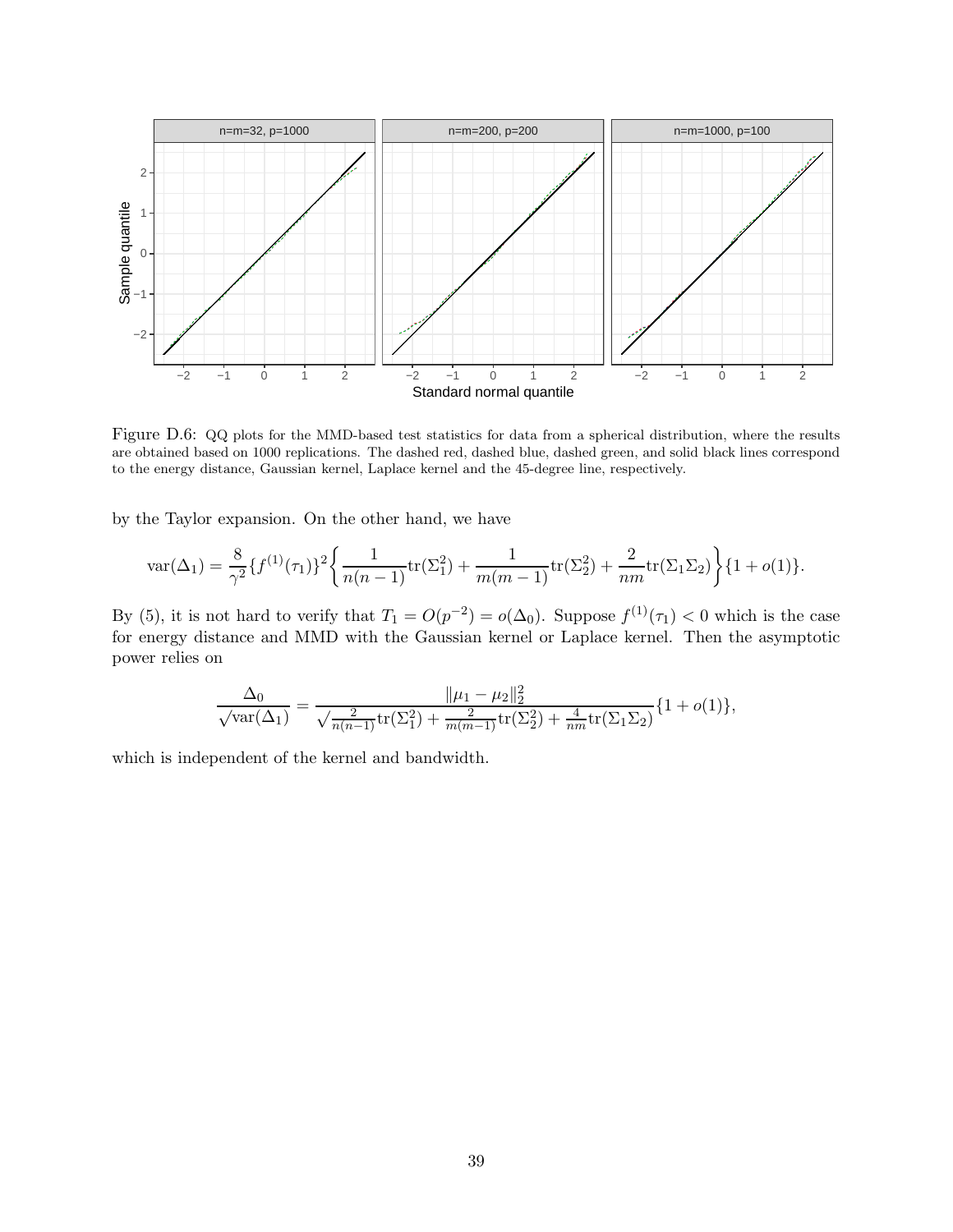# References

- <span id="page-39-0"></span>Anderson, T. W. (1962). On the distribution of the two-sample cramer-von mises criterion. *The Annals of Mathematical Statistics*, pages 1148–1159.
- <span id="page-39-11"></span>Bai, Z. and Saranadasa, H. (1996). Effect of high dimension: by an example of a two sample problem. *Statistica Sinica*, pages 311–329.
- <span id="page-39-12"></span>Bai, Z.-D. and Silverstein, J. W. (1998). No eigenvalues outside the support of the limiting spectral distribution of large-dimensional sample covariance matrices. *The Annals of Probability*, 26(1):316–345.
- <span id="page-39-2"></span>Bickel, P. J. (1969). A distribution free version of the smirnov two sample test in the p-variate case. *The Annals of Mathematical Statistics*, 40(1):1–23.
- <span id="page-39-5"></span>Chakraborty, S. and Zhang, X. (2021a). High-dimensional change-point detection using generalized homogeneity metrics. *arXiv preprint arXiv:2105.08976*.
- <span id="page-39-6"></span>Chakraborty, S. and Zhang, X. (2021b). A new framework for distance and kernel-based metrics in high dimensions. *Electronic Journal of Statistics*, 15(2):5455–5522.
- <span id="page-39-13"></span>Chen, H. and Friedman, J. H. (2017). A new graph-based two-sample test for multivariate and object data. *Journal of the American statistical association*, 112(517):397–409.
- <span id="page-39-10"></span>Chen, S. X. and Qin, Y.-L. (2010). A two-sample test for high-dimensional data with applications to gene-set testing. *The Annals of Statistics*, 38(2):808–835.
- <span id="page-39-1"></span>Darling, D. A. (1957). The kolmogorov-smirnov, cramer-von mises tests. *The Annals of Mathematical Statistics*, 28(4):823–838.
- <span id="page-39-9"></span>El Karoui, N. (2010). The spectrum of kernel random matrices. *The Annals of Statistics*, 38(1):1–50.
- <span id="page-39-3"></span>Friedman, J. H. and Rafsky, L. C. (1979). Multivariate generalizations of the wald-wolfowitz and smirnov two-sample tests. *The Annals of Statistics*, pages 697–717.
- <span id="page-39-7"></span>Gao, H. and Shao, X. (2021). Two sample testing in high dimension via maximum mean discrepancy. *arXiv preprint arXiv:2109.14913*.
- <span id="page-39-8"></span>Gao, L., Fan, Y., Lv, J., and Shao, Q.-M. (2021). Asymptotic distributions of high-dimensional distance correlation inference. *The Annals of Statistics*, 49(4):1999–2020.
- <span id="page-39-15"></span>Ghorbani, B., Mei, S., Misiakiewicz, T., and Montanari, A. (2020). When do neural networks outperform kernel methods? *Advances in Neural Information Processing Systems*, 33:14820– 14830.
- <span id="page-39-16"></span>Ghorbani, B., Mei, S., Misiakiewicz, T., and Montanari, A. (2021). Linearized two-layers neural networks in high dimension. *The Annals of Statistics*, 49(2):1029–1054.
- <span id="page-39-14"></span>Greenacre, M. (2021). Compositional data analysis. *Annual Review of Statistics and its Application*, 8:271–299.
- <span id="page-39-4"></span>Gretton, A., Borgwardt, K. M., Rasch, M. J., Schölkopf, B., and Smola, A. (2012). A kernel two-sample test. *The Journal of Machine Learning Research*, 13(1):723–773.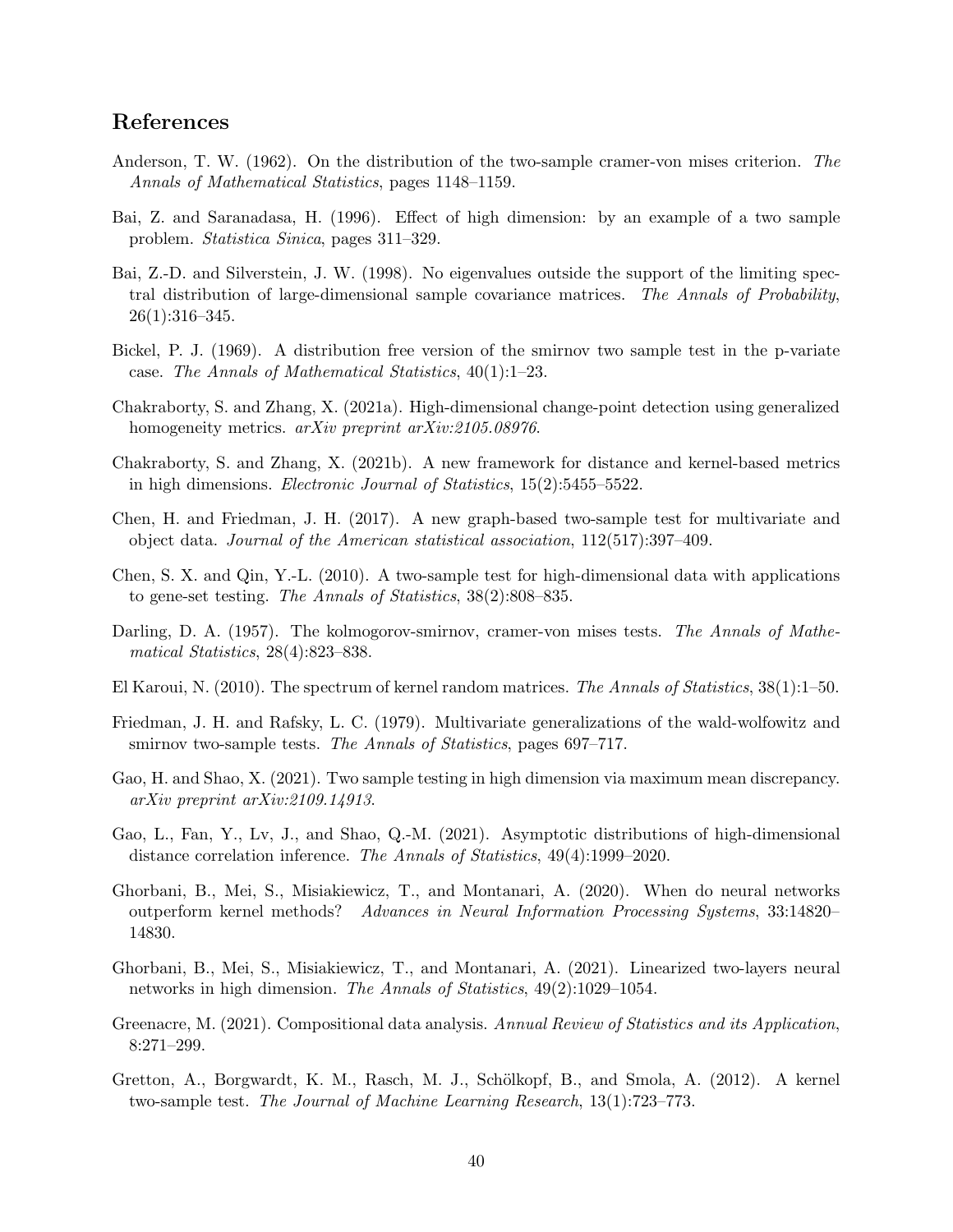<span id="page-40-15"></span>Hall, P. and Heyde, C. C. (2014). *Martingale limit theory and its application*. Academic press.

- <span id="page-40-11"></span>Han, Q. and Shen, Y. (2021). Generalized kernel distance covariance in high dimensions: non-null clts and power universality. *arXiv preprint arXiv:2106.07725*.
- <span id="page-40-7"></span>Li, Y., Swersky, K., and Zemel, R. (2015). Generative moment matching networks. In *International Conference on Machine Learning*, pages 1718–1727. PMLR.
- <span id="page-40-13"></span>Liang, T. and Rakhlin, A. (2020). Just interpolate: Kernel "ridgeless" regression can generalize. *The Annals of Statistics*, 48(3):1329–1347.
- <span id="page-40-14"></span>Liu, Q., Lee, J., and Jordan, M. (2016). A kernelized stein discrepancy for goodness-of-fit tests. In *International conference on machine learning*, pages 276–284. PMLR.
- <span id="page-40-8"></span>Long, M., Zhu, H., Wang, J., and Jordan, M. I. (2017). Deep transfer learning with joint adaptation networks. In *International conference on machine learning*, pages 2208–2217. PMLR.
- <span id="page-40-9"></span>Louizos, C., Swersky, K., Li, Y., Welling, M., and Zemel, R. (2015). The variational fair autoencoder. *arXiv preprint arXiv:1511.00830*.
- <span id="page-40-5"></span>Mak, S. and Joseph, V. R. (2018). Support points. *The Annals of Statistics*, 46(6A):2562–2592.
- <span id="page-40-1"></span>Mann, H. B. and Whitney, D. R. (1947). On a test of whether one of two random variables is stochastically larger than the other. *The annals of mathematical statistics*, pages 50–60.
- <span id="page-40-4"></span>Matteson, D. S. and James, N. A. (2014). A nonparametric approach for multiple change point analysis of multivariate data. *Journal of the American Statistical Association*, 109(505):334–345.
- <span id="page-40-16"></span>Ramdas, A., Reddi, S. J., Poczos, B., Singh, A., and Wasserman, L. (2015a). Adaptivity and computation-statistics tradeoffs for kernel and distance based high dimensional two sample testing. *arXiv preprint arXiv:1508.00655*.
- <span id="page-40-10"></span>Ramdas, A., Reddi, S. J., Póczos, B., Singh, A., and Wasserman, L. (2015b). On the decreasing power of kernel and distance based nonparametric hypothesis tests in high dimensions. In *Proceedings of the AAAI Conference on Artificial Intelligence*, volume 29.
- <span id="page-40-12"></span>Reddi, S., Ramdas, A., Póczos, B., Singh, A., and Wasserman, L. (2015). On the high dimensional power of a linear-time two sample test under mean-shift alternatives. In *Artificial Intelligence and Statistics*, pages 772–780. PMLR.
- <span id="page-40-3"></span>Rizzo, M. L. and Székely, G. J. (2010). Disco analysis: A nonparametric extension of analysis of variance. *The Annals of Applied Statistics*, 4(2):1034–1055.
- <span id="page-40-6"></span>Romano, Y., Sesia, M., and Cand`es, E. (2020). Deep knockoffs. *Journal of the American Statistical Association*, 115(532):1861–1872.
- <span id="page-40-0"></span>Smirnov, N. V. (1939). On the estimation of the discrepancy between empirical curves of distribution for two independent samples. *Bull. Math. Univ. Moscou*, 2(2):3–14.
- <span id="page-40-2"></span>Sriperumbudur, B. K., Fukumizu, K., Gretton, A., Schölkopf, B., and Lanckriet, G. R. (2012). On the empirical estimation of integral probability metrics. *Electronic Journal of Statistics*, 6:1550–1599.